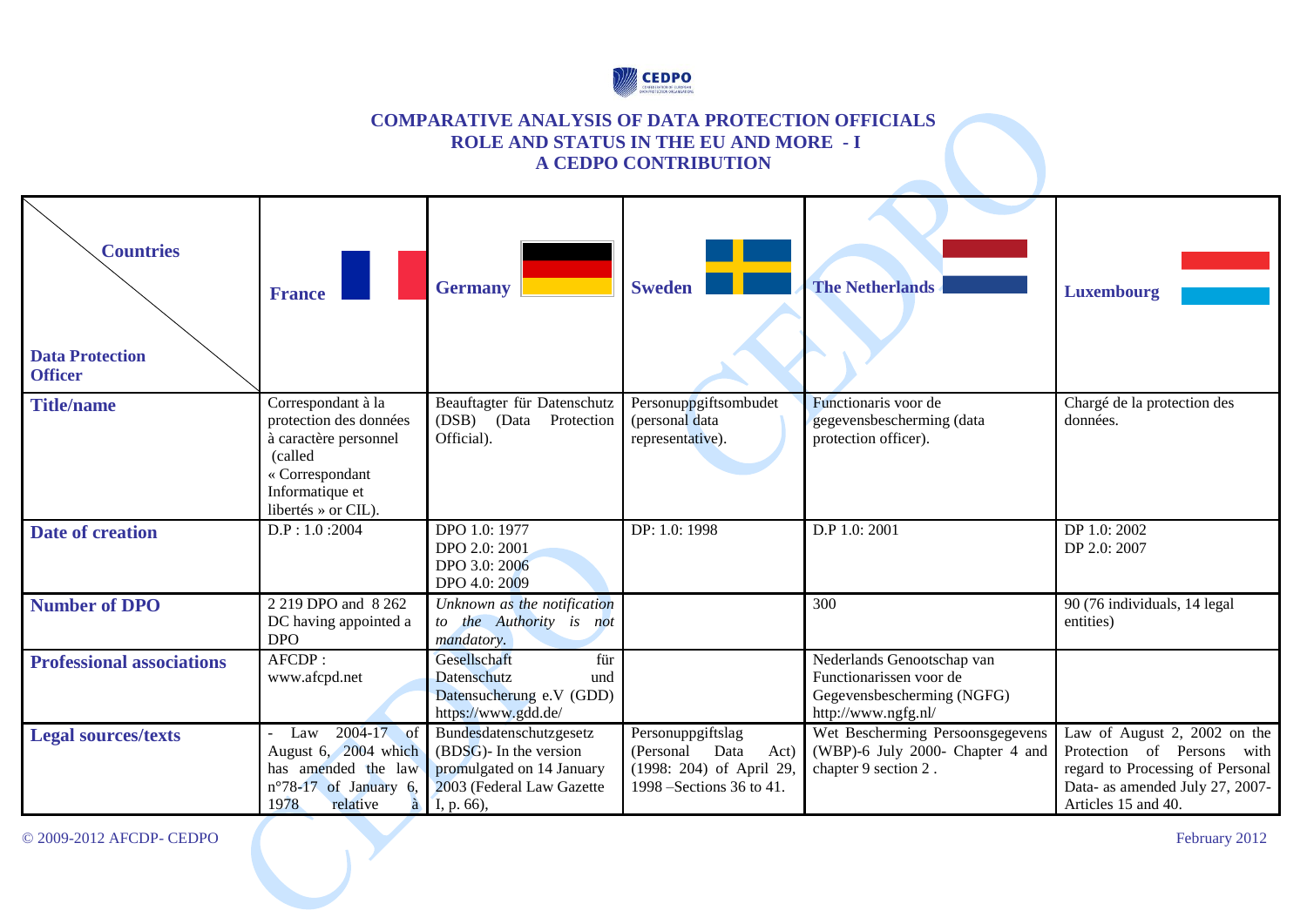

|                             | l'Informatique,<br>aux<br>fichiers et aux libertés<br>(article 22 III)<br>- Decree n°2005-1309<br>October<br>20,<br>οf<br>2005(articles 42<br>and<br>following). | last amended by Article 1 of<br>the Act of 14 August 2009<br>(Federal Law Gazette I,<br>p. 2814),<br>in force from 1 September<br>2009.                                                                                                                                                                                                                                                                                                                                                                                                                                                                                                                                                                                        |                                                                                                                                    |                                                                                                                                                                                        | Regulation Grand Ducal of<br>November 27, 2004.                                                                                                       |
|-----------------------------|------------------------------------------------------------------------------------------------------------------------------------------------------------------|--------------------------------------------------------------------------------------------------------------------------------------------------------------------------------------------------------------------------------------------------------------------------------------------------------------------------------------------------------------------------------------------------------------------------------------------------------------------------------------------------------------------------------------------------------------------------------------------------------------------------------------------------------------------------------------------------------------------------------|------------------------------------------------------------------------------------------------------------------------------------|----------------------------------------------------------------------------------------------------------------------------------------------------------------------------------------|-------------------------------------------------------------------------------------------------------------------------------------------------------|
| <b>Mandatory / Optional</b> | Optional                                                                                                                                                         | Mandatory<br>-Public<br>bodies:<br>which<br>process personal data by<br>automated means (section<br>$4f$ );<br>-Private bodies:<br>- if more than 9 persons are<br>permanently employed in<br>the automated processing of<br>personal data (section 4f);<br>- if at least 20 persons are<br>employed for a non<br>automated<br>processing<br>(section 4f);<br>- when DCs carry out<br>processing<br>automated<br>subject to a prior checking<br>or commercially carry out<br>automated processing of<br>personal data for<br>the<br>purpose of transfer, transfer<br>in anonymous form or for<br>purposes of market or<br>opinion<br>research<br>irrespective of the number<br>of persons employed in<br>automated processing. | Optional                                                                                                                           | Optional except for 2 organizations<br>in the public sector as a result of the<br>laws on education inspection and<br>social service number.                                           | Optional                                                                                                                                              |
| <b>Legal advantages</b>     | - Simplification of<br>procedures : exemption<br>of notification to the<br>Authority,<br>-except where a                                                         | - Simplification of<br>procedures : the mandatory<br>notifications are made<br>directly to the DPO and not<br>to the Authority                                                                                                                                                                                                                                                                                                                                                                                                                                                                                                                                                                                                 | - Simplification of<br>procedures: the DC is not<br>required to notify the<br>Authority, except where<br>the processing is subject | - Simplification of procedures:<br>exemption of notification to the<br>Authority, except for data processing<br>subject to prior investigation.<br>- The DPA supervision is limited in | Simplification of procedures:-<br>exemption of notification to the<br>Authority, except for the data<br>processing subject to prior<br>investigation. |
| © 2009-2012 AFCDP- CEDPO    |                                                                                                                                                                  |                                                                                                                                                                                                                                                                                                                                                                                                                                                                                                                                                                                                                                                                                                                                | $\overline{2}$                                                                                                                     |                                                                                                                                                                                        | February 2012                                                                                                                                         |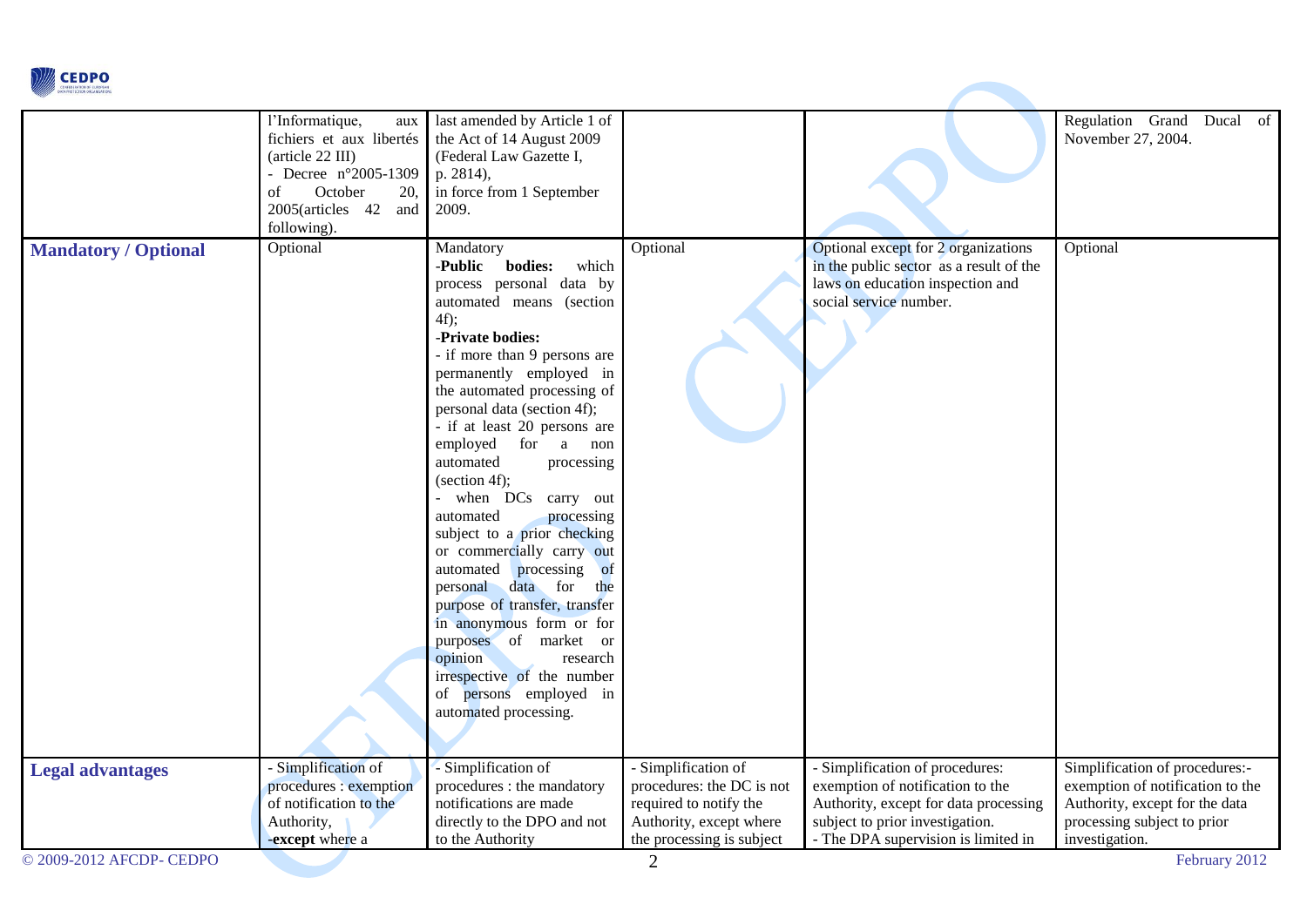

|                          |                   | transfer of personal data<br>outside the EU is<br>envisaged<br>-except for data<br>processing subject to an<br>authorisation of the<br>Authority.                                      | -except when the DC<br>commercially collects data<br>for purposes of transfers,<br>transfers in anonymous<br>form or purposes of market<br>and opinion research.                                                                                                                                                                                                                                                                                                                                                       | to preliminary<br>examination.                                                                                                                                                                                                             | practice to monitor whether or not<br>the DPO functions properly. -<br>Appointing a DPO will mean that the<br>DPA will exercise restraint with<br>regard to organisations in which the<br>DPO functions properly.<br>The Dutch DPA (Authority) will<br>retain its duties and powers in<br>respect of organisations that have<br>appointed DPOs. However, it will<br>play a less prominent role in its<br>supervision of organisations in which<br>data protection officers are<br>functioning well. The preparation of<br>an annual report is an important<br>indication of a DPO's successful<br>performance, as is the appropriate<br>internal and external distribution of<br>the report***. |                                                                                                                                 |
|--------------------------|-------------------|----------------------------------------------------------------------------------------------------------------------------------------------------------------------------------------|------------------------------------------------------------------------------------------------------------------------------------------------------------------------------------------------------------------------------------------------------------------------------------------------------------------------------------------------------------------------------------------------------------------------------------------------------------------------------------------------------------------------|--------------------------------------------------------------------------------------------------------------------------------------------------------------------------------------------------------------------------------------------|-------------------------------------------------------------------------------------------------------------------------------------------------------------------------------------------------------------------------------------------------------------------------------------------------------------------------------------------------------------------------------------------------------------------------------------------------------------------------------------------------------------------------------------------------------------------------------------------------------------------------------------------------------------------------------------------------|---------------------------------------------------------------------------------------------------------------------------------|
| <b>Role</b>              | <b>General</b>    | - Ensures compliance<br>with the requirements<br>of Data Protection Law;<br>- the scope of his<br>mission can be<br>restricted to one sector<br>of activity (e.g. Human<br>resources). | - Shall work towards<br>ensuring compliance with<br>the applicable data<br>protection provisions in case<br>of a doubt the DPO may<br>consult the competent<br>Authority (prior checking:<br>shall consult the Authority)<br>-may seek advice of the<br><b>DPA</b><br>-can cover only one sector<br>of activity except in<br>companies where the<br>appointment of a DPO is<br>mandatory.<br><b>According to the Federal</b><br>Labour Court, the DPO may<br>not supervise data<br>processing of the works<br>council. | - Shall ensure that the DC<br>processes personal data in<br>a lawful and correct<br>manner and in accordance<br>with good practices and<br>also points out any<br>inadequacies.<br>- can cover only one<br>sector of activity (e.g. $HR$ ) | Shall supervise the processing of<br>personal data in accordance with the<br>provisions laid down in the Data<br>Protection Act<br>When there is a code of conduct, the<br>supervision also covers this code.                                                                                                                                                                                                                                                                                                                                                                                                                                                                                   | Ensure compliance of data<br>processing to the data protection<br>rules.<br>Can cover only one sector of<br>activity (e.g. HR). |
|                          | <b>Maintain a</b> | Yes:                                                                                                                                                                                   | Yes. Access to the registry                                                                                                                                                                                                                                                                                                                                                                                                                                                                                            | Yes.                                                                                                                                                                                                                                       | Yes:                                                                                                                                                                                                                                                                                                                                                                                                                                                                                                                                                                                                                                                                                            | Yes:                                                                                                                            |
| © 2009-2012 AFCDP- CEDPO |                   |                                                                                                                                                                                        |                                                                                                                                                                                                                                                                                                                                                                                                                                                                                                                        | 3                                                                                                                                                                                                                                          |                                                                                                                                                                                                                                                                                                                                                                                                                                                                                                                                                                                                                                                                                                 | February 2012                                                                                                                   |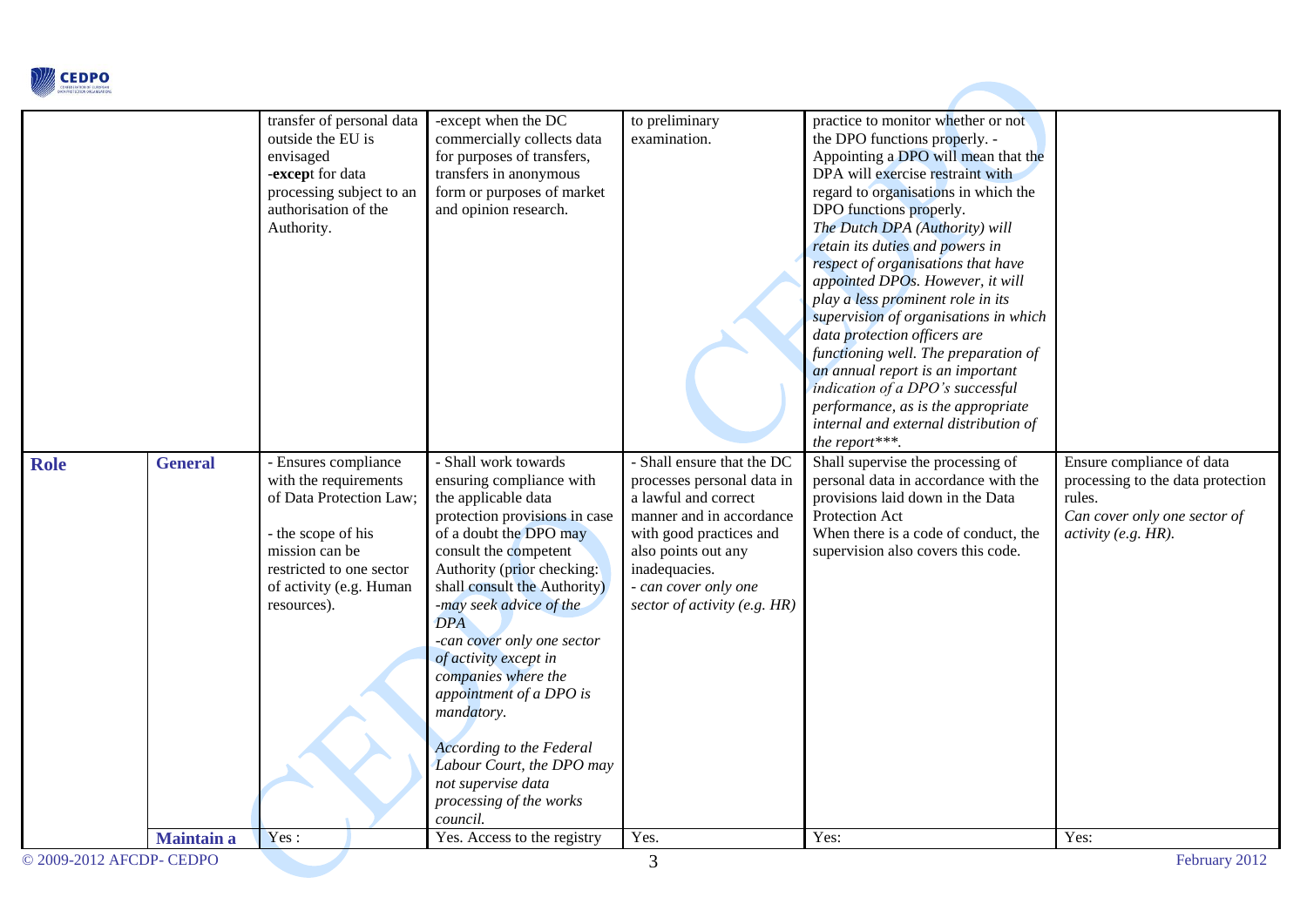| <b><i>&amp;</i></b> CEDPO<br><b>PROTECTION OR</b> |
|---------------------------------------------------|
|                                                   |

| <b>Registry of</b><br>data<br>processing<br>carried out<br>by the DC | must be done<br>within three<br>months from<br>the date of the<br>appointment;<br>anybody can<br>access to the<br>registry on<br>demand.                                                                                                                                                                                                                                     | is available to anybody on<br>request.                                                                                                                                                                                                                                                                                                                                                                                                                                                                                                                                                                                                                                                                                                                                                                                                                                                                              | The register shall contain<br>at least the information<br>that a notification would<br>have contained<br>-The access to the registry<br>is available to anybody on<br>request;<br>- is at the disposal of the<br>Authority only on request                                                                                                                              | -if the notifications are done to the<br>DPO; available to anybody on<br>request free of charge.                                                                                                                                                                                                                                                                                                                                                                                                                                                                                                                                                                                                                                                                  | - has to be communicated to the<br>Authority every 4 months                                                                                        |
|----------------------------------------------------------------------|------------------------------------------------------------------------------------------------------------------------------------------------------------------------------------------------------------------------------------------------------------------------------------------------------------------------------------------------------------------------------|---------------------------------------------------------------------------------------------------------------------------------------------------------------------------------------------------------------------------------------------------------------------------------------------------------------------------------------------------------------------------------------------------------------------------------------------------------------------------------------------------------------------------------------------------------------------------------------------------------------------------------------------------------------------------------------------------------------------------------------------------------------------------------------------------------------------------------------------------------------------------------------------------------------------|-------------------------------------------------------------------------------------------------------------------------------------------------------------------------------------------------------------------------------------------------------------------------------------------------------------------------------------------------------------------------|-------------------------------------------------------------------------------------------------------------------------------------------------------------------------------------------------------------------------------------------------------------------------------------------------------------------------------------------------------------------------------------------------------------------------------------------------------------------------------------------------------------------------------------------------------------------------------------------------------------------------------------------------------------------------------------------------------------------------------------------------------------------|----------------------------------------------------------------------------------------------------------------------------------------------------|
| <b>Mandatory</b><br>duties                                           | - informs the DC of the<br>violations of data<br>protection rules<br>- makes<br>recommendations to the<br>DC to ensure<br>compliance of the data<br>processing to Data<br>Protection Law<br>- receives requests and<br>complaints and<br>transmits the ones<br>which are out of its<br>mission to the DC<br>- is consulted about any<br>new data processing<br>before lzunch | - shall monitor the proper<br>use of<br>data processing<br>programs<br>to<br>process<br>personal data. For this<br>purpose, the DPO shall be<br>informed in good time of<br>projects for the automated<br>processing of personal data;<br>- takes appropriate measures<br>familiarize<br>persons<br>to<br>employed in the processing<br>of personal data with the<br>Data protection provisions<br>- shall be the contact person<br>for data subjects (complaint<br>handling)<br>- shall carry out prior<br>checking for automated data<br>processing<br>presenting<br>special risks, in particular<br>when sensitive data is<br>processed or if the data<br>processing is intended to<br>assess the data subject's<br>personality and<br>abilities,<br>performance or behaviour<br>(profiling)<br>-shall make the information<br>about the automated data<br>processing<br>available<br>to<br>anyone (on request). | - shall assist registered<br>persons to obtain<br>rectification when there is<br>a reason to suspect that<br>the personal data<br>processed are incorrect or<br>incomplete<br>- Is an intermediary<br>between the DC and the<br>authority (contact<br>dedicated to DP within<br>the Authority)<br>- receives claims and<br>complaints relating to<br>data processing**. | - shall consult the DPA in case of a<br>doubt related to his/her power to<br>submit recommendations to the DC<br>with a view to improving the<br>protection of the data being<br>processed.<br>- consulted concerning all new data<br>processing<br>- can make recommendations to the<br>DC (the DC is not obliged to follow<br>this recommendation)<br>- can be an intermediary of<br>communication between the DC and<br>the Authority (each DPO has his own<br>contact within the Authority)<br>- receive notifications of data<br>processing from the DC<br>-receive the requests and claims<br>relating to data processing<br>- inform<br>- develop the internal rules relating<br>to data protection<br>- provide advice on technologies and<br>protection. | - supervises the compliance to<br>Data Protection Law<br>- informs the DC of the prior<br>formalities to perform in order to<br>ensure compliance. |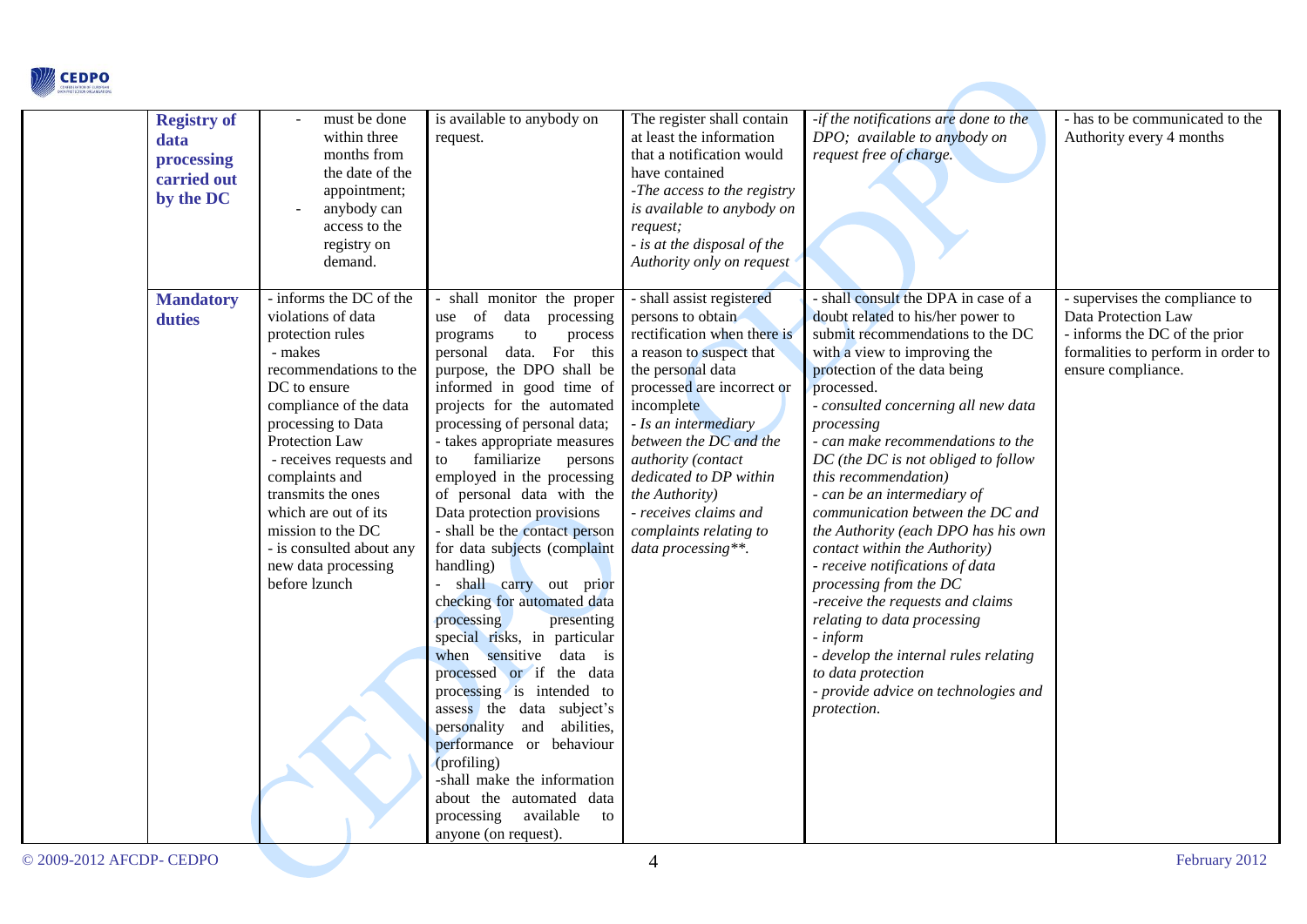

|                              |                                                                                                                                                 | provides<br>appropriate<br>÷,<br>involvement in security<br>breach notification<br>- examines technical and<br>organisational<br>measures<br>used to carry out a data<br>$processing*$<br>- supervises employees in<br>charge of<br>data<br>$\mathfrak{a}$<br>$processing*$<br>verifies<br>that<br>prior<br>$\overline{\phantom{a}}$<br>and<br>data<br>information<br>protection rights of data<br>subjects are respected*. |    |                                                                                                       |  |
|------------------------------|-------------------------------------------------------------------------------------------------------------------------------------------------|-----------------------------------------------------------------------------------------------------------------------------------------------------------------------------------------------------------------------------------------------------------------------------------------------------------------------------------------------------------------------------------------------------------------------------|----|-------------------------------------------------------------------------------------------------------|--|
| <b>Activity</b><br>reporting | Yes, prepares an annual<br>report of his activities:<br>presented to<br>$\sim$<br>the DC<br>made available<br>$\sim$<br>to the<br>Authority (p. | Advisable but not required<br>by $law:$<br>-communicated to the head<br>of the company                                                                                                                                                                                                                                                                                                                                      | No | Yes; annual report on activities and<br>findings (it is advisable to send a<br>copy to the Authority) |  |
| <b>Optional</b><br>duties    | - may assist in drafting<br>prior notices, internal                                                                                             | - may assist in drafting<br>guidelines, codes of conduct                                                                                                                                                                                                                                                                                                                                                                    |    | DPO may mediate between the DC<br>and the Authority                                                   |  |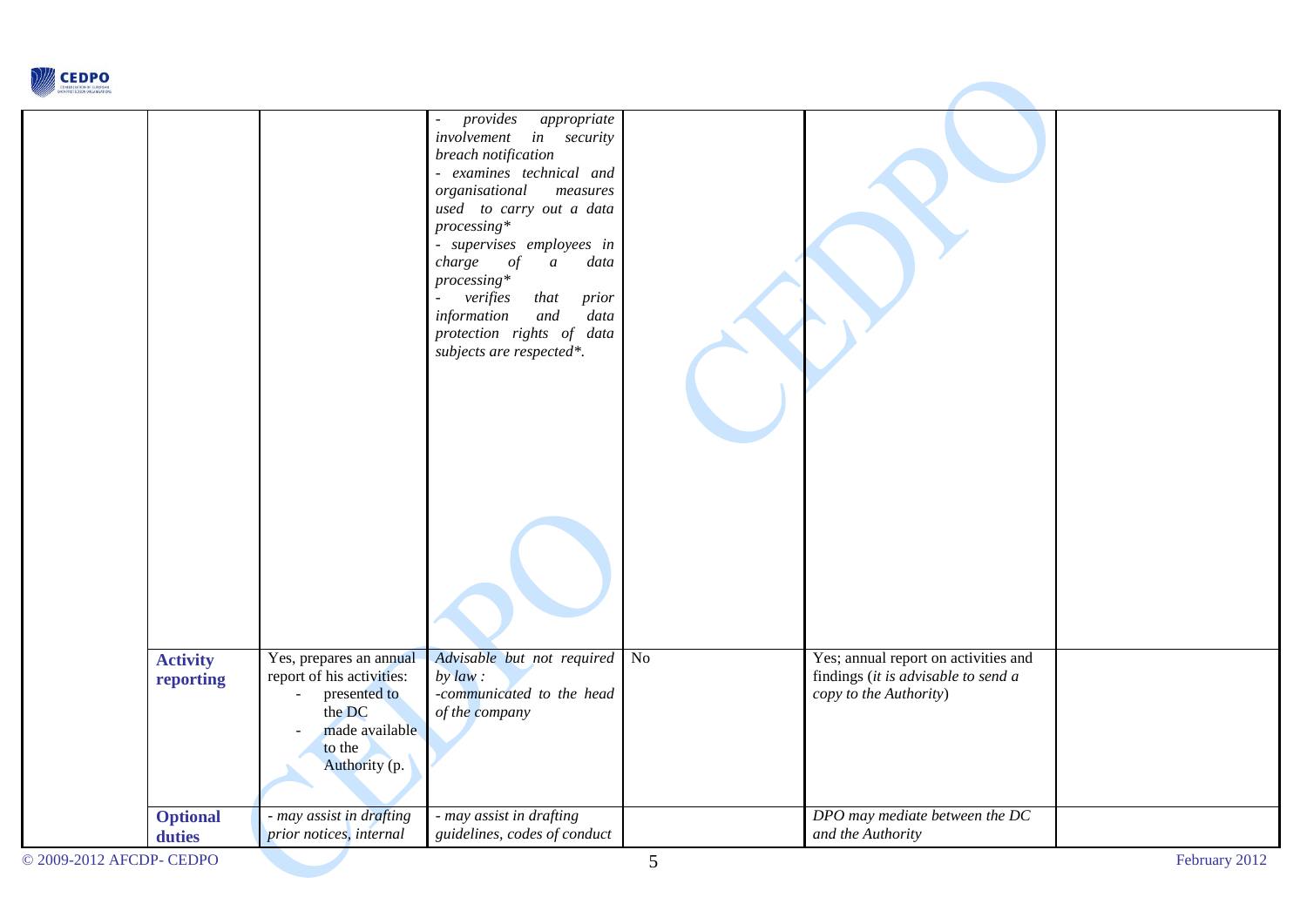

|                    |                       | codes of conduct                                                                                                                                                                                                                                                                                                  | related to data protection *<br>- may assist in drafting<br>forms & contracts<br>appropriate for data<br>protection;*                                                                                                                                                                                                                                                                                                                                                                                                                                                                                                                            |                                                                                                                                                                                                                                      | May submit recommendations to the<br>DC with a view to improving the<br>protection of the data processed.<br>[May advise the $DC$ ;<br>- may assist in the development of<br>rules and standards;<br>- may be a source of information for<br>employees and relations of the DC;<br>- may handle complaints and<br>questions;<br>- may guide the process of obtaining<br>an overview of dataprocessings;<br>- may advice on technology and<br>datasecurit;]                                                                          |                                                                                                                                                                                                                                                                                                                                                                                                                                                                                                                                                                                                                                                                                                                                |
|--------------------|-----------------------|-------------------------------------------------------------------------------------------------------------------------------------------------------------------------------------------------------------------------------------------------------------------------------------------------------------------|--------------------------------------------------------------------------------------------------------------------------------------------------------------------------------------------------------------------------------------------------------------------------------------------------------------------------------------------------------------------------------------------------------------------------------------------------------------------------------------------------------------------------------------------------------------------------------------------------------------------------------------------------|--------------------------------------------------------------------------------------------------------------------------------------------------------------------------------------------------------------------------------------|-------------------------------------------------------------------------------------------------------------------------------------------------------------------------------------------------------------------------------------------------------------------------------------------------------------------------------------------------------------------------------------------------------------------------------------------------------------------------------------------------------------------------------------|--------------------------------------------------------------------------------------------------------------------------------------------------------------------------------------------------------------------------------------------------------------------------------------------------------------------------------------------------------------------------------------------------------------------------------------------------------------------------------------------------------------------------------------------------------------------------------------------------------------------------------------------------------------------------------------------------------------------------------|
| <b>Appointment</b> | <b>Qualifications</b> | - Must have the<br>qualifications required<br>to perform his duties;<br>- no certification;<br>- skills appropriate to<br>the size and the activity<br>of the DC, skills in:<br>computing and law,<br>consulting and<br>management,<br>mediation, education,<br>knowledge of the sector<br>of activity of the DC. | - Must have specialized<br>knowledge:<br>- specific knowledge of data<br>protection law*;<br>- sufficient knowledge of<br>technical standards*;<br>- basic knowledge of<br>$e_{\text{conomy}}*$<br>- specific knowledge of the<br>structures and of the data<br>processing operations*<br>The necessary level of<br>specialized knowledge is<br>determined in light of the<br>data processing carried out<br>by the DC and the<br>protection required by the<br>personal data collected or<br>used by the DC<br>- must be reliable for the<br>performance of the duties<br>concerned<br>-DC must allow and pay for<br>adequate education of DPO. | - Required qualifications<br>to exercise his mission<br>(e.g. the DP must be able<br>to familiarize himself to<br>the data protection<br>legislation et with the way<br>the DC processes<br>personal data)**<br>- certification: no. | -Must possess adequate knowledge<br>for performing his duties<br>- required qualifications to perform<br>his duties (e.g. knowledge of the<br>organism, the data processing of the<br>organism, the interests involved, a<br>knowledge of data protection law,<br>independence);<br>- Must be sufficiently reliable.<br>Reliability is reflected in the<br>obligation to observe secrecy and the<br>ability to balance against each other<br>the various interests involved and to<br>do so from a position of<br>independence ***. | The applicant must be accredited<br>by the Authority justifying a<br>university degree in law,<br>economics, business<br>management, natural science or<br>information technology. The<br>applicant must provide a written<br>application justifying of the<br>required skills or that he has no<br>conflict of interest with the DC<br>The Authority checks, on the<br>basis of the documents provided,<br>the qualifications of the DPO<br>and provides its opinion no later<br>than 3 months from the receipt<br>of the request (to become a<br>DPO).<br>Exception: lawyers, auditors,<br>accountants or doctors are<br>accredited without any need of<br>accreditation by the Authority.<br>DPO must maintain and prove to |

**Contract Contract Contract Contract**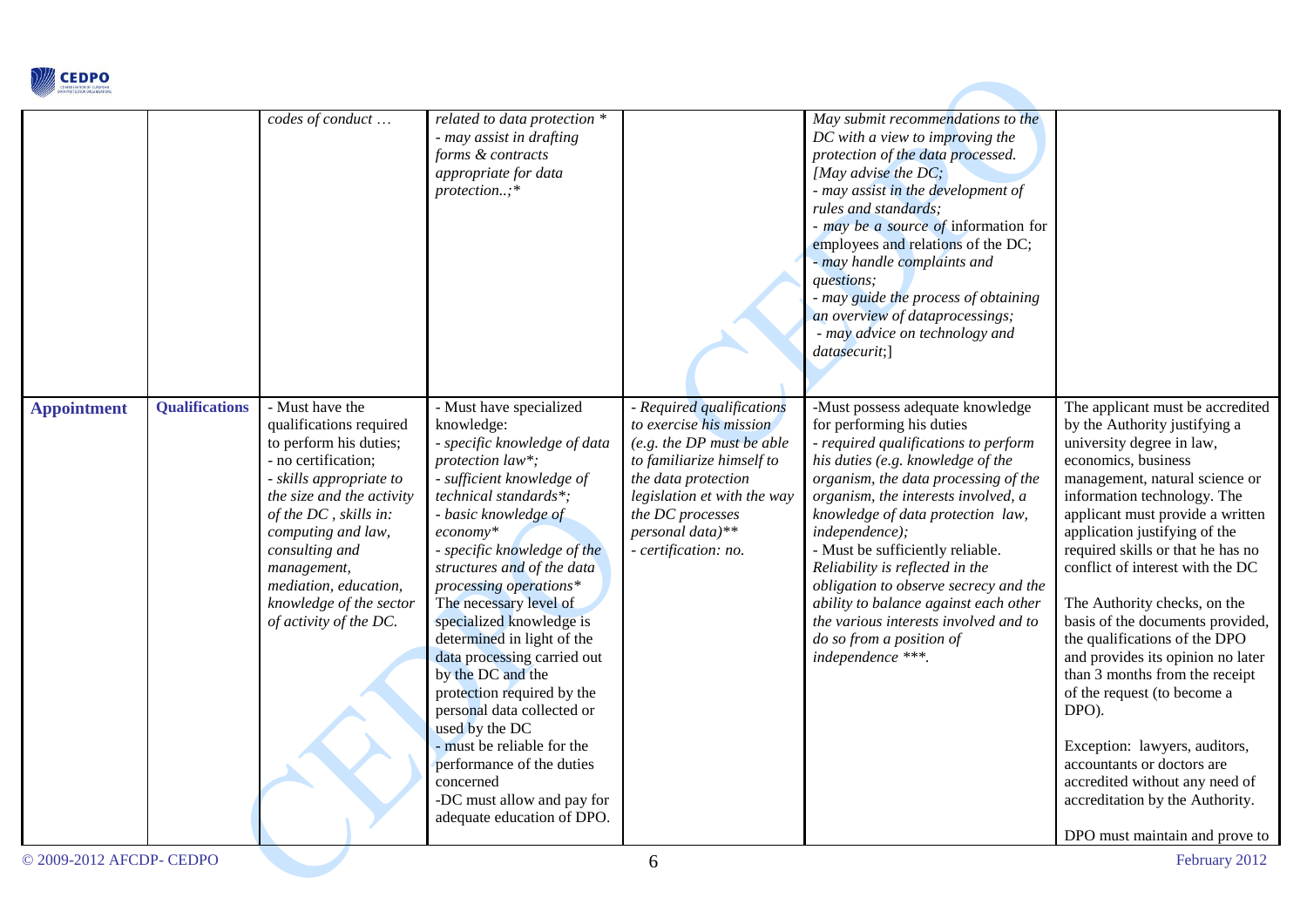

| Internal /<br>external / | - internal: yes                                                                                                                                                                                                                                                                                                                                                                                                                                                                                                                                                                                                                                                                                                                              | - internal: yes                                                                                                                                                                                                                                                                                                                                                                                                                                                                              | internal: yes                                                                                     | - internal: yes.                                                                       | the DPO once a year that he has<br>taken measures to perform his<br>knowledge (Règlement Grand<br>Ducal)<br>- internal: yes (since 2007 the                                                                                                        |
|--------------------------|----------------------------------------------------------------------------------------------------------------------------------------------------------------------------------------------------------------------------------------------------------------------------------------------------------------------------------------------------------------------------------------------------------------------------------------------------------------------------------------------------------------------------------------------------------------------------------------------------------------------------------------------------------------------------------------------------------------------------------------------|----------------------------------------------------------------------------------------------------------------------------------------------------------------------------------------------------------------------------------------------------------------------------------------------------------------------------------------------------------------------------------------------------------------------------------------------------------------------------------------------|---------------------------------------------------------------------------------------------------|----------------------------------------------------------------------------------------|----------------------------------------------------------------------------------------------------------------------------------------------------------------------------------------------------------------------------------------------------|
| joint                    | external: yes, except<br>when more than 50<br>persons are in charge or<br>have a direct access to<br>the processing or<br>categories of automatic<br>processing for which a<br>DPO is appointed (this<br>limitation does not<br>apply when the DC:<br>- is a company which<br>controls/ is controlled<br>by other companies (the<br>DPO can be an<br>employee of the DC or<br>of one of the controlled<br>companies,<br>- is a member of a GIE,<br>the DPO can be an<br>employee of one of the<br>GIE members,<br>- is a member of a<br>professional body: the<br>DPO can be a member<br>of this professional<br>body).<br>$-point: yes$<br>-Lawyer: yes<br>- Legal entity : No, an<br>individual must be<br>appointed within the<br>entity. | - external: yes for public<br>and private bodies. For<br>Public bodies: with the<br>consent of their supervisory<br>authority, they may appoint<br>an employee from another<br>public body as their DPO.<br>- lawyer: possible.<br>$-$ joint:<br>Business groups :DPO can<br>be responsible for affiliates<br>as well but generally needs<br>local assistants<br>Public bodies: one DPO<br>may be appointed for<br>several areas where the<br>structure of the public body<br>so requires. * | external: yes<br>- joint: yes<br>- lawyer: yes<br>-legal entity: No, DPO<br>must be an individual | $-joint: yes$<br>- external: $no$<br>- legal entity: no.<br>Must be an individual. *** | DPO can be an employee of the<br>DC)<br>- external: yes (initially (since<br>2002) DPO was only external)<br>- joint: -yes<br>Legal entity: this legal entity<br>must internally appoint a person<br>who has the qualities required by<br>the law. |
| <b>Formalities</b>       | - notification to the staff                                                                                                                                                                                                                                                                                                                                                                                                                                                                                                                                                                                                                                                                                                                  | - notification to the                                                                                                                                                                                                                                                                                                                                                                                                                                                                        | the appointment of the                                                                            | -notification to the Authority.                                                        | - notification to the Authority.                                                                                                                                                                                                                   |
|                          | representative which                                                                                                                                                                                                                                                                                                                                                                                                                                                                                                                                                                                                                                                                                                                         | Authority: not required                                                                                                                                                                                                                                                                                                                                                                                                                                                                      | DPO shall be notified to                                                                          | The appointment is effective only                                                      |                                                                                                                                                                                                                                                    |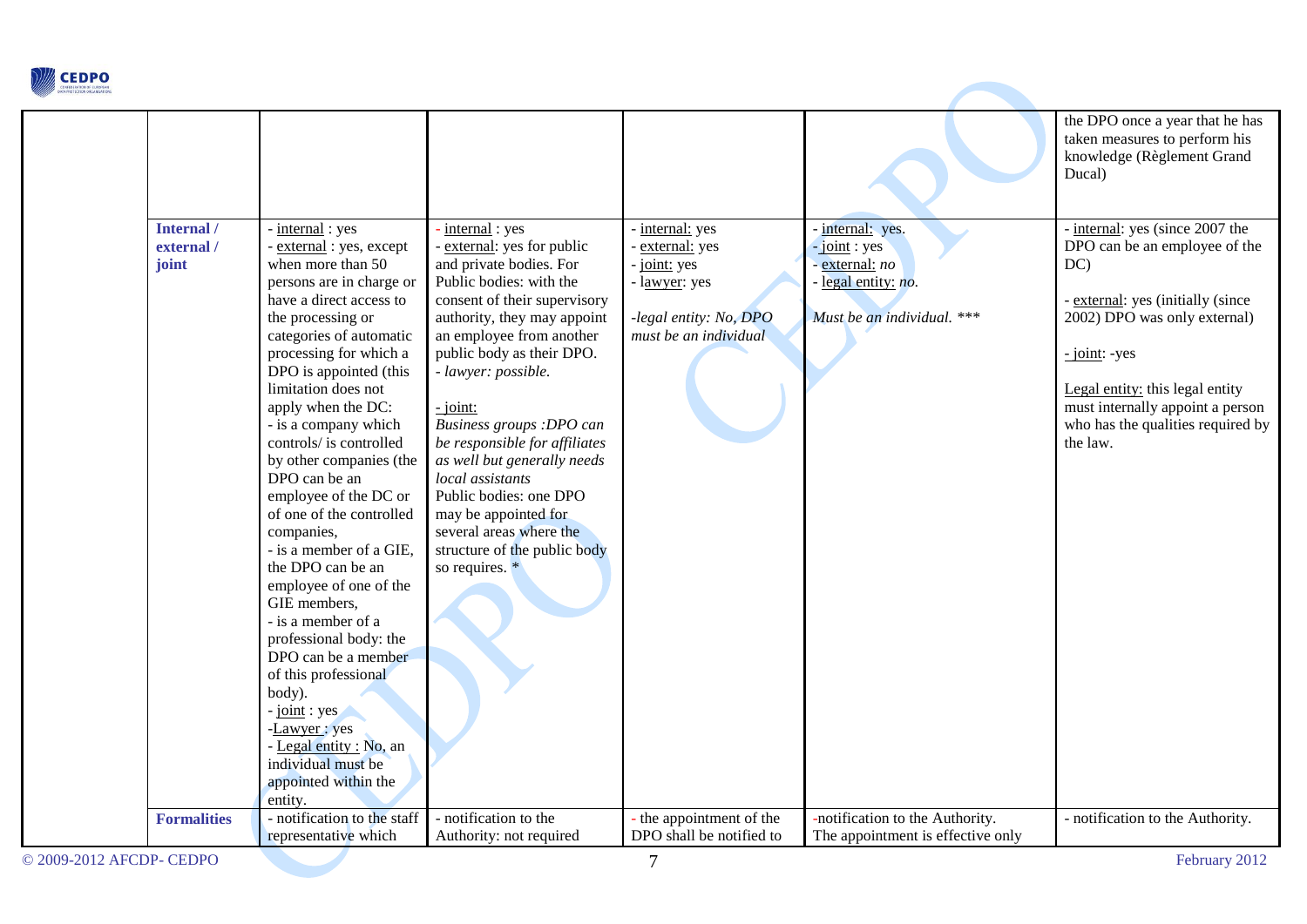

|                           |                     | has competence (works<br>council or elected<br>representatives of<br>employees);<br>- then notification to<br>the Authority.<br>The appointment is<br>effective after a delay<br>of one month from the<br>receipt of the<br>notification by the<br>Authority.   | - notification to staff<br>representatives: not<br>$needed*$<br>- the appointment must be in<br>writing<br>Private bodies must appoint<br>a DPO within 1 month of<br>commencing their activities.                                                                                                                                                                                                                                                                               | the Authority<br>- it is mandatory to inform<br>the Authority of the<br>appointment to benefit<br>from a relief of<br>notifications<br>- notification to staff<br>representatives is not<br>needed. | after the DC has notified the<br>Authority. The Authority shall<br>maintain an up to date list of<br>registered DPO.                                                                                                                                 | If the Authority refuses the<br>appointment of the DPO, the DC<br>has three days to appoint<br>another.<br>-notification to the Works<br>council not mandatory. |
|---------------------------|---------------------|-----------------------------------------------------------------------------------------------------------------------------------------------------------------------------------------------------------------------------------------------------------------|---------------------------------------------------------------------------------------------------------------------------------------------------------------------------------------------------------------------------------------------------------------------------------------------------------------------------------------------------------------------------------------------------------------------------------------------------------------------------------|-----------------------------------------------------------------------------------------------------------------------------------------------------------------------------------------------------|------------------------------------------------------------------------------------------------------------------------------------------------------------------------------------------------------------------------------------------------------|-----------------------------------------------------------------------------------------------------------------------------------------------------------------|
| <b>Work</b><br>conditions | <b>Independence</b> | Yes:<br>- no instruction from<br>the DC<br>- no conflict of interest :<br>DPO cannot be the DC<br>or his legal<br>representative and the<br>DPO can not exercise<br>any other function<br>which would create a<br>conflict of interest with<br>his DPO mission. | Yes:<br>-no instructions from the<br>DC<br>- directly subordinate to the<br>head of the public or private<br>body<br>- DPOs shall be free to use<br>their specialized knowledge<br>in the area of data protection<br>- DPOs must not face any<br>disadvantage for performing<br>their duties<br>- conflicts of interest: the<br>DPO cannot be the DC, the<br>manager of the IT or RH<br>departments. The DPO can<br>work on information<br>security sector or legal<br>issues.* | Yes:<br>- no instruction from the<br>DC<br>- the DPO cannot be the<br>DC nor its legal<br>representative.                                                                                           | Yes:<br>- may not receive any instructions<br>from the DC<br>- shall sustain no disadvantage as a<br>consequence of performing his<br>duties.                                                                                                        | Yes:<br>- no conflict of interest.                                                                                                                              |
|                           | <b>Status</b>       | DPO is not a protected<br>employee according to<br>Labour law but:<br>- he can not be<br>sanctioned by the<br>employer for the mere<br>performance of his                                                                                                       | DPO is a protected<br>employee.                                                                                                                                                                                                                                                                                                                                                                                                                                                 | DPO is NOT a protected<br>employee but cannot be<br>sanctioned for having<br>denounced the DC to the<br>Authority (Law relative to<br>the protection of<br>employment).                             | DPO is a protected employee: DPO<br>enjoys the same protection against<br>dismissal as that offered to members<br>of a works council. As a result, his<br>employment cannot be terminated<br>without the prior consent of the<br>district court. *** | DPO is NOT a protected<br>employee but cannot be<br>sanctioned for having performed<br>his duties.                                                              |
| © 2009-2012 AFCDP- CEDPO  |                     |                                                                                                                                                                                                                                                                 |                                                                                                                                                                                                                                                                                                                                                                                                                                                                                 | 8                                                                                                                                                                                                   |                                                                                                                                                                                                                                                      | February 2012                                                                                                                                                   |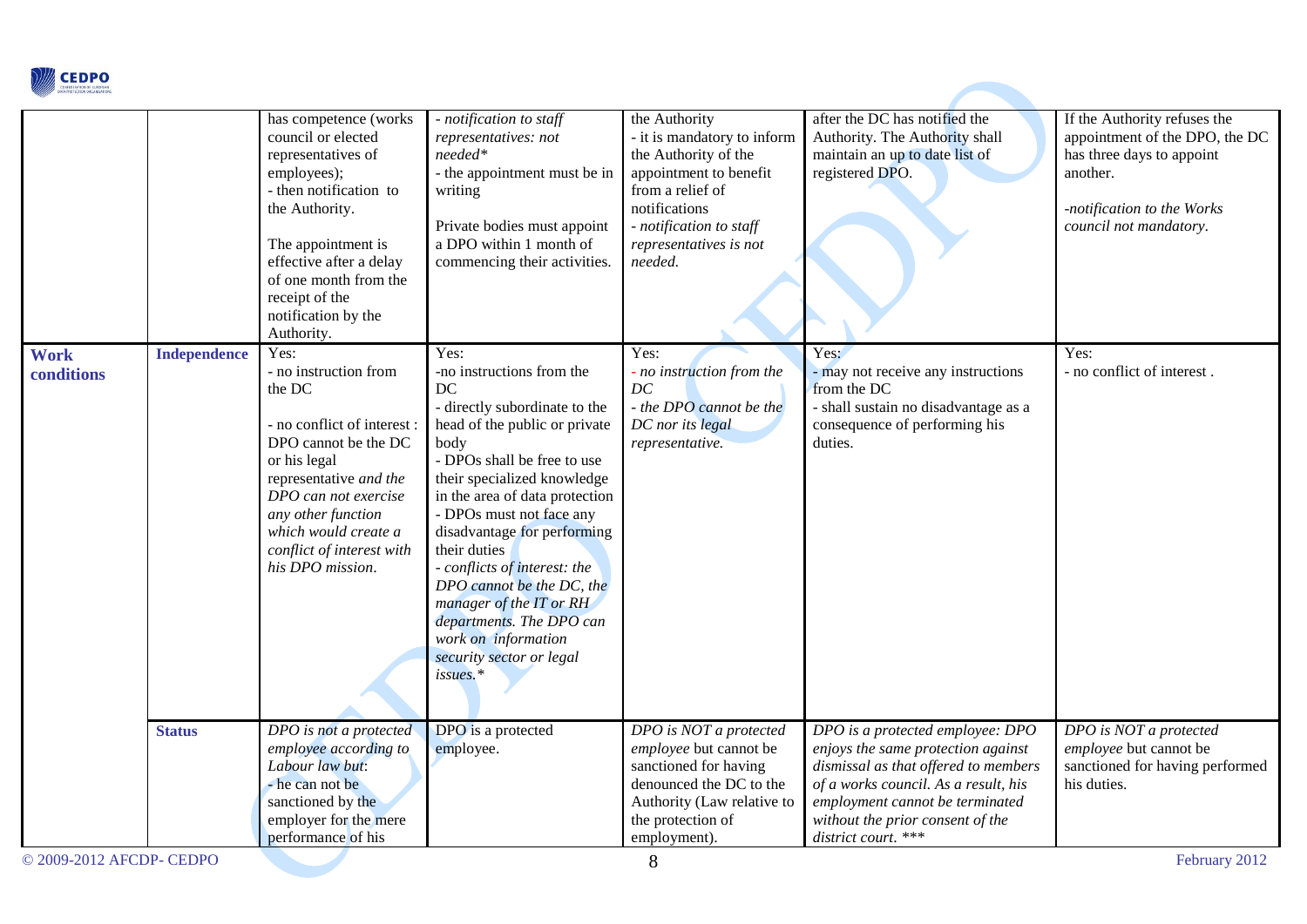

|              | mission                                                                                                                                                                                                                                                                                                                                                                                                                                                                                               |                                                                                                                                                                                                                                                                                                                                                                                                                   |                                                                                                                                                                                                                                                                                                                                                                                                                                                                                             |                                                                                                                                                                                                                                                                                                                                                                             |
|--------------|-------------------------------------------------------------------------------------------------------------------------------------------------------------------------------------------------------------------------------------------------------------------------------------------------------------------------------------------------------------------------------------------------------------------------------------------------------------------------------------------------------|-------------------------------------------------------------------------------------------------------------------------------------------------------------------------------------------------------------------------------------------------------------------------------------------------------------------------------------------------------------------------------------------------------------------|---------------------------------------------------------------------------------------------------------------------------------------------------------------------------------------------------------------------------------------------------------------------------------------------------------------------------------------------------------------------------------------------------------------------------------------------------------------------------------------------|-----------------------------------------------------------------------------------------------------------------------------------------------------------------------------------------------------------------------------------------------------------------------------------------------------------------------------------------------------------------------------|
|              | - in case of dismissal,<br>the DC must consult the<br>Authority and provide<br>the Authority with the<br>reason for dismissal to<br>enable the Authority to<br>provide an opinion. The<br>DC must also inform<br>the DPO that the DPO<br>can also present his<br>arguments to the<br>Authority and then the<br>DC must wait for the<br>Authority DPA before<br>the dismissal is<br>effective.<br>- He can report to the<br>Authority any difficulty<br>faced in the<br>performance of his<br>mission. |                                                                                                                                                                                                                                                                                                                                                                                                                   |                                                                                                                                                                                                                                                                                                                                                                                                                                                                                             |                                                                                                                                                                                                                                                                                                                                                                             |
| <b>Means</b> | The DC must provide<br>the DPO with the useful<br>information to produce<br>and update the registry<br>of processing.<br>The DPO must be<br>consulted on data<br>processing projects.<br>The DC must define<br>with the DPO the<br>trainings needed by the<br>DPO so that the DPO<br>can have the<br>appropriate skills to<br>exercise his mission.                                                                                                                                                   | The DC shall provide<br>advanced training measures<br>and shall assume the<br>expense of such measures.<br>Public and private bodies<br>shall support DPOs in<br>performing their duties and<br>shall provide assistants,<br>premises, furnishings,<br>equipment and other<br>resources as needed to<br>perform these duties<br>The DPO has the right to<br>ask for any information and<br>can investigate on any | The DC shall give the DPO the<br>opportunity to perform his duties<br>properly.<br>The DC shall make sure that DPO<br>has the authority to perform its<br>duties. The investigative power of the<br>DPO must be equivalent to what is<br>regulated by public law for<br>supervisors provided for in the<br>General Administrative Reguations<br>Act.<br>The DPO has the authority to enter<br>various areas, investigate cases and<br>request information and access to<br>information ***. | The DPO has:<br>-an investigation power in order<br>to ensure the supervision of the<br>data processing compliance to<br>the Data Protection Act;<br>- a right to be informed and to<br>inform the DC of the measures<br>to take to ensure compliance<br>with the data protection rules;<br>- must be provided by the DC<br>with the time necessary to ensure<br>its duties |

**STATISTICS**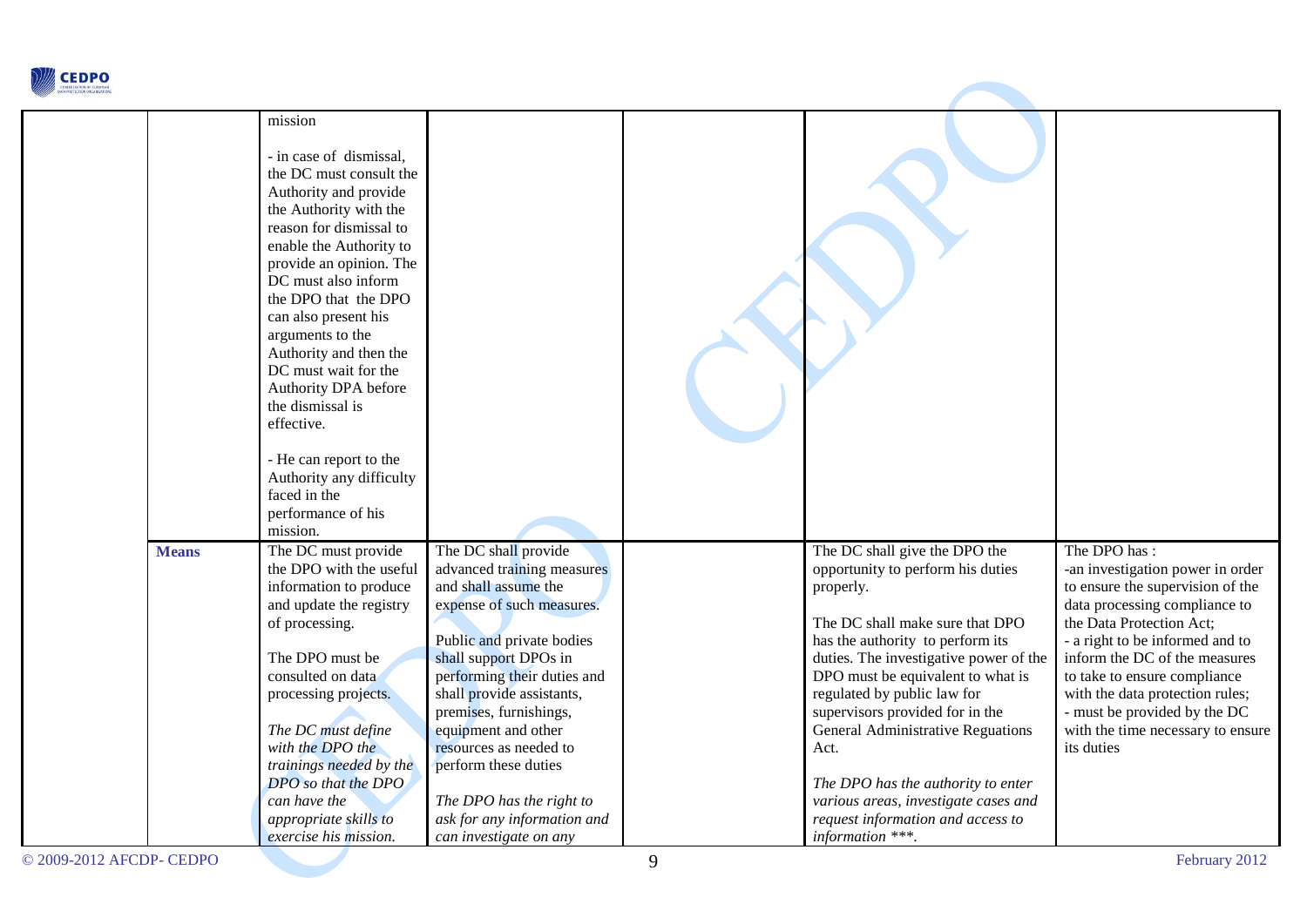

|                                                  |                                                     |                                                                                                                                                                                        | document or information*.                                                                                                                                                                                                                                                                                                                                                                                                                               |                                                                                                                                                                                                                                                                                                                                                                                                                   |                                                                                                                                                                                                   |                                                                                                                                             |
|--------------------------------------------------|-----------------------------------------------------|----------------------------------------------------------------------------------------------------------------------------------------------------------------------------------------|---------------------------------------------------------------------------------------------------------------------------------------------------------------------------------------------------------------------------------------------------------------------------------------------------------------------------------------------------------------------------------------------------------------------------------------------------------|-------------------------------------------------------------------------------------------------------------------------------------------------------------------------------------------------------------------------------------------------------------------------------------------------------------------------------------------------------------------------------------------------------------------|---------------------------------------------------------------------------------------------------------------------------------------------------------------------------------------------------|---------------------------------------------------------------------------------------------------------------------------------------------|
|                                                  | <b>Availability</b>                                 |                                                                                                                                                                                        |                                                                                                                                                                                                                                                                                                                                                                                                                                                         |                                                                                                                                                                                                                                                                                                                                                                                                                   |                                                                                                                                                                                                   | Must be provided by the DC<br>with the time necessary to ensure<br>its duties                                                               |
| <b>Relations</b><br>with the<br><b>Authority</b> | <b>Notification</b><br><sub>of</sub><br>appointment | Yes.<br>Notification by mail or<br>via the Website of the<br>Authority.<br>The content of the<br>notification is defined<br>in the Decree of 2005.                                     | No.                                                                                                                                                                                                                                                                                                                                                                                                                                                     | Yes.<br>The Authority shall keep<br>the DPO register updated<br>in its annual report.                                                                                                                                                                                                                                                                                                                             | Yes.<br>The Authority must maintain up to<br>date the registry of DPOs.                                                                                                                           | Yes.<br>The identity of the DPO must be<br>notified to the Authority.                                                                       |
|                                                  | <b>Reporting to</b><br>the Authority                | The DPO can report to<br>the Authority the<br>difficulties faced in the<br>performance of his<br>duties subject that he<br>had previously<br>informed the DC of<br>these difficulties. | In case of a doubt during the<br>prior checking of a sensitive<br>data processing, DPO may<br>consult the competent<br>Authority or the Federal<br><b>Commissioner</b> for Data<br>protection and Freedom of<br>Information (in case of a<br>sensitive data processing<br>carried out by a postal or<br>telecommunication<br>company).<br>The DPO may consult the<br>Authority in case of a doubt<br>concerning the lawfulness<br>of a data processing. | Shall notify to the<br>Authority when the DPO<br>has reasons to suspect that<br>the DC contravenes the<br>provisions applicable for<br>processing personal data<br>and if rectification is not<br>implemented as soon as is<br>practicable after being<br>pointing out.<br>Shall consult the<br>Authority in the event of a<br>doubt about how the rules<br>applicable to data<br>processing shall be<br>applied. | The DPO is not intended to be an<br>informant nor a whistleblower.                                                                                                                                | Shall contact the Authority in<br>case of doubt concerning the<br>compliance of a data processing.                                          |
|                                                  | <b>Questions to</b><br>the DPO by<br>the Authority  | Yes<br>The Authority can ask<br>for information to the<br>DPO at any moment.                                                                                                           | Yes<br>The Authority can ask for<br>information to the head of a<br>company which in general<br>asks the DPO to take in<br>charge this request*.                                                                                                                                                                                                                                                                                                        | Yes<br>The Authority can ask<br>information to the DPO.-                                                                                                                                                                                                                                                                                                                                                          | Yes<br>The Authority can ask questions to<br>the DPO. But the DPO may not have<br>to respond. He/she responds in his<br>(optional) role of intermediary with<br>between the DC and the Authority. | Yes                                                                                                                                         |
| <b>Termination</b><br>/ Resignation              | At the request<br>of the<br><b>Authority</b>        | Yes (in case of a breach<br>of his duties).                                                                                                                                            | Yes (for DPO of private<br>bodies).                                                                                                                                                                                                                                                                                                                                                                                                                     | $No-$                                                                                                                                                                                                                                                                                                                                                                                                             |                                                                                                                                                                                                   | Yes (if the DPO does not have<br>the qualities required $-$ or if the<br>DPO has a conflict of interest).<br>Must be replaced within 3 days |
| © 2009-2012 AFCDP- CEDPO                         |                                                     |                                                                                                                                                                                        |                                                                                                                                                                                                                                                                                                                                                                                                                                                         | 10                                                                                                                                                                                                                                                                                                                                                                                                                |                                                                                                                                                                                                   | February 2012                                                                                                                               |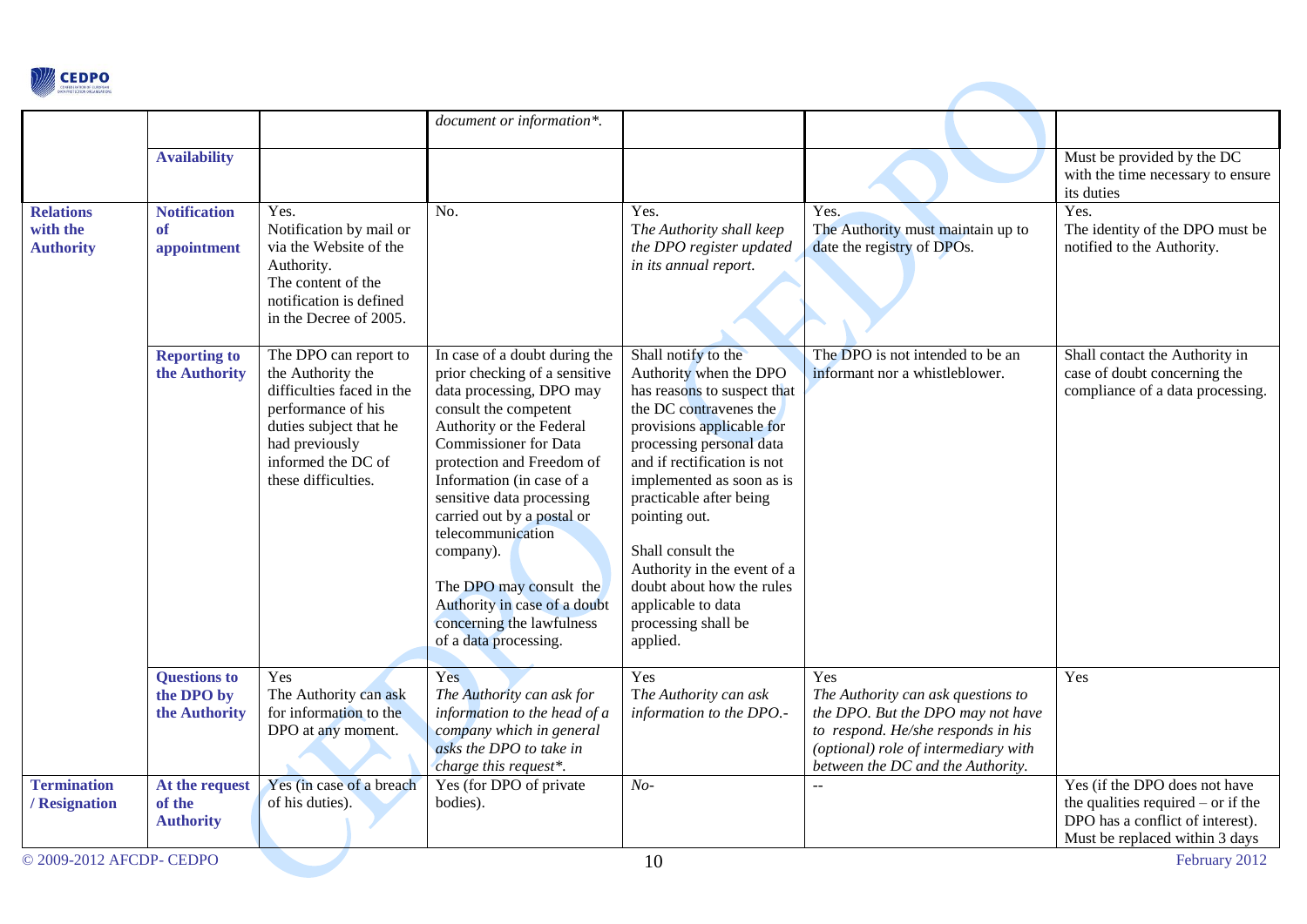

| By the DC                       | Yes:<br>- in case of a failure in<br>the performance of the<br>DPO's duties: after<br>having requested the<br>opinion of the<br>Authority by a letter<br>explaining the<br>grievances against the<br>DPO and obtained its<br>opinion (The Authority<br>has one month<br>renewable once, to<br>provide its opinion and<br>the dismissal cannot be<br>pronounced before the<br>end of this time limits)<br>- for any other reason:<br>after notification to the<br>Authority (stating the<br>reasons of the<br>discharge). | Yes.<br>However, the DPO can be<br>terminated only for<br>important reasons. After the<br>appointment as DPO has<br>been revoked, employment<br>may not be terminated for a<br>year following the end of<br>appointment, unless the DC<br>has just cause to terminate<br>without notice. | Yes.<br>The termination must be.<br>notified to the Authority.                | Yes.<br>There is no obligation to notiy the<br>Authority but it is useful for the<br>Authority to maintain an up-to-date<br>register of DPOs.<br>The termination of the DPOs<br>involves:<br>the prior consent of the<br>district court;<br>a prior notification to the<br>Authority. | from the objection of the<br>Authority.<br>Yes.<br>In the case of a violation of the<br>Law<br>Must be replaced within one<br>month if the DC still wants to<br>have a DPO. |
|---------------------------------|--------------------------------------------------------------------------------------------------------------------------------------------------------------------------------------------------------------------------------------------------------------------------------------------------------------------------------------------------------------------------------------------------------------------------------------------------------------------------------------------------------------------------|------------------------------------------------------------------------------------------------------------------------------------------------------------------------------------------------------------------------------------------------------------------------------------------|-------------------------------------------------------------------------------|---------------------------------------------------------------------------------------------------------------------------------------------------------------------------------------------------------------------------------------------------------------------------------------|-----------------------------------------------------------------------------------------------------------------------------------------------------------------------------|
| At the DPO<br><i>initiative</i> | Yes<br>The DC must notify the<br>DPO's resignation to<br>the Authority (stating<br>the reasons of the<br>resignation).                                                                                                                                                                                                                                                                                                                                                                                                   | Yes<br>- if DC has agreed.                                                                                                                                                                                                                                                               | Yes<br>- The termination must be<br>notified to the supervisory<br>authority. | Yes.                                                                                                                                                                                                                                                                                  | Yes<br>Must be replaced within one<br>month if the DC still wants to<br>have a DPO.                                                                                         |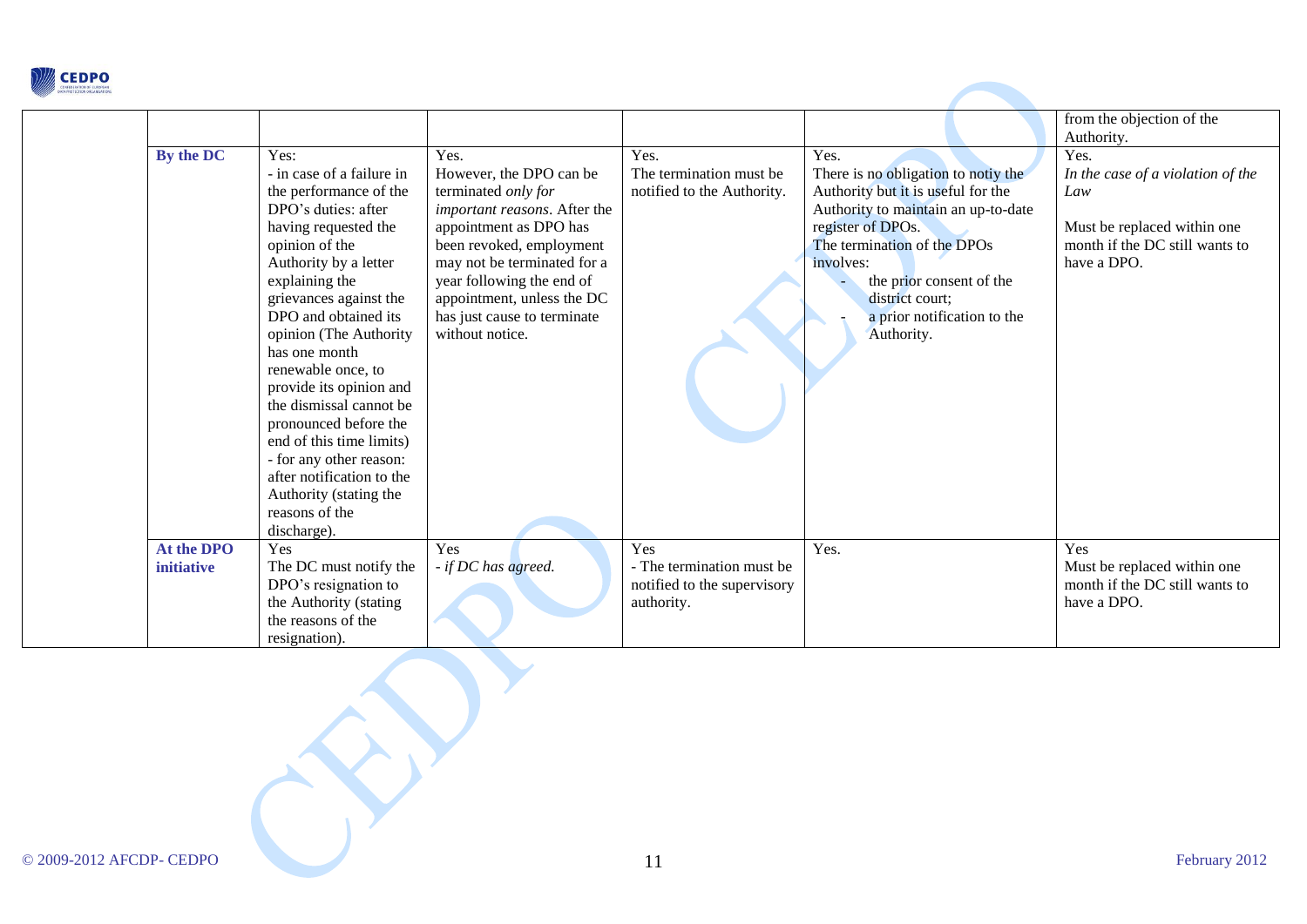

| <b>Liability</b>         | May not be sanctioned<br>as a result of<br>performing his duties.<br>Can be not liable for the<br>violations of the law by<br>the DC.<br>Bound to maintain<br>secrecy.<br>Possibility of criminal<br>liability or liability in<br>tort. | May not be penalized for<br>performing his duties.<br>-Bound to maintain secrecy<br>concerning the identity of<br>data subjects and the<br>circumstances enabling data<br>subjects to be identified<br>unless he is released from<br>this obligation by the data<br>subject.<br>Where in the course of their<br>activities DPOs become<br>aware of data for which the<br>head of a public or private<br>body or a person employed<br>by such body has the right<br>to refuse to give evidence,<br>this right shall also apply to<br>DPOs and their assistants.<br>Where the right of DPOs to<br>refuse to give evidence<br>applies, their files and other<br>documents shall not be<br>subject to seizure.<br>Cannot be liable in case of a<br>violation of the law except<br>in the case of an intentional<br>violation or severe<br>negligence*.<br>Cannot be considered liable<br>in the cases where he has<br>informed the head of the<br>company of serious<br>violations et when the head<br>of the company has ignored<br>this information*. | Bound to maintain<br>secrecy.<br>Cannot be liable of a<br>violation of the Law<br>committed by the DC**. | Bound to maintain secrecy. DPO has<br>as confidential<br>treat<br>any<br>to<br>information disclosed to him in<br>connection with a complaint or<br>request but data subjects, unless the<br>data subjects have given their<br>consent.<br>Shall sustain no disadvantage as a<br>consequence of performing his<br>duties. | Can not be sanctioned for having<br>performed his duties.<br>Bound to secrecy.<br>Can be sanctioned for having<br>not performed his duties if a<br>data processing carried out by<br>the DC is not compliant with<br>data protection law (Objection<br>of the Authority to the<br>continuance of the DPO). |
|--------------------------|-----------------------------------------------------------------------------------------------------------------------------------------------------------------------------------------------------------------------------------------|-----------------------------------------------------------------------------------------------------------------------------------------------------------------------------------------------------------------------------------------------------------------------------------------------------------------------------------------------------------------------------------------------------------------------------------------------------------------------------------------------------------------------------------------------------------------------------------------------------------------------------------------------------------------------------------------------------------------------------------------------------------------------------------------------------------------------------------------------------------------------------------------------------------------------------------------------------------------------------------------------------------------------------------------------------|----------------------------------------------------------------------------------------------------------|---------------------------------------------------------------------------------------------------------------------------------------------------------------------------------------------------------------------------------------------------------------------------------------------------------------------------|------------------------------------------------------------------------------------------------------------------------------------------------------------------------------------------------------------------------------------------------------------------------------------------------------------|
| © 2009-2012 AFCDP- CEDPO |                                                                                                                                                                                                                                         |                                                                                                                                                                                                                                                                                                                                                                                                                                                                                                                                                                                                                                                                                                                                                                                                                                                                                                                                                                                                                                                     | 12                                                                                                       |                                                                                                                                                                                                                                                                                                                           | February 2012                                                                                                                                                                                                                                                                                              |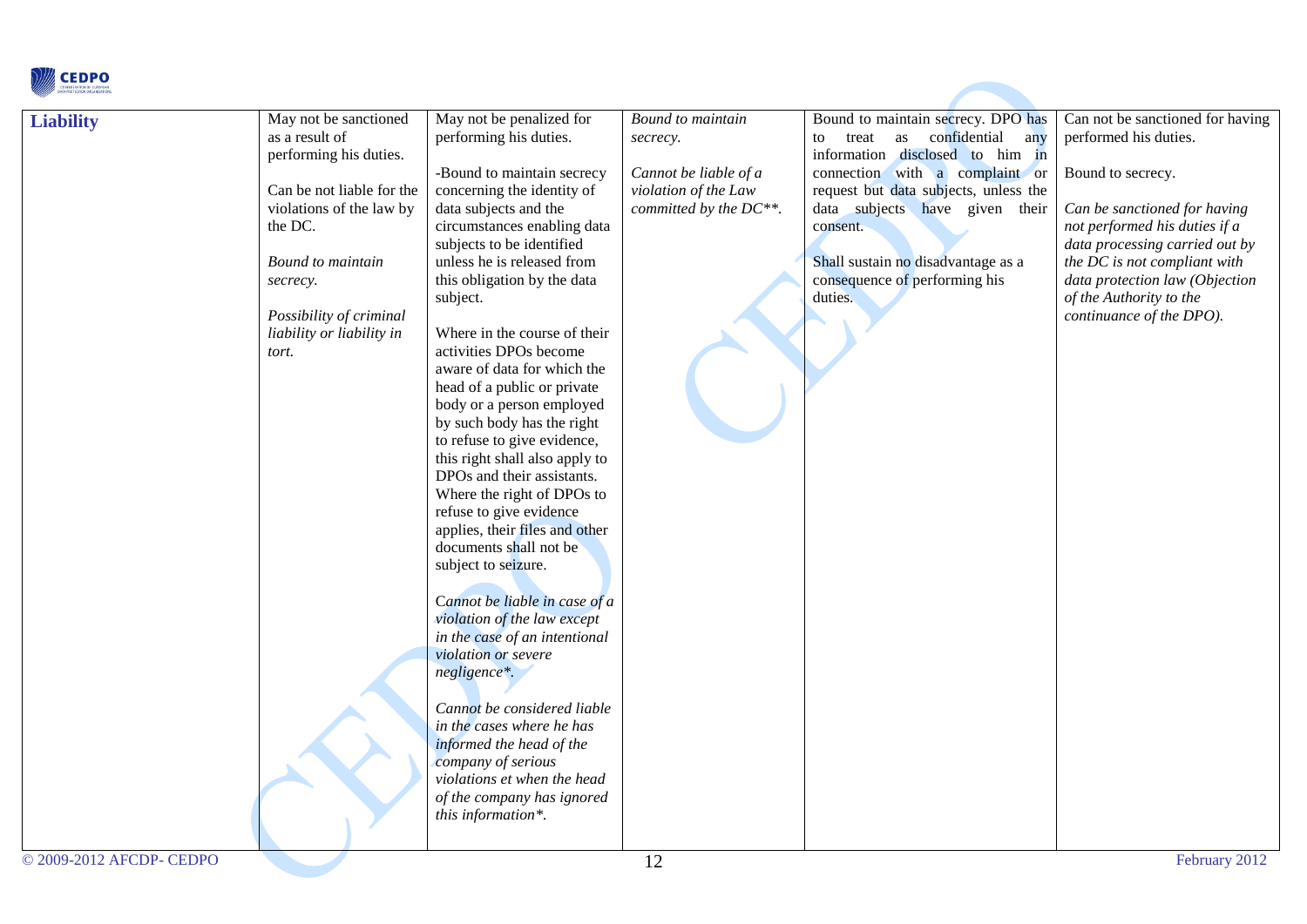

#### **Glossary:**

Authority: Supervisory Authority DPO: data protection official DC: data controller *Italics:* information which does not result directly from the law but from an interpretation of the law.

### **Credits**

A first version of this document was drafted in French by Pascale Gelly, Avocat, with the assistance of Elisabeth Quillatre for AFCDP's annual event in 2009. It has since then been drafted in English and updated by Pascale Gelly, Board member of AFCDP (French association of DPOs) in charge of International Affairs, with the assistance of Caroline Doulcet for CEDPO in 2011.

CEDPO thanks for kindly contributing to the review of this document :

- Patricia Jonason, University of Södertörns Högskola (Stockholm) for Sweden ;
- Christoph Klug, Managing Director, International Affairs, GDD for Germany;
- Gérard Lommel, President of the CNPD (Supervisory Authority of Luxembourg) for Luxembourg;
- Jan de Zeeuz, Chairman of NGFG, the Dutch Association of Data Protection Officers

### **CEDPO can be contacted at: info@cedpo.eu**

### **Bibliography**

### Texts of Law

Websites of Supervisory Authorities:

- France: page of the Website dedicated to DPO:<http://www.cnil.fr/la-cnil/nos-relais/correspondants/>
- Germany: [http://www.bfdi.bund.de/EN/DataProtectionActs/DataProtectionActs\\_node.html.](http://www.bfdi.bund.de/EN/DataProtectionActs/DataProtectionActs_node.html)
- Sweden: [http://www.datainspektionen.se/in-english/legislation/the-personal-data-act/;](http://www.datainspektionen.se/in-english/legislation/the-personal-data-act/) <http://www.regeringen.se/content/1/c6/07/43/63/0ea2c0eb.pdf>
- The Netherlands: [http://www.dutchdpa.nl/Pages/en\\_ind\\_wetten\\_wbp.aspx](http://www.dutchdpa.nl/Pages/en_ind_wetten_wbp.aspx)
- Luxembourg: <http://www.cnpd.public.lu/fr/legislation/droit-lux/index.html>

#### **Other**

\* Germany: "Improving self regulation through (law based) Corporate Data Protection Officials"-Report by Christoph Klug, published in Privacy Laws & Business International Newsletter, June 2002 issue n° 6 (revised version at www.gdd.de).

\*\*Sweden: Report of comparison of laws relating to the DPO ("Etude de droit comparé sur les correspondants à la protection des données" de la CNIL) [http://www.cnil.fr/en-savoir-plus/fiches](http://www.cnil.fr/en-savoir-plus/fiches-pratiques/fiche/article/etude-de-droit-compare-sur-les-correspondants-a-la-protection-des-donnees/)[pratiques/fiche/article/etude-de-droit-compare-sur-les-correspondants-a-la-protection-des-donnees/](http://www.cnil.fr/en-savoir-plus/fiches-pratiques/fiche/article/etude-de-droit-compare-sur-les-correspondants-a-la-protection-des-donnees/)

\*\*\* Netherlands: Website of the Dutch Data protection Authority: [http://www.dutchdpa.nl/Pages/en\\_inf\\_contr\\_Data\\_Prot\\_Officer.aspx#6](http://www.dutchdpa.nl/Pages/en_inf_contr_Data_Prot_Officer.aspx#6)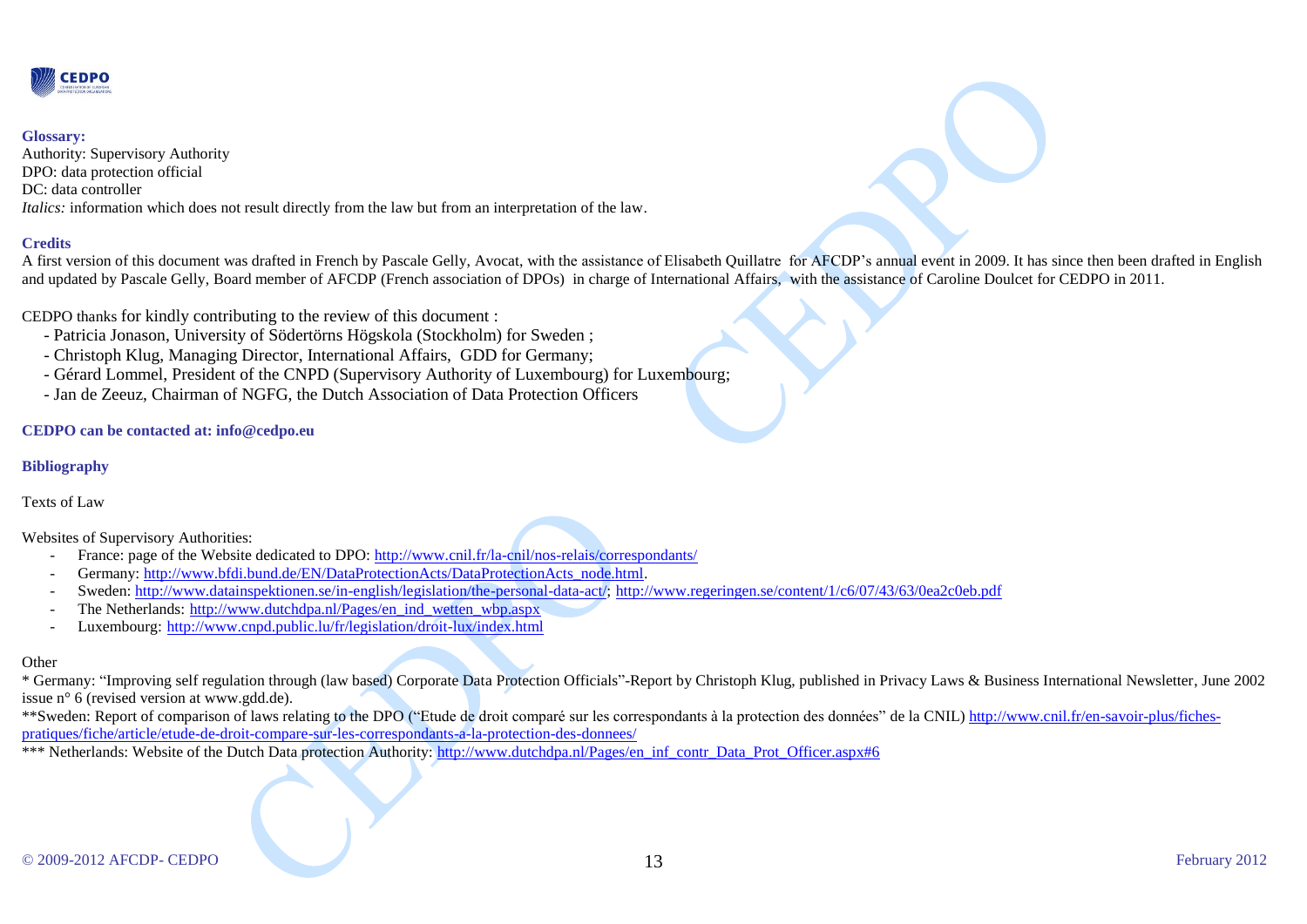

### **COMPARATIVE ANALYSIS OF DATA PROTECTION OFFICIALS ROLE AND STATUS IN THE EU AND MORE - II A CEDPO CONTRIBUTION**

| <b>Countries</b>               |                                                                                                                                                                                                                                                                                                                                                                                                                                                                                                                                                                                                                                                 |                                                 |                                                |
|--------------------------------|-------------------------------------------------------------------------------------------------------------------------------------------------------------------------------------------------------------------------------------------------------------------------------------------------------------------------------------------------------------------------------------------------------------------------------------------------------------------------------------------------------------------------------------------------------------------------------------------------------------------------------------------------|-------------------------------------------------|------------------------------------------------|
|                                |                                                                                                                                                                                                                                                                                                                                                                                                                                                                                                                                                                                                                                                 | Lithuania                                       |                                                |
|                                | <b>Belgium</b>                                                                                                                                                                                                                                                                                                                                                                                                                                                                                                                                                                                                                                  |                                                 | Latvia                                         |
| <b>Data Protection Officer</b> |                                                                                                                                                                                                                                                                                                                                                                                                                                                                                                                                                                                                                                                 |                                                 |                                                |
| <b>Title/name</b>              | Préposé à la protection des données -<br>Aangestelde voor gegevensbescherming.                                                                                                                                                                                                                                                                                                                                                                                                                                                                                                                                                                  | Person or unit responsible for data protection. | Personas datu aizsardzības speciālista.        |
| Date of creation               | Data Protection Act 1992: no general provisions<br>directly related to a DPO.<br>A DPO can only be appointed by DCs if this is<br>determined by the King.<br>DPO: 1992.<br>DPO created only in the context of the European<br>Center of Missing and Sexually Exploited<br>Children.<br>DPO: 2002.<br>DPO created in the context of a Federal<br>Knowledge Center for Health Care.<br>DPO: 2002.<br>DPO created in the context of a Central Database<br>for School Careers.<br>DPO: 2007.<br>DPO created in the context of the Cross Road bank<br>of the Social Security.<br><b>DPO: 2010.</b><br>DPO created in the context of Intelligence and | <b>DPO: 2009</b>                                | DPO 0.1: 2007<br>DPO 0.2: 2009<br>DPO 0.3 2010 |
|                                | Security Services (including security of the State).                                                                                                                                                                                                                                                                                                                                                                                                                                                                                                                                                                                            |                                                 |                                                |

© 2009-2012 AFCDP- CEDPO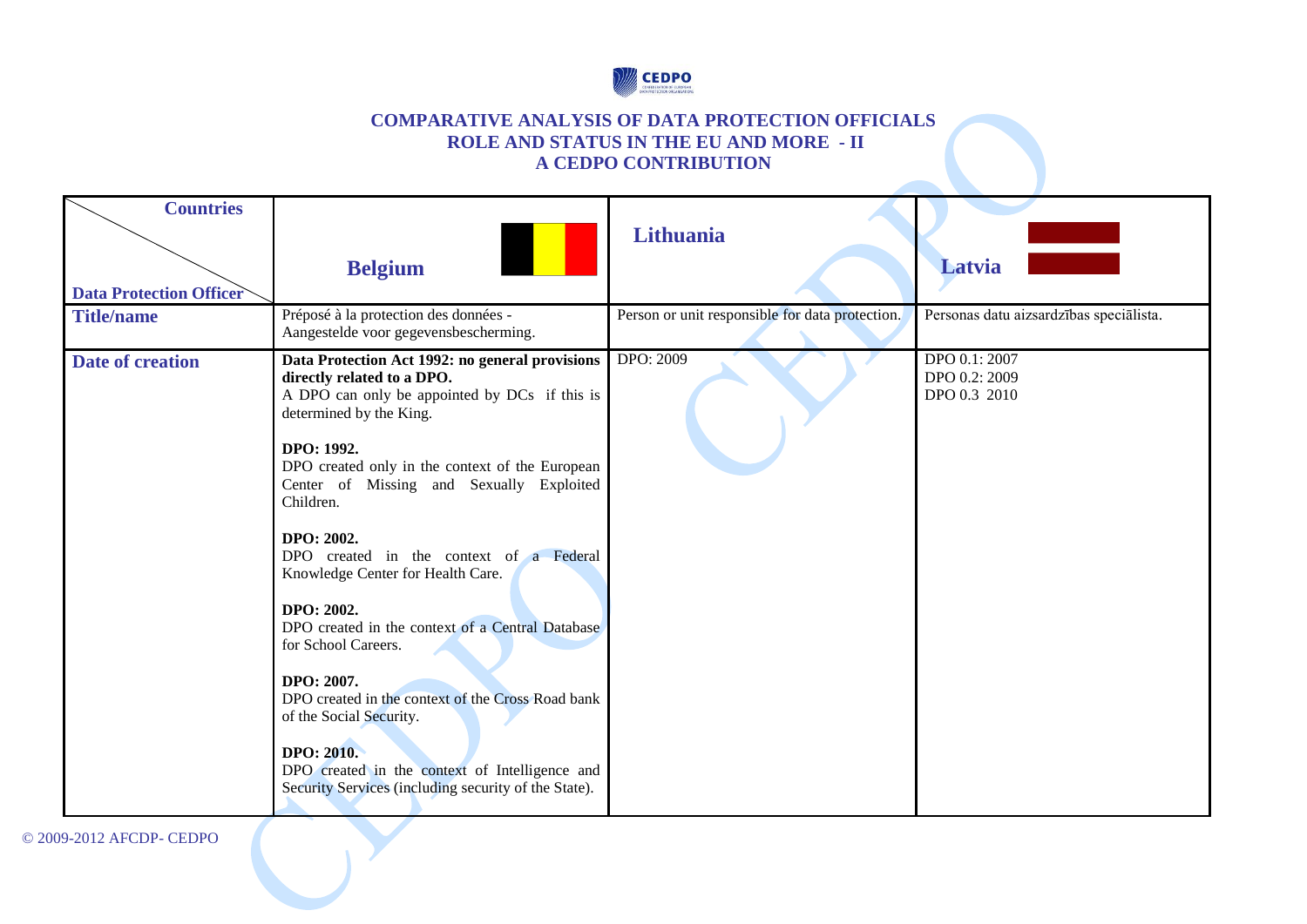

|                                     | DPO: 2010.<br>DPO created in the context of the Cross Road<br>Bank for Vehicles.<br>DPO: 2011.<br>DPO created in the context of the Cross Road<br>Bank for Driver's Licences.                                                                                                                                                                                                                                                                                                                                                                                                                                                                                                                                                                                                                                                                                                                                                                                                                                                                                                                                                                                              |                                                                                                                          |                                                                                          |
|-------------------------------------|----------------------------------------------------------------------------------------------------------------------------------------------------------------------------------------------------------------------------------------------------------------------------------------------------------------------------------------------------------------------------------------------------------------------------------------------------------------------------------------------------------------------------------------------------------------------------------------------------------------------------------------------------------------------------------------------------------------------------------------------------------------------------------------------------------------------------------------------------------------------------------------------------------------------------------------------------------------------------------------------------------------------------------------------------------------------------------------------------------------------------------------------------------------------------|--------------------------------------------------------------------------------------------------------------------------|------------------------------------------------------------------------------------------|
| <b>Number of DPO</b>                | This information is not available.                                                                                                                                                                                                                                                                                                                                                                                                                                                                                                                                                                                                                                                                                                                                                                                                                                                                                                                                                                                                                                                                                                                                         | None.                                                                                                                    | 2222 licences registered in State data<br>protection inspectorate.                       |
| <b>Professional</b><br>associations | This information is not available.                                                                                                                                                                                                                                                                                                                                                                                                                                                                                                                                                                                                                                                                                                                                                                                                                                                                                                                                                                                                                                                                                                                                         | None.                                                                                                                    | No.                                                                                      |
| <b>Legal sources/texts</b>          | The Law of December 8, 1992 (version 1/08/2007)<br>provides provisions relating to the possibility for<br>the King to determine that data controllers have to<br>appoint a DPO (article 17bis). At the moment,<br>such appointment is only explicitly mentioned in<br>the context of the European Center of Missing and<br>Sexually Exploited Children (article 3, §6).<br>Art. 6 of the Royal Decree of July 7, 2002: A<br>DPO must be appointed in the context of a central<br>Database for School Careers. Employees of the<br>department of Education have access to and have<br>permission to use the identification number of<br>persons enrolled in Register of State.<br>Art. 274 of the Law of December 22, 2002: The<br>Knowledge Center for Health care must appoint a<br>DPO.<br>Art. 38, §5 of the Law of March 1,<br>dispositions<br>2007 concerning diverse<br>(in<br>dispositions related to the data base banque-<br>carrefour for social security).<br>Art. 28 of the Law of May 19, 2010 concerning the<br>data base banque-carrefour for vehicles: each<br>relevant management service in charge of the<br>abovementioned database must appoint a DPO. | Law amending the law on legal protection of<br>personal data of June 11, 1996 in its version of<br>January $1st$ , 2009. | Personal Data protection Law amended on<br>1.03.2007 and 12 June 2009 and<br>06.05.2010. |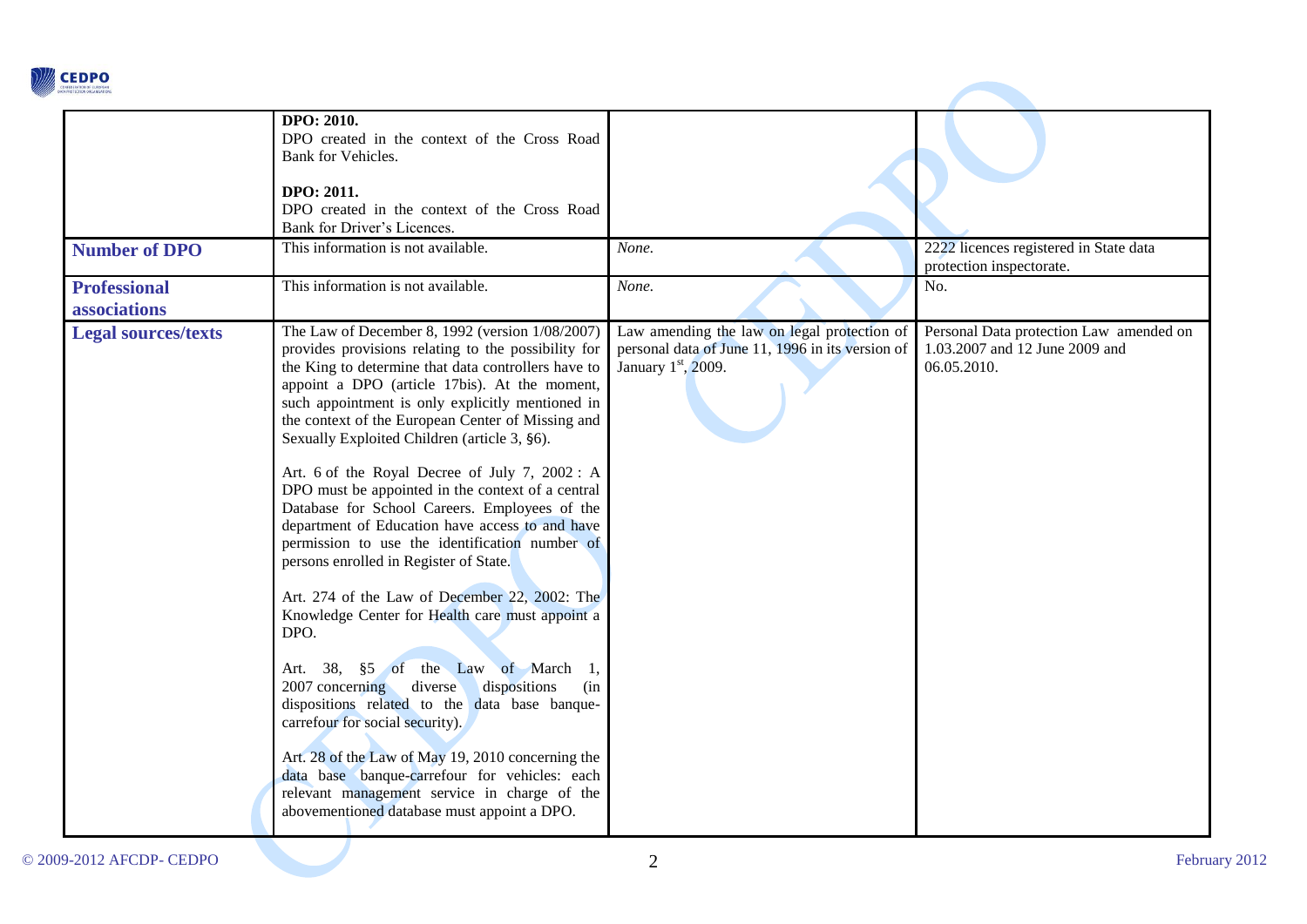

| <b>CONFEDERATION OF EUROPEAN</b> |                                  |                                                                                                                                                                                                                                                                                                                                                                                                                                                                                                      |                                                                                                                                                                                    |                                                                                                                                                            |
|----------------------------------|----------------------------------|------------------------------------------------------------------------------------------------------------------------------------------------------------------------------------------------------------------------------------------------------------------------------------------------------------------------------------------------------------------------------------------------------------------------------------------------------------------------------------------------------|------------------------------------------------------------------------------------------------------------------------------------------------------------------------------------|------------------------------------------------------------------------------------------------------------------------------------------------------------|
|                                  |                                  | Art. 4, §1 of the Royal Decree of October 12, 2010<br>concerning Intelligence and Security Services: The<br>relevant Minister must appoint a DPO for each<br>intelligence and security service.<br>Art. 22 §1 of the Law of April 14, 2011<br>concerning Diverse Provisions (in dispositions<br>related to mobility): each relevant federal<br>management service in charge of the national<br>database (i.e. a database gathering information<br>relating to driver's licenses) must appoint a DPO. |                                                                                                                                                                                    |                                                                                                                                                            |
| <b>Mandatory / Optional</b>      |                                  | Mandatory for the European Center for Missing<br>and Sexually Exploited children.<br>Mandatory for central Database for School<br>Careers.<br>Mandatory for Cross Road Bank of the Social<br>Security.<br>Mandatory for the Knowledge Center for Health<br>Care.<br>Mandatory for Cross Road Bank for Vehicles.<br>Mandatory for Intelligence and Security Services.<br>Mandatory for the national Cross Road Bank on<br>Drivers' Licences.                                                          | Optional.                                                                                                                                                                          | Optional.                                                                                                                                                  |
| <b>Legal advantages</b>          |                                  | N/A                                                                                                                                                                                                                                                                                                                                                                                                                                                                                                  | Simplification of procedures: no notification<br>to the Authority for data processing not<br>subject to a prior checking by the Authority<br>(State Data Protection Inspectorate). | Exemption of procedures: no notification to<br>the Authority.                                                                                              |
| <b>Role</b>                      | <b>General</b>                   | The DPO has to ensure the compliance of data<br>processing to the Belgium Data Protection Act and<br>its implementing measures.                                                                                                                                                                                                                                                                                                                                                                      | The DPO supervises as whether personal data<br>is processed in compliance with the provisions<br>of Data protection legislation.                                                   | The DPO organizes controls and supervises<br>the compliance of personal data processing<br>carried out by the data controller with data<br>protection law. |
|                                  | <b>Maintain a</b><br>registry of | No information available.                                                                                                                                                                                                                                                                                                                                                                                                                                                                            | Yes<br>- Make public the processing of personal data                                                                                                                               | Yes.<br>Register available to data subject on request                                                                                                      |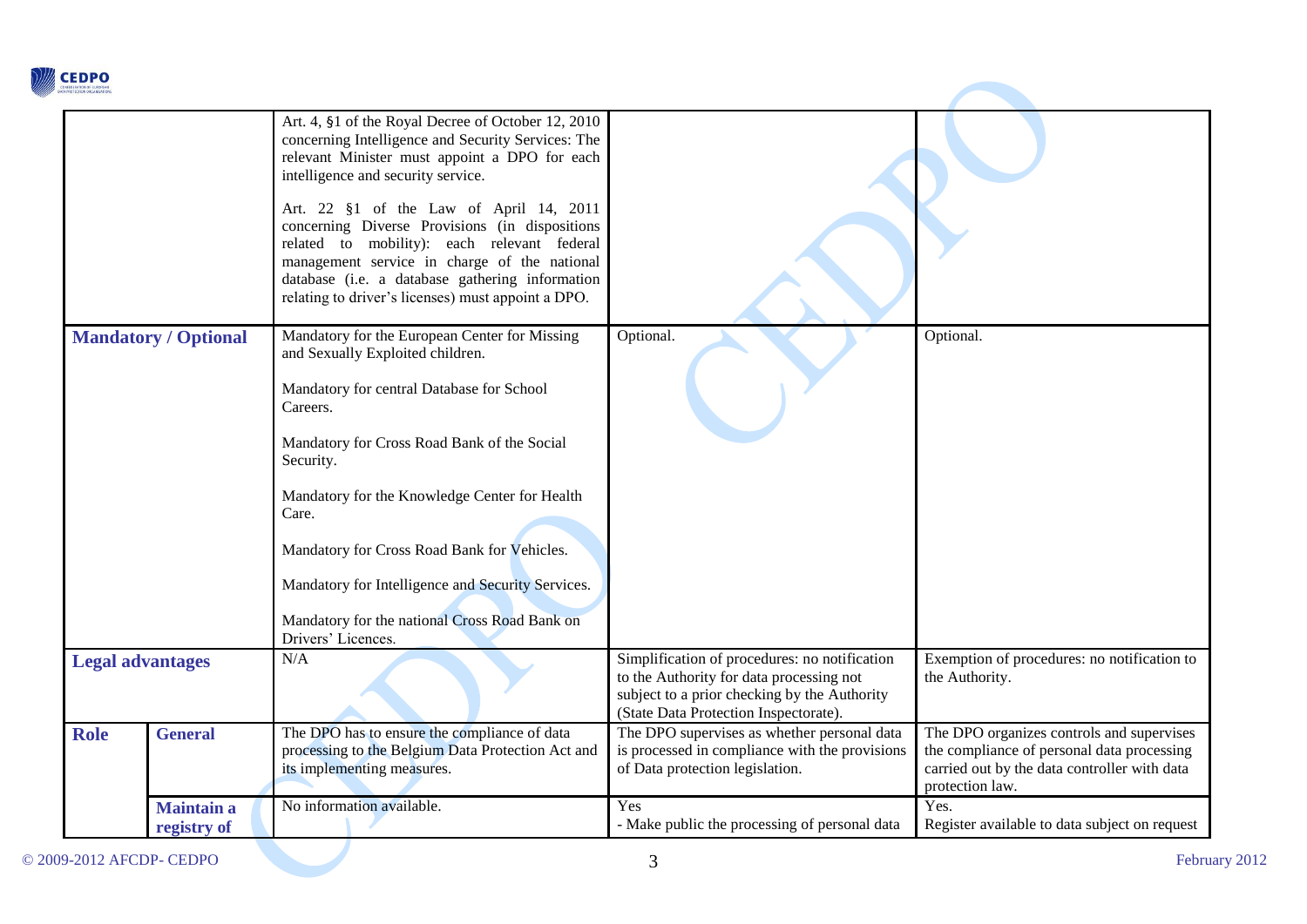

| processing<br>carried out by<br><b>DC</b> |                                                                                                                                                                                                                                                                                                                                                                                                                                                                                                                                                                                                                                                                                                                                                                                                                                                                                                                                                                                 | actions carried out by the data controller.                                                                                                                                                                                                                                                                                                                                                                                                                                                                                                                                                                                                                                                                                                                                                                                                                                                                                                                                                                                                                                                                      | and to the Authority free of charge. |
|-------------------------------------------|---------------------------------------------------------------------------------------------------------------------------------------------------------------------------------------------------------------------------------------------------------------------------------------------------------------------------------------------------------------------------------------------------------------------------------------------------------------------------------------------------------------------------------------------------------------------------------------------------------------------------------------------------------------------------------------------------------------------------------------------------------------------------------------------------------------------------------------------------------------------------------------------------------------------------------------------------------------------------------|------------------------------------------------------------------------------------------------------------------------------------------------------------------------------------------------------------------------------------------------------------------------------------------------------------------------------------------------------------------------------------------------------------------------------------------------------------------------------------------------------------------------------------------------------------------------------------------------------------------------------------------------------------------------------------------------------------------------------------------------------------------------------------------------------------------------------------------------------------------------------------------------------------------------------------------------------------------------------------------------------------------------------------------------------------------------------------------------------------------|--------------------------------------|
| <b>Mandatory</b><br>duties                | For Database in context of the Intelligence and<br><b>Security Services:</b><br>observing compliance with the law for<br>each request of data;<br>taking all necessary measures to ensure<br>safety of registered information;<br>providing advice to its director;<br>executing other tasks entrusted by its<br>director.<br>Database of Knowledge Center for Health Care:<br>advising, documenting, and controlling<br>tasks to ensure compliance with the<br>Belgian data protection law.<br>For Central Database for School Careers:<br>creating and implementing a technical<br>security plan to secure the integrity of the<br>hardware and the files, and take measures<br>to secure the personal data against loss,<br>destruction, forgering;<br>controlling access through login and<br>passwords;<br>encrypting incoming and outcoming data<br>transfers; and<br>ensuring proportionality of the data base<br>and deletion of data which are no longer<br>necessary. | DPO:<br>initiates the preparation of the<br>notifications to the Authority of data<br>processing subject to an authorization<br>monitors the processing of personal<br>data carried out by the data<br>controller's employees<br>presents proposals findings to the<br>controller<br>regarding<br>data<br>establishment of data protection and<br>data processing measures<br>and<br>supervises implementation and use of<br>these measures<br>undertakes measures to eliminate any<br>violations in the processing of<br>personal data without delay<br>instructs employees authorised to<br>process personal data on the<br>provisions of the data protection law<br>and other rules on personal data<br>protection<br>initiates<br>the<br>preparation<br>of<br>applications to the Authority of the<br>inquiries regarding processing and<br>protection of personal data<br>assists the data subjects in exercising<br>their rights<br>notifies the Authority in writing upon<br>finding that the DC processes<br>personal data violating the legal<br>provisions and refuses to rectify<br>these violations. | Annual report to the Authority.      |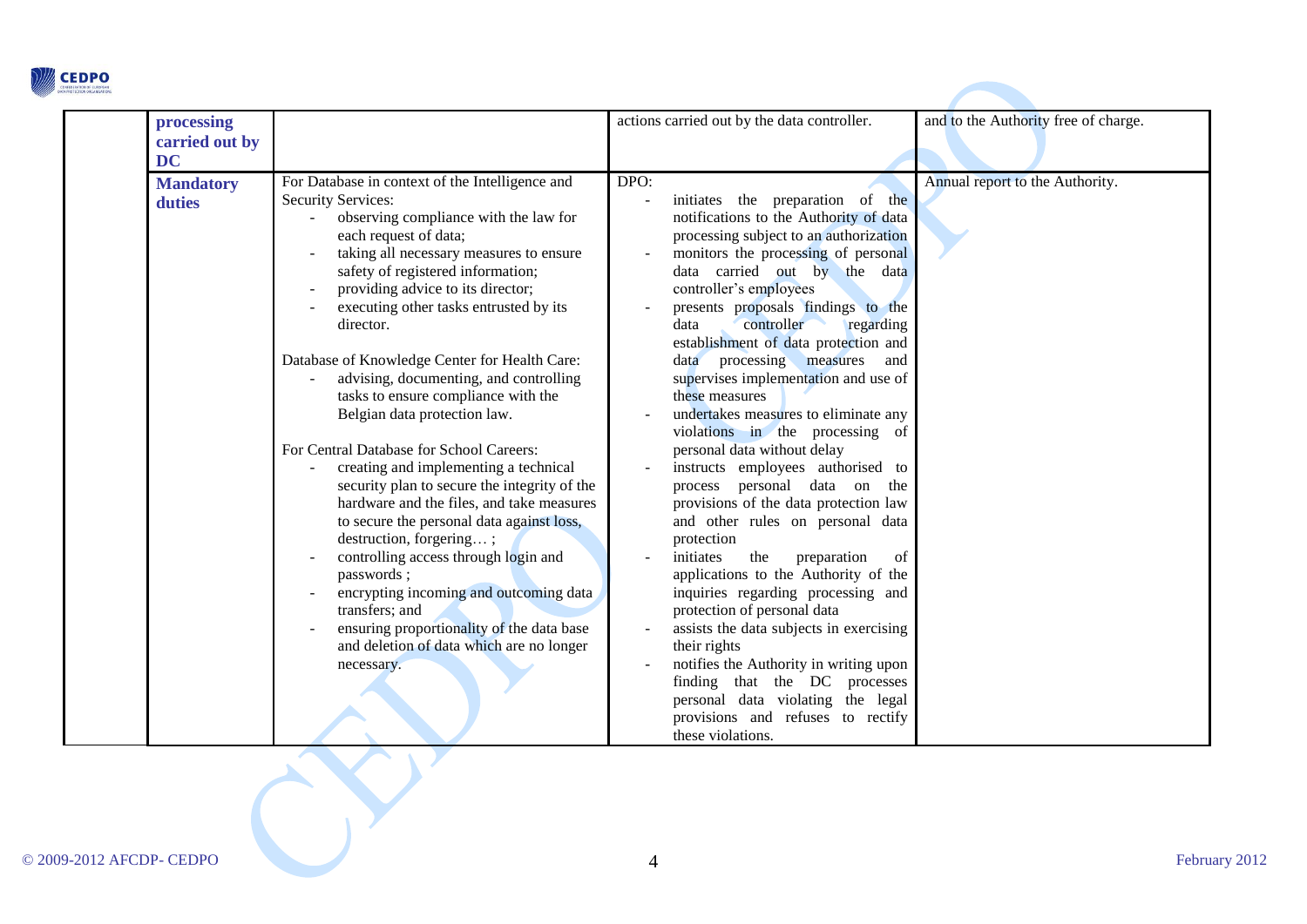

|                        | <b>Activity</b><br>reporting   | The European Center for Missing and Sexually<br>Exploited Children must report to the Authority<br>how the data processing authorized by the<br>Authority are carried out.<br>The DPO in the context of Intelligence and<br>Security Services must report to its director.                                                                                                                                                                                                                                                 | None                                                                                                                                         | Activity report submitted to the data<br>controller annually.                                                                                                                                                                                                                                                                                                                                                                                        |
|------------------------|--------------------------------|----------------------------------------------------------------------------------------------------------------------------------------------------------------------------------------------------------------------------------------------------------------------------------------------------------------------------------------------------------------------------------------------------------------------------------------------------------------------------------------------------------------------------|----------------------------------------------------------------------------------------------------------------------------------------------|------------------------------------------------------------------------------------------------------------------------------------------------------------------------------------------------------------------------------------------------------------------------------------------------------------------------------------------------------------------------------------------------------------------------------------------------------|
|                        | <b>Optional</b><br>duties      | <b>None</b>                                                                                                                                                                                                                                                                                                                                                                                                                                                                                                                | <b>None</b>                                                                                                                                  | No data                                                                                                                                                                                                                                                                                                                                                                                                                                              |
| <b>Appoint</b><br>ment | <b>Qualifications</b>          | DPO of the European Center for Missing and<br>Sexually Exploited Children: Management and<br>data protection knowledge.<br>No further specifications.                                                                                                                                                                                                                                                                                                                                                                      | No qualification requirements.                                                                                                               | A natural person can be appointed as DPO<br>if she/he has higher education in<br>jurisprudence, information technology or<br>similar field and has been trained according<br>to the order specified by the Cabinet of<br>Ministers.                                                                                                                                                                                                                  |
|                        | Internal /<br>external / joint | - internal :<br>Yes: Intelligence and Security Services).<br>Possible: Crossroad Banks for Driver's Licences,<br>Vehicles and Social Security; Knowledge Center<br>for Health Care and Central Database for School<br>Careers.<br>- external: Not specified by law.<br>joint : No.<br>Avocat: No.<br>Legal entity: Not specified by law.                                                                                                                                                                                   | internal : possible<br>external: possible<br>legal entity: possible<br>The DPO can be a person or a unit responsible<br>for data protection. | - internal: no<br>- external: yes<br>- joint: no<br>- <u>lawyer</u> : possible<br>- legal entity: yes, by authorized natural<br>person.<br>Cannot be a processor.                                                                                                                                                                                                                                                                                    |
|                        | <b>Formalities</b>             | DPO for Crossroad Bank for Drivers' Licences:<br>Notification of the identity of the DPO to the<br>Authority and to the relevant federal management<br>service ("service de gestion").<br>DPO in Intelligence and Security Services:<br>DPO appointed by relevant Minister after<br>recommendation of the relevant director of the<br>intelligence or security service.<br>DPO for the Crossroad Bank for Vehicles:<br>Notification of the identity of the DPO to sectoral<br>committee and to the management service (s). | Notification to the Authority                                                                                                                | Yes<br>The DC shall register the DPO<br>with the Authority. The Authority<br>may postpone the registration if all<br>required information has not been<br>provided to the Authority. The<br>Authority takes the decision on the<br>registration of the DPO within 15<br>days after all the required<br>information has been provided.<br>The Authority does not register the<br>DPO if he/she does not meet the<br>requirements of the law or if the |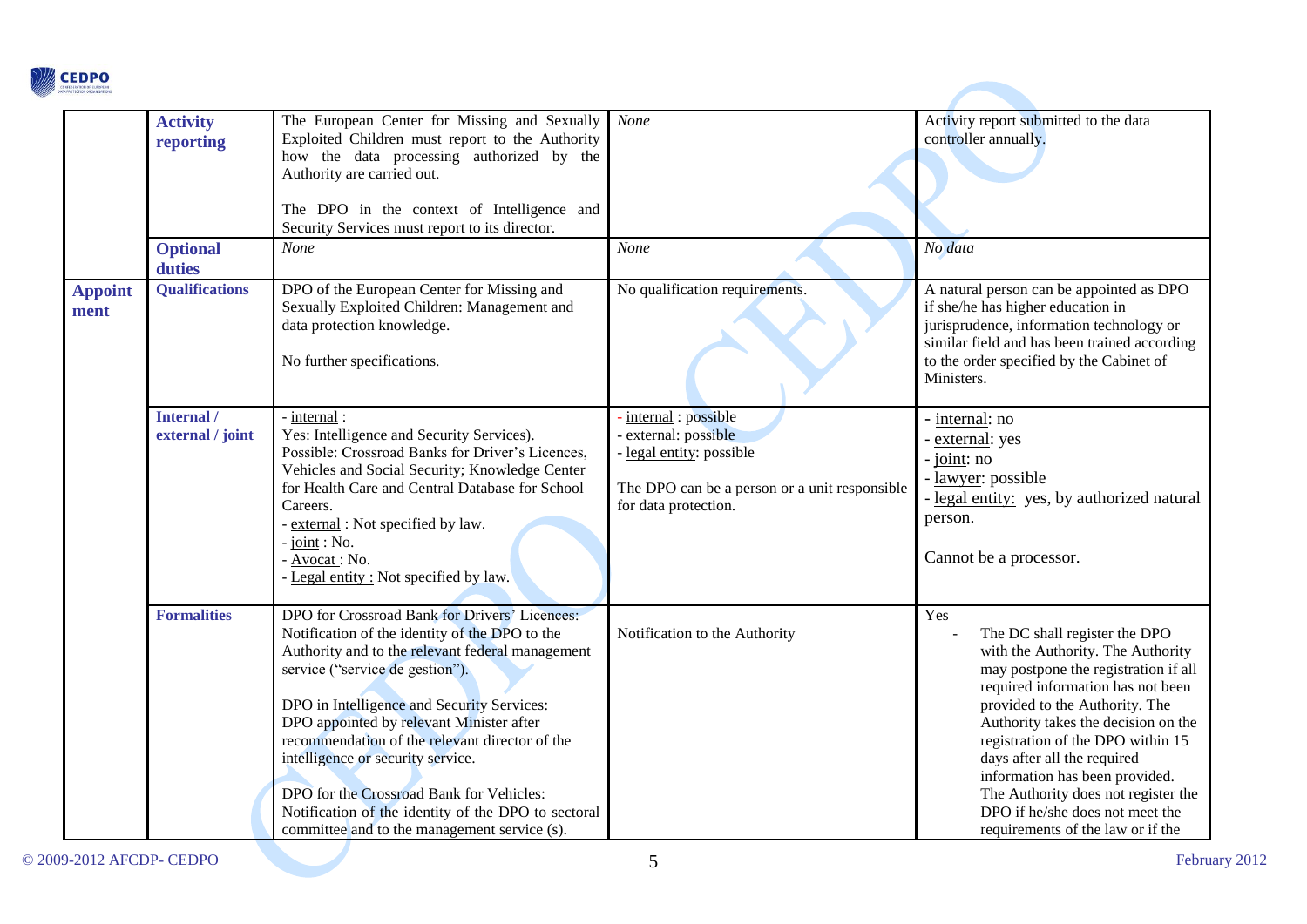

|                                                  |                                             | DPO for the Crossroad Bank for Social Security:<br>Notification of the identity of the DPO to<br>Department of Social Security of the Sectoral<br>Committee of Social Security and Health.                                                                                                             |                                                                                                                                                                                                                                                             | DC has sent an application to the<br>Authority in order to exclude the<br>DPO from the DPOs register;<br>In the period of one month after<br>the registration of DPO the DC has<br>to submit an application for the<br>exclusion of the Personal data<br>processing from the register of<br>personal data processings. |
|--------------------------------------------------|---------------------------------------------|--------------------------------------------------------------------------------------------------------------------------------------------------------------------------------------------------------------------------------------------------------------------------------------------------------|-------------------------------------------------------------------------------------------------------------------------------------------------------------------------------------------------------------------------------------------------------------|------------------------------------------------------------------------------------------------------------------------------------------------------------------------------------------------------------------------------------------------------------------------------------------------------------------------|
| <b>Work</b><br>conditio<br>ns                    | <b>Independence</b>                         | Article 17bis of the Law of December 8, 1992: the<br>DPO exercises its mission with independence.<br>Article 3, §6 of the Law of December 8, 1992: the<br>DPO cannot be dismissed nor replaced because of<br>the execution of his mission.                                                             | Yes.<br>The DC must provide the DPOs with the<br>conditions to<br>perform their<br>functions<br>independently.                                                                                                                                              | No data.                                                                                                                                                                                                                                                                                                               |
|                                                  | <b>Status</b>                               | There is no legal provision about employee<br>protection in the data protection law. However,<br>the DPO of the European Center for Missing and<br>Sexually Exploited children cannot be dismissed<br>nor replaced for having performed his mission<br>(article 3, §6 of the Law of December 8, 1992). | Not a protected employee.                                                                                                                                                                                                                                   | Not a protected employee.                                                                                                                                                                                                                                                                                              |
|                                                  | <b>Means</b>                                | This information is not available.                                                                                                                                                                                                                                                                     | The DC must provide the DPO with complete<br>information about the planned data processing<br>and the intended use of automatic means of<br>data processing and set a reasonable term to<br>present an opinion on the intended personal<br>data processing. | The DC grants the necessary tools for the<br>DPO, provides the necessary information<br>and foresees the time within the working<br>hours when the officer could perform also<br>the duties of DPO.                                                                                                                    |
|                                                  | <b>Availability</b>                         | No data.                                                                                                                                                                                                                                                                                               | No data.                                                                                                                                                                                                                                                    | No data.                                                                                                                                                                                                                                                                                                               |
| <b>Relations</b><br>with the<br><b>Authority</b> | <b>Notification of</b><br>appointment       | DPO for the Crossroad Bank for drivers' licences :<br>Notification of the identity of the DPO to the<br>Authority (and to the relevant federal management<br>service).                                                                                                                                 | Yes<br>The DC must notify the Authority of<br>appointment of the DPO for data protection<br>within 30 calendar days.                                                                                                                                        | Yes.<br>The Authority maintains a register of DPOs.                                                                                                                                                                                                                                                                    |
|                                                  | <b>Reporting to the</b><br><b>Authority</b> | The European Center for Missing and Sexually<br>Exploited Children must report to the Authority<br>("Commission de la protection de la vie privée")<br>how the data processing authorized by the<br>Authority are carried out.                                                                         | DPO notifies the Authority in writing upon<br>finding that the DC processes personal data<br>violating the provisions of this Law and other<br>legal acts on data protection and uses to<br>rectify these violations.                                       | No data.                                                                                                                                                                                                                                                                                                               |

**Contract Contract Contract Contract**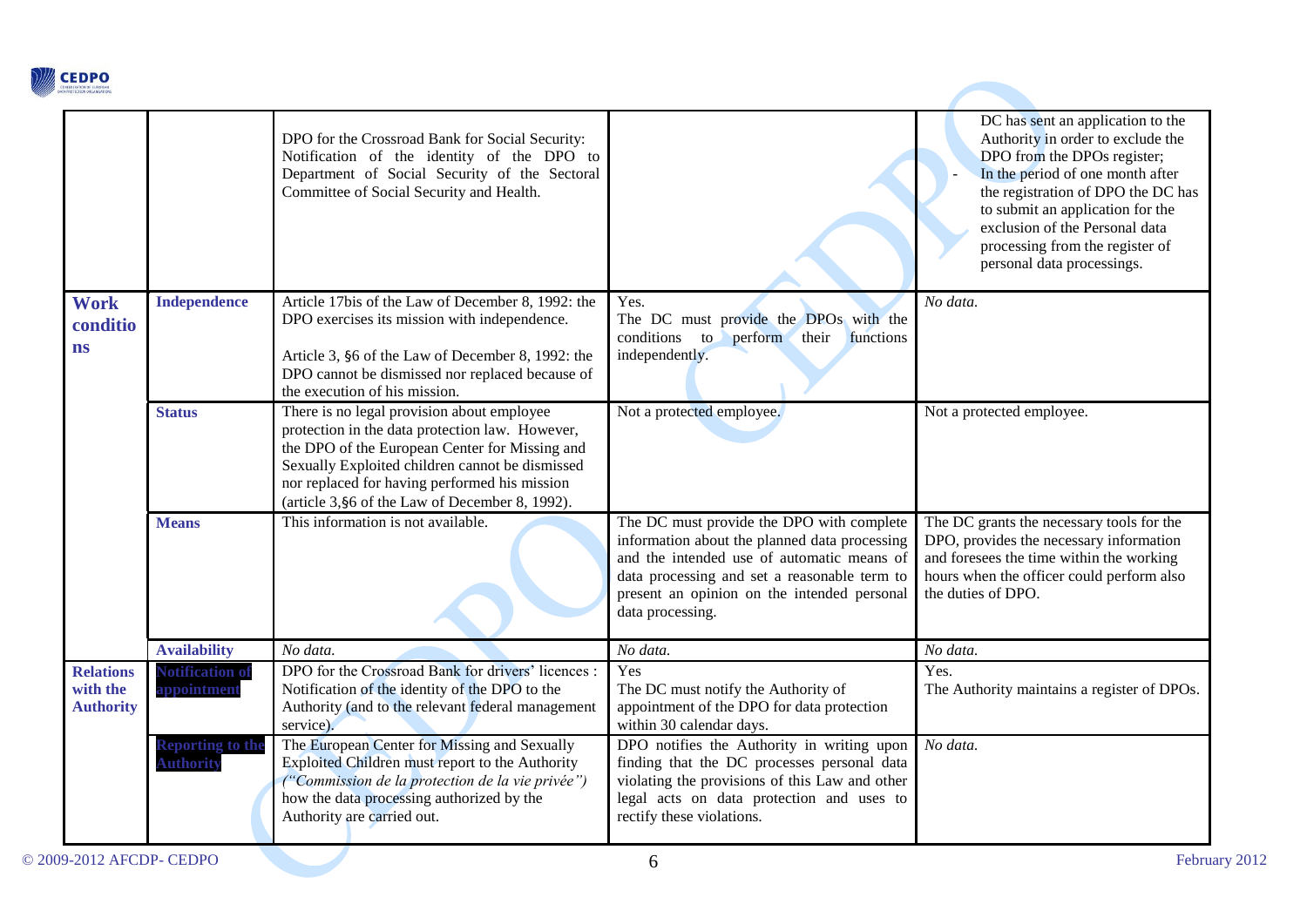

|                                                  |                                                                  | DPO for the Crossroad Bank for drivers' licences:<br>DPO will report to the Authority in case of abuse.                                                                                                                                                                                                                            |                                                                                                                                                                                                                                                 |                                                                                                                                                                                                                                                                                                                                                                                                                                                                                             |
|--------------------------------------------------|------------------------------------------------------------------|------------------------------------------------------------------------------------------------------------------------------------------------------------------------------------------------------------------------------------------------------------------------------------------------------------------------------------|-------------------------------------------------------------------------------------------------------------------------------------------------------------------------------------------------------------------------------------------------|---------------------------------------------------------------------------------------------------------------------------------------------------------------------------------------------------------------------------------------------------------------------------------------------------------------------------------------------------------------------------------------------------------------------------------------------------------------------------------------------|
|                                                  | <b>Questions to the</b><br><b>DPO</b> by the<br><b>Authority</b> | This information is not available.                                                                                                                                                                                                                                                                                                 | No data.                                                                                                                                                                                                                                        | No data.                                                                                                                                                                                                                                                                                                                                                                                                                                                                                    |
| <b>Terminat</b><br>ion<br><b>Resignati</b><br>on | At the request<br>of the Authority                               | There is no termination or resignation provision in<br>the relevant rules on data protection.                                                                                                                                                                                                                                      | No, but if the DPO does not perform its duties<br>as required by law the DC is obliged to notify<br>its data processing to the Authority.                                                                                                       | Yes.<br>The Authority can exclude the DPO from<br>the register if:<br>the DC has requested the exclusion<br>of the DPO from the register;<br>if in the period of 1 month after the<br>registration of DPO the DC has not<br>submitted an application for the<br>exclusion of the personal data<br>processing from the register of<br>personal data processing;<br>in case of violations of the law<br>concerning personal data<br>processing that is in the scope<br>competence of the DPO. |
|                                                  | By the DC                                                        | There is no provision in the relevant rules on data<br>protection.                                                                                                                                                                                                                                                                 | Yes.<br>The DC must notify the Authority of<br>withdrawal of the DPO for data protection<br>within 30 calendar days.                                                                                                                            | Yes.<br>- the DC can send to the Authority an<br>application for exclusion of the DPO from<br>the register.                                                                                                                                                                                                                                                                                                                                                                                 |
|                                                  | At the DPO<br>initiative                                         | There is no provision in the relevant rules on data<br>protection.                                                                                                                                                                                                                                                                 | Yes, it is like resignation/termination of civil<br>or labour contract.                                                                                                                                                                         | No data.                                                                                                                                                                                                                                                                                                                                                                                                                                                                                    |
| <b>Liability</b>                                 |                                                                  | The DPO has an obligation of secrecy (Law of<br>December 8, 1992, Article 3, §6 in the context of<br>the European Center for Missing and Sexually<br>Exploited Children). Any breach of the obligation<br>of secrecy is punishable with imprisonment of 8<br>days to 6 months and with a fine of 2,5 $\epsilon$ to 12 $\epsilon$ . | The DPO can not be sanctioned<br>(administrative and criminal liability) for<br>having performed his duties: can not be held<br>responsible of a violation of the law by the<br>DC, but is liable before the DC (civil or labour<br>liability). | DPO has to retain and not disclose without<br>the legal ground the personal data also after<br>the termination of the employment<br>relationship or resigning from the office.                                                                                                                                                                                                                                                                                                              |

Authority: Supervisory Authority DPO: data protection official

**Contract Contract**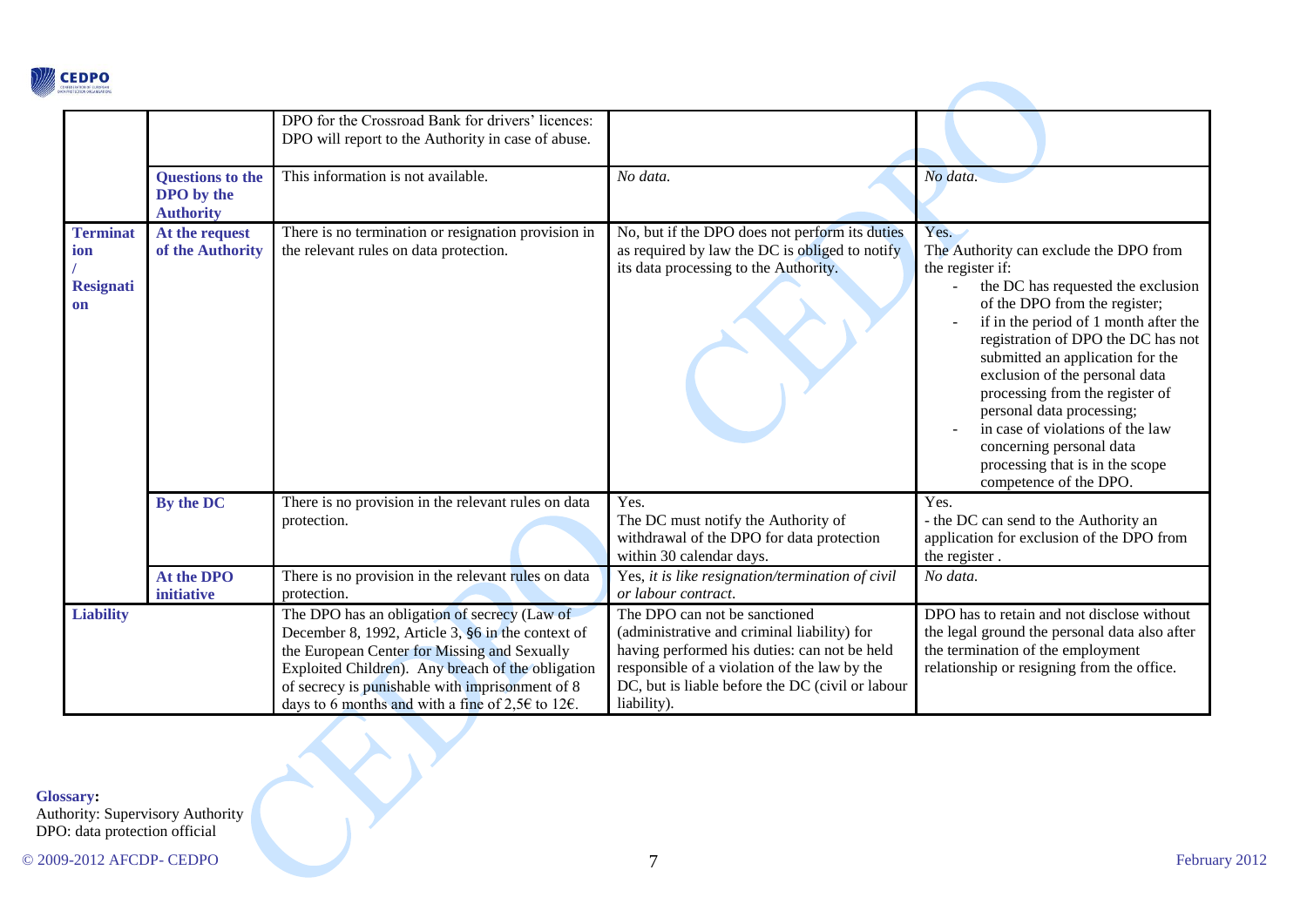

DC: data controller

*Italics:* information which does not result directly from the law but from an interpretation of the law.

### **Credits**

A first version of this document was initially drafted in French by Pascale Gelly, Board member of AFCDP in charge of International Affairs (Association of French DPO) with the assistance of Elisabeth Quillatre for AFCDP's annual event in 2009. It has then been drafted in English and updated by Pascale Gelly with the assistance of Caroline Doulcet for CEDPO in 2011. CEDPO thanks:

- Jolanta Kaminskaitė, Juris Eglitis; Ervinas Rimdeika, Toomas Keevallik; for kindly contributing to the review of this document for Latvia, Lithuania and Estonia;

- the Lawfirm Lorenz for kindly contributing to the review of this document for Belgium.

### **Bibliography**

Legal Texts

### **Websites of the Supervisory Authorities**

Belgium: [http://www.privacycommission.be/fr/legislation/national/;](http://www.privacycommission.be/fr/legislation/national/) [http://www.privacycommission.be/fr/static/pdf/wetgeving/ar\\_vie\\_privee.pdf](http://www.privacycommission.be/fr/static/pdf/wetgeving/ar_vie_privee.pdf) Lithuania:<http://www.ada.lt/index.php?action=page&lng=en&id=10060> Latvia: <http://www.dvi.gov.lv/eng/legislation/pdp/> <http://www.dvi.gov.lv/eng/pdp/files/Guidelines%20for%20the%20Notification%20of%20Personal%20Data%20Processing.pdf>

# **CEDPO can be contacted at [info@cedpo.eu](mailto:info@cedpo.eu)**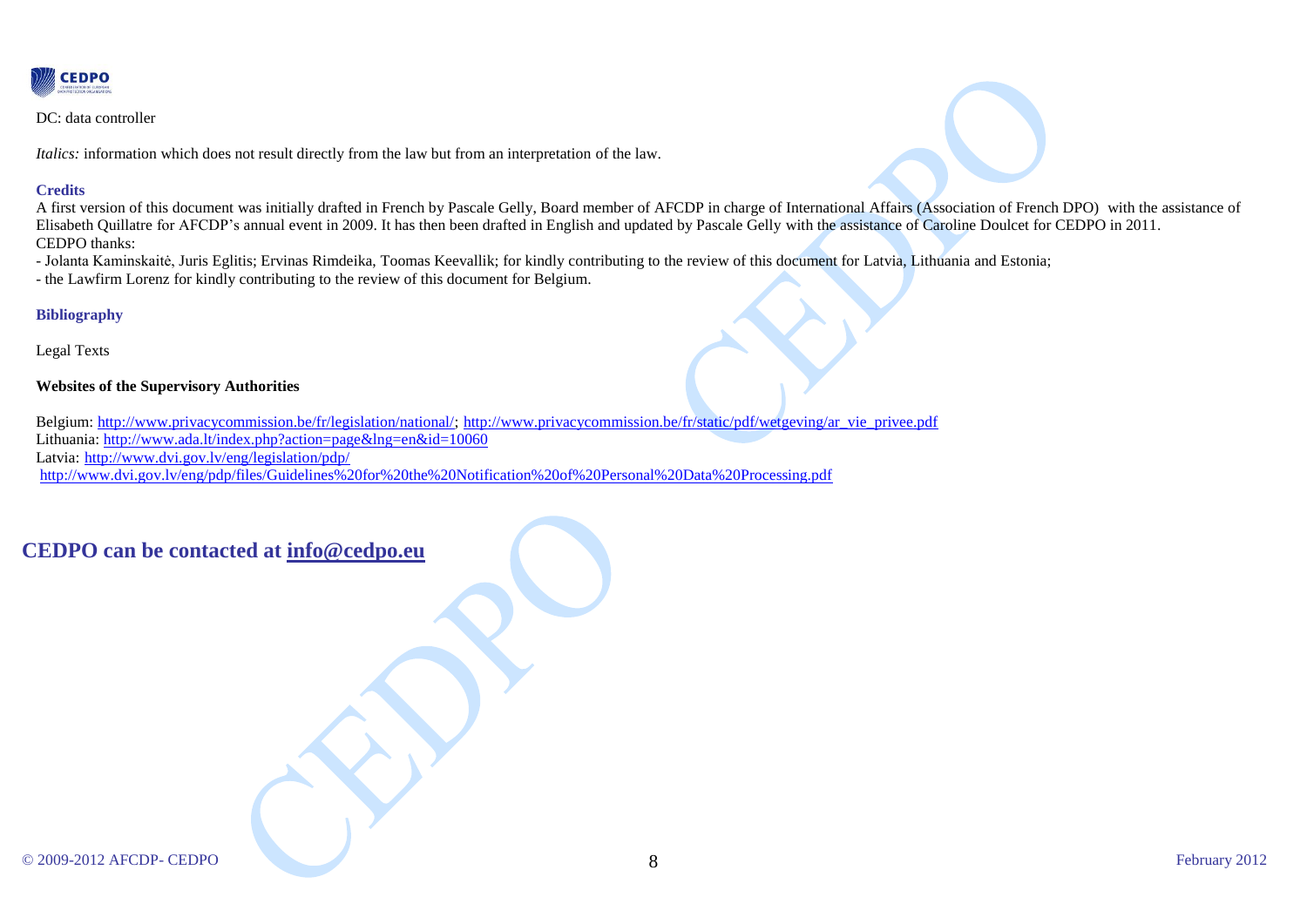

### **COMPARATIVE ANALYSIS OF DATA PROTECTION OFFICIALS ROLE AND STATUS IN THE EU AND MORE - III A CEDPO CONTRIBUTION**

| <b>Countries</b>                         |                                                                                                                                                                                                     |                                                                                                                    |                                                                                                                                                                                                                                                                                                                                                                                              |                                                                                                                                                                            |                                                                                   |
|------------------------------------------|-----------------------------------------------------------------------------------------------------------------------------------------------------------------------------------------------------|--------------------------------------------------------------------------------------------------------------------|----------------------------------------------------------------------------------------------------------------------------------------------------------------------------------------------------------------------------------------------------------------------------------------------------------------------------------------------------------------------------------------------|----------------------------------------------------------------------------------------------------------------------------------------------------------------------------|-----------------------------------------------------------------------------------|
| <b>Data Protection</b><br><b>Officer</b> | ÷.<br><b>Switzerland</b>                                                                                                                                                                            | ↔<br><b>Malta</b>                                                                                                  | <b>Estonia</b>                                                                                                                                                                                                                                                                                                                                                                               | <b>Hungary</b>                                                                                                                                                             | <b>Slovakia</b><br>閂                                                              |
| <b>Title/name</b>                        | Conseiller à la protection des<br>données<br>(Datenschutzberater/responsab<br>ile della protezione dei dati).                                                                                       | Rapprezentant<br>ta'data<br>personali<br>Data<br>protection<br>representative.                                     | Isikuandmete kaitse eest vastutav isik<br>(Person responsible for protection of<br>personal data).                                                                                                                                                                                                                                                                                           | Belső adatvédelmi felelős<br>(internal data protection<br>officer).                                                                                                        | Dohľad nad ochranou<br>osobných údajov<br>(personal data<br>protection official). |
| <b>Date of creation</b>                  | DP 1.0:2009                                                                                                                                                                                         |                                                                                                                    | DPO 1.0:2007                                                                                                                                                                                                                                                                                                                                                                                 | DPO 1.0: 2004<br>DPO 2.0: 2007                                                                                                                                             | DP 1.0.: 2002                                                                     |
| <b>Number of DPO</b>                     |                                                                                                                                                                                                     |                                                                                                                    | Public register of DPO-s available at:<br>https://www.aki.ee/diatregister/Registri<br>Dokument/Otsi?o=False                                                                                                                                                                                                                                                                                  |                                                                                                                                                                            |                                                                                   |
| <b>Professional</b><br>associations      | Verein Unternehmens-<br>Datenschutz VUD<br>http://www.vud.ch/                                                                                                                                       |                                                                                                                    |                                                                                                                                                                                                                                                                                                                                                                                              |                                                                                                                                                                            |                                                                                   |
| <b>Legal sources/texts</b>               | Articles 11a section 5 lit.E.<br>and 23, 28 of the Federal Law<br>of June 19,1992 amended<br>(LPD)<br>- Articles 12a and 2b of the<br>Ordinance (Ordonnance) of<br>June 14, 1993 amended<br>(OLPD). | Sections 30 to 35 of the<br>DP Act Cap 440, ACT<br>XXVI of 2001 as<br>amended<br><b>ACT</b><br>by<br>XXXI of 2002. | Sections 27, 30, and 31 of Personal<br>Data Protection Act (RT I 2007, 24,<br>127) (Isikuandmete kaitse seadus)<br>Entry into force on 01.01.2008.<br>Unofficial translation (of RT I 2007,<br>24, 127 version) available at:<br>http://www.legaltext.ee/et/andmebaas/p<br>araframe.asp?loc=text&lk=et&sk=en&<br>dok=XXXX041.htm&query=isikuand<br>$mete\&tyyp=X\&ptyyp=RT\&pg=1\&fr$<br>no. | Articles 28 and 31A of<br>the Act LXIII of 1992<br>(1992. évi LXIII. törvény<br>a személyes adatok<br>védelméről és a<br>közérdekű adatok<br>nyilvánosságáról)<br>amended. | Sections 19, 25, 29<br>and 30 of the DP Act<br>n°428/2002 amended.                |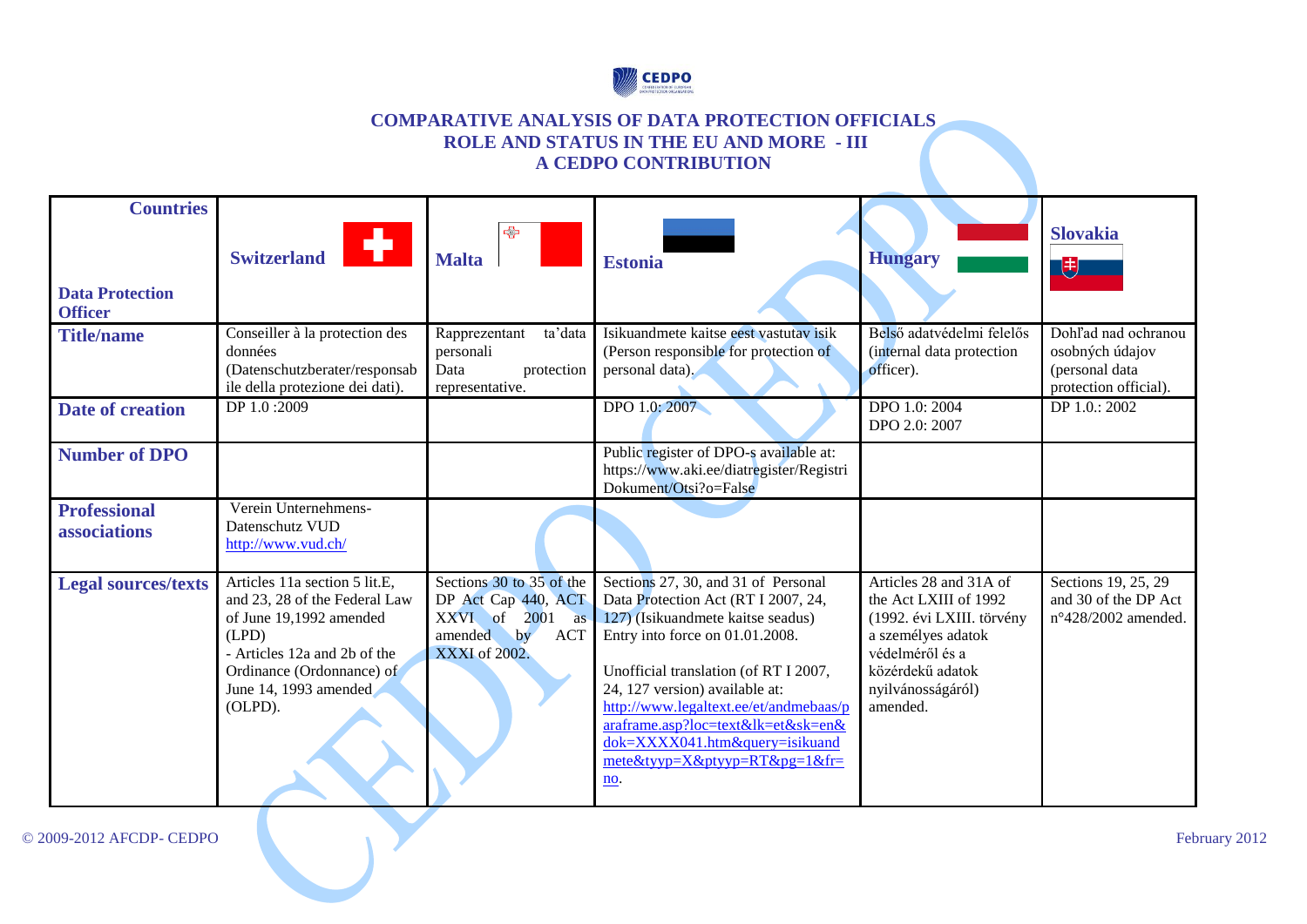

| <b>Mandatory</b> /      |              | Optional for private           | Optional.              | Optional.                                | Mandatory:                   | Mandatory:             |
|-------------------------|--------------|--------------------------------|------------------------|------------------------------------------|------------------------------|------------------------|
| <b>Optional</b>         |              | bodies and public              |                        |                                          | - in case of processing of   | - if more than 5       |
|                         |              | bodies;                        |                        |                                          | data files of national       | employees              |
|                         |              |                                |                        |                                          | authorities or of national   | (if the DC fails to do |
|                         |              | Mandatory for                  |                        |                                          | labour or criminal data      | so, a fine from SKK    |
|                         |              | federal bodies but             |                        |                                          | files                        | 30.000 to 3.000.000    |
|                         |              | with less strict duties        |                        |                                          | - in financial institutions, | can be imposed)        |
|                         |              | (does not control the          |                        |                                          | - in telecommunications      |                        |
|                         |              | compliance with the            |                        |                                          | services providers,          | Optional               |
|                         |              | rules et does not              |                        |                                          | - in public utility services | - if less than 6       |
|                         |              | maintain an                    |                        |                                          | providers.                   | employees              |
|                         |              | inventory of                   |                        |                                          |                              |                        |
|                         |              | databases).                    |                        |                                          |                              |                        |
| <b>Legal advantages</b> |              | Simplification of procedures:  | Simplification of      | Simplification of procedures:            |                              | Simplification of      |
|                         |              | the DC does not have to notify | procedures: exemption  | exemption from mandatory registration    |                              | procedures:            |
|                         |              | to the Authority. For data     | from mandatory         | of processing of sensitive data with the |                              | exemption from         |
|                         |              | transfers outside E.U based on | registration except    | Authority.                               |                              | mandatory              |
|                         |              | model contract clauses or      | when Authority prior   |                                          |                              | notification except    |
|                         |              | BCRs, a mere notification to   | checking is required   |                                          |                              | for:                   |
|                         |              | the Authority.                 | (sensitivity).         |                                          |                              | -sensitive data        |
|                         |              |                                |                        |                                          |                              | processing;            |
|                         |              |                                |                        |                                          |                              | - data transfers.      |
| <b>Role</b>             | <b>Gener</b> | DPO:                           | Ensures that personal  | Monitors the compliance of the DC for    |                              | Supervises             |
|                         | al           | supervises data                | data is processed in a | processing personal data in accordance   |                              | observation of         |
|                         |              | processing                     | correct and lawful     | with Personal Data Protection Act and    |                              | statutory provision in |
|                         |              | provides advise on             | manner and in          | other legislations.                      |                              | the processing of      |
|                         |              | corrective actions in          | accordance with good   |                                          |                              | personal data.         |
|                         |              | case of a violation of         | practice.              |                                          |                              |                        |
|                         |              | data protection rules          |                        |                                          |                              |                        |
|                         |              | should concern all             |                        |                                          |                              |                        |
|                         |              | the data processing            |                        |                                          |                              |                        |
|                         |              | carried by the DC              |                        |                                          |                              |                        |
|                         |              | except if the                  |                        |                                          |                              |                        |
|                         |              | Authority agrees that          |                        |                                          |                              |                        |
|                         |              | the DPO supervises             |                        |                                          |                              |                        |
|                         |              | only data processing           |                        |                                          |                              |                        |
|                         |              | of a particular sector         |                        |                                          |                              |                        |
|                         |              | of activity.                   |                        |                                          |                              |                        |
|                         |              |                                |                        |                                          |                              |                        |
|                         | <b>Maint</b> | Yes:                           | Yes:                   |                                          | Yes                          | Yes:                   |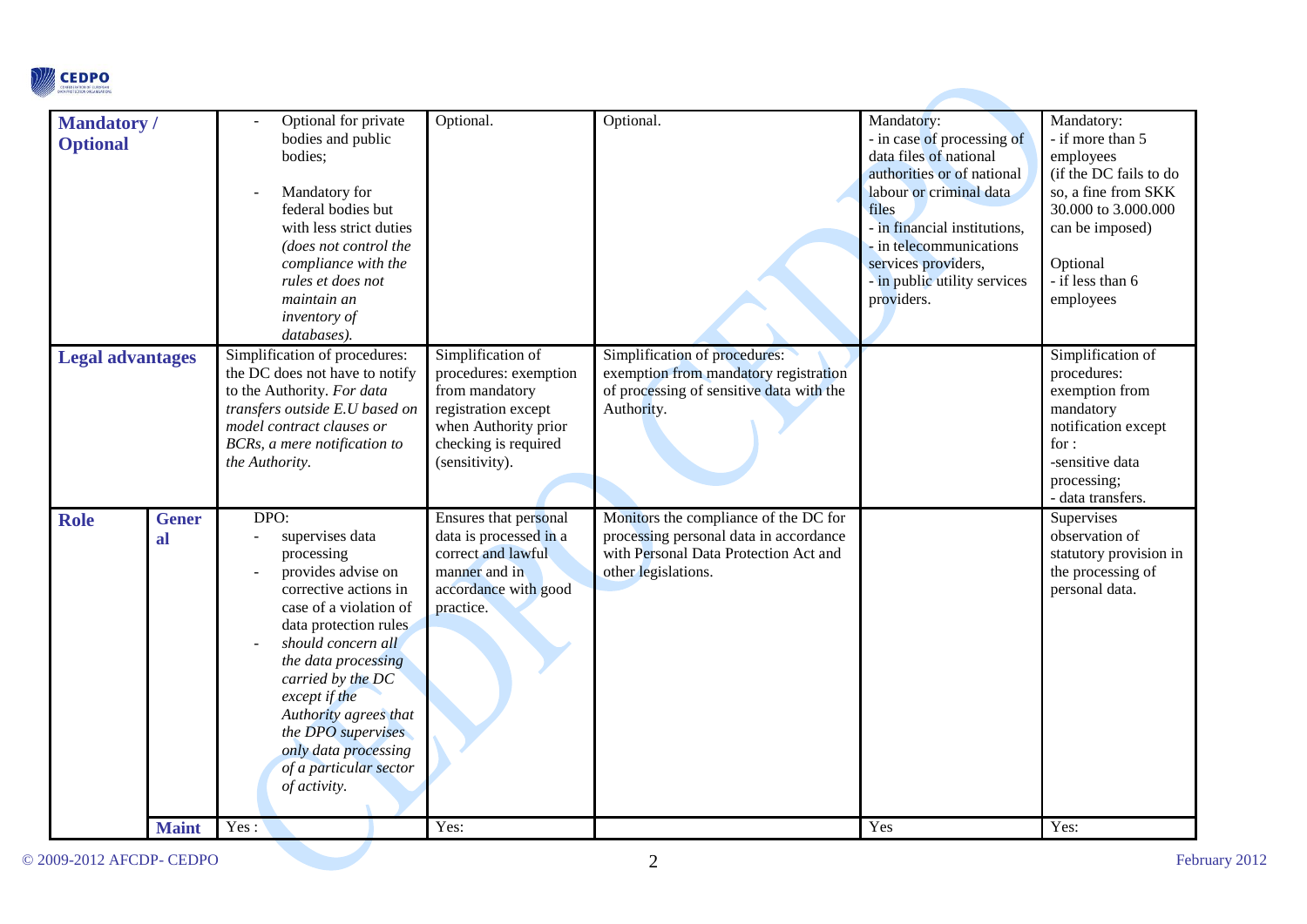

| ain a<br>registr<br>y of<br>proces<br>sing<br>carrie<br>d out<br>by DC | available to the<br>Authority<br>available to the data<br>subjects on request                                                                                                                                                                                                                                                                                                                                                                                                                                                                                      | - available to any<br>person on request.                                                                                                    |                                                                                                                                                                                                                                                                                                                                                                                                                                                                                                                                                                                               |                                                                                                                                                                                                                                                                                                                                                                                                                                                                                                              | available to<br>anybody on<br>request.                                                                                                                                                                                                                                                                                                                                                                                                                                                                                                                                                    |
|------------------------------------------------------------------------|--------------------------------------------------------------------------------------------------------------------------------------------------------------------------------------------------------------------------------------------------------------------------------------------------------------------------------------------------------------------------------------------------------------------------------------------------------------------------------------------------------------------------------------------------------------------|---------------------------------------------------------------------------------------------------------------------------------------------|-----------------------------------------------------------------------------------------------------------------------------------------------------------------------------------------------------------------------------------------------------------------------------------------------------------------------------------------------------------------------------------------------------------------------------------------------------------------------------------------------------------------------------------------------------------------------------------------------|--------------------------------------------------------------------------------------------------------------------------------------------------------------------------------------------------------------------------------------------------------------------------------------------------------------------------------------------------------------------------------------------------------------------------------------------------------------------------------------------------------------|-------------------------------------------------------------------------------------------------------------------------------------------------------------------------------------------------------------------------------------------------------------------------------------------------------------------------------------------------------------------------------------------------------------------------------------------------------------------------------------------------------------------------------------------------------------------------------------------|
| <b>Manda</b><br>tory<br>duties                                         | Generally, the DPO:<br>takes the measures<br>necessary to perform<br>his duties<br>provides advise and<br>inform the DC and its<br>staff by providing<br>guidelines<br>provides his opinion<br>on projects relating<br>to data protection.<br>For federal bodies, the DPO:<br>provides advise to<br>organisms<br>responsible and users<br>ensures sensitization<br>and training to staff<br>participate to the<br>implementation of<br>the data protection<br>measures necessary<br>is an intermediary of<br>communication<br>between the DC and<br>the Authority. | $\mathop{\mathrm{to}}$<br>Duty<br>report<br>inadequacies to DC.<br>Assistance<br>data<br>to<br>subjects in the exercise<br>of their rights. | Monitors the processing of personal<br>data carried out by DC.<br>Informs DC of violations and if the DC<br>does not immediately take measures to<br>remediate the violation, then DPO shall<br>immediately inform the Authority of<br>the violation.<br>If a DPO is in doubt as to which<br>requirements are applicable to the<br>processing of personal data or which<br>security measures must be applied<br>regarding the processing of personal<br>data, then the DPO must obtain the<br>opinion of the Authority in such matter<br>before the processing of personal data<br>has begun. | Contributes to or assist in<br>making decisions related<br>to data processing and to<br>the enforcement of the<br>rights of data subjects.<br>Monitors compliance with<br>data protection<br>requirements.<br>Investigates reports<br>submitted to him, and call<br>on the DC or data<br>processor to discontinue<br>any unlawful data<br>processing observed by<br>him.<br>Draws up the internal data<br>protection and data<br>security rules.<br>Ensures the training of the<br>staff in data protection. | Assesses whether any<br>danger of violation of<br>the rights and<br>freedoms of data<br>subjects arises from<br>their processing<br>before<br>commencement of<br>the processing.<br>Notifies the DC in<br>writing (otherwise a<br>fine up to SKK<br>100.000 can be<br>imposed) without<br>undue delay of any<br>determination of<br>violation of the rights<br>and freedoms of data<br>subjects before<br>commencement of<br>the processing or of<br>determination of a<br>breach of statutory<br>provisions in the<br>course of the<br>processing of<br>personal data.<br>Supervises the |
|                                                                        |                                                                                                                                                                                                                                                                                                                                                                                                                                                                                                                                                                    |                                                                                                                                             |                                                                                                                                                                                                                                                                                                                                                                                                                                                                                                                                                                                               |                                                                                                                                                                                                                                                                                                                                                                                                                                                                                                              | fulfilment of the<br>DC's basic                                                                                                                                                                                                                                                                                                                                                                                                                                                                                                                                                           |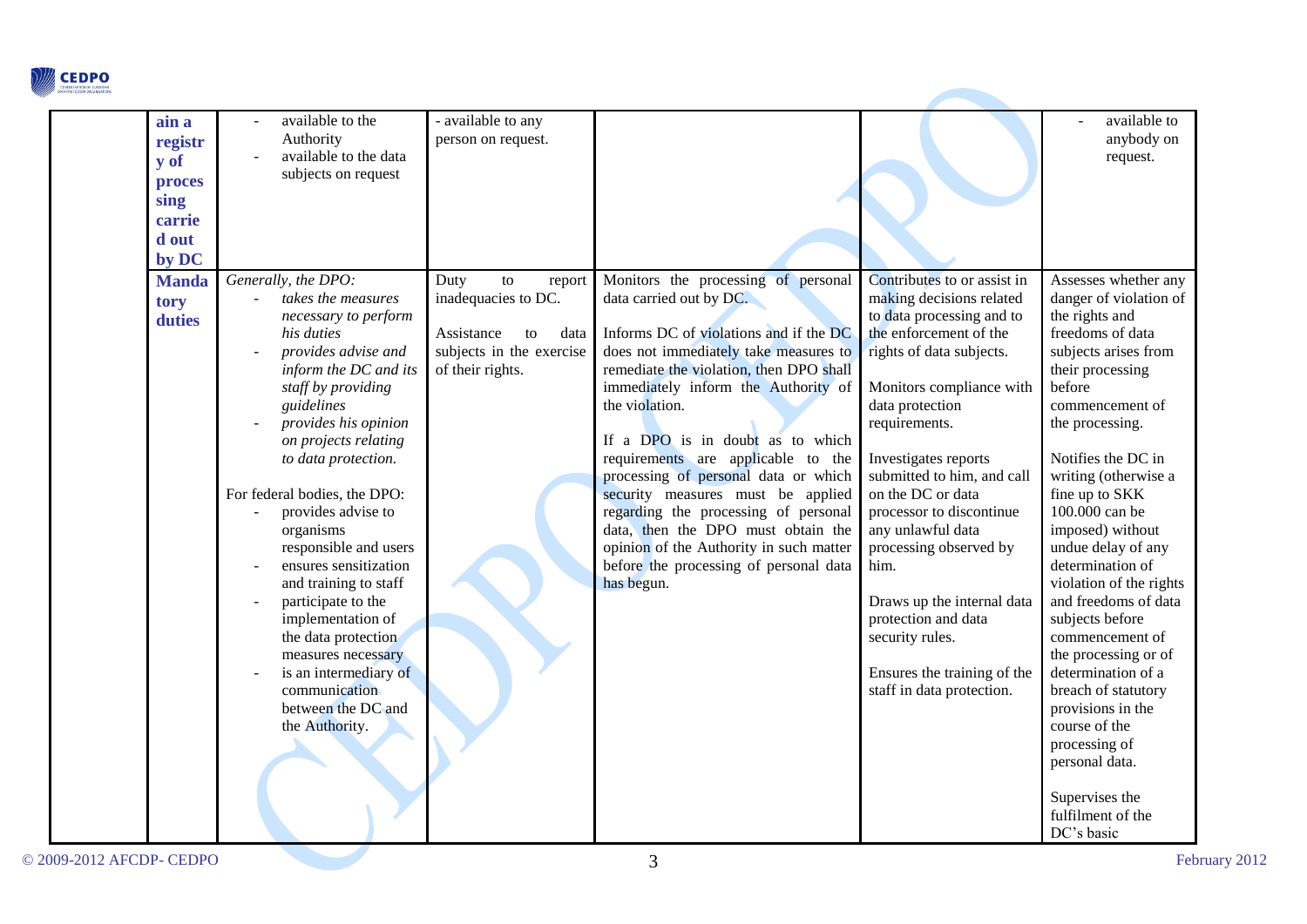

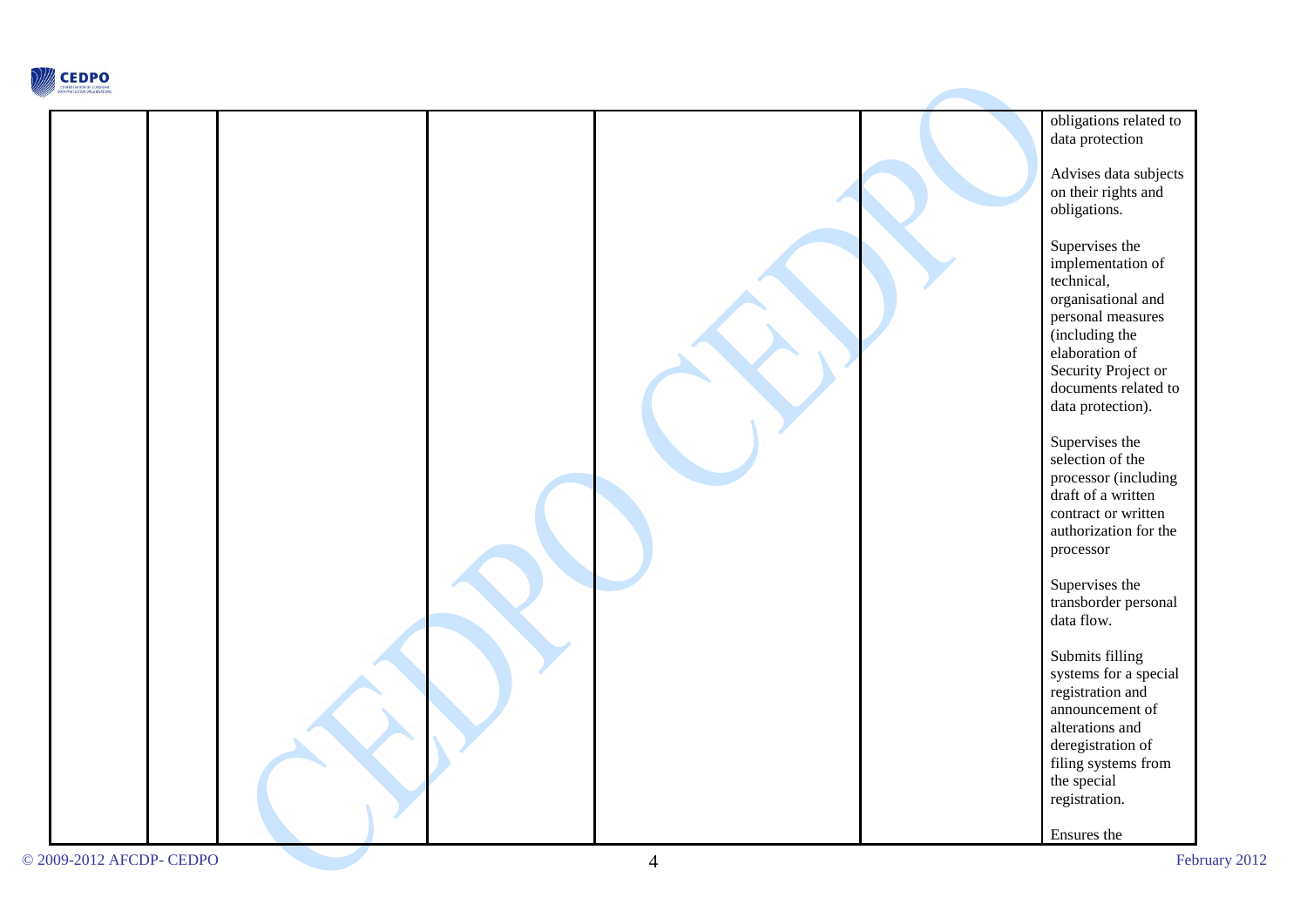

|                 |                                      |                                                                                                                                                                                                                             |                                                                                                                                                                         |                                                                                                                                       | processing of<br>requests of data<br>subjects related to the<br>application of their<br>rights.                                                                                                  |
|-----------------|--------------------------------------|-----------------------------------------------------------------------------------------------------------------------------------------------------------------------------------------------------------------------------|-------------------------------------------------------------------------------------------------------------------------------------------------------------------------|---------------------------------------------------------------------------------------------------------------------------------------|--------------------------------------------------------------------------------------------------------------------------------------------------------------------------------------------------|
|                 | <b>Activit</b><br>y<br>reporti<br>ng | Yes.<br>DPO must regularly make a<br>reporting of its activities to the<br>DC.                                                                                                                                              |                                                                                                                                                                         |                                                                                                                                       |                                                                                                                                                                                                  |
|                 | <b>Option</b><br>al<br>duties        |                                                                                                                                                                                                                             |                                                                                                                                                                         |                                                                                                                                       |                                                                                                                                                                                                  |
| Appointm<br>ent | Qualifi<br>cations                   | Defined in a general manner.<br>DPO must have the<br>professional knowledge<br>required:<br>certification: no:<br>knowledge of the data<br>protection<br>legislation, the<br>technical standards,<br>the functioning of the | No specific professional requirements.<br>However, DPO must understand and<br>have knowledge of the Personal Data<br>Protection Act and of his/her<br>responsibilities. | Higher education degree<br>in law, public<br>administration or<br>information technology,<br>or a qualification<br>equivalent thereto | Full legal capacity<br>- meets the<br>preconditions of<br>integrity<br>(irreproachable<br>citizen, who was not<br>sentenced, by a final<br>decision, for a<br>deliberate crime or<br>who was not |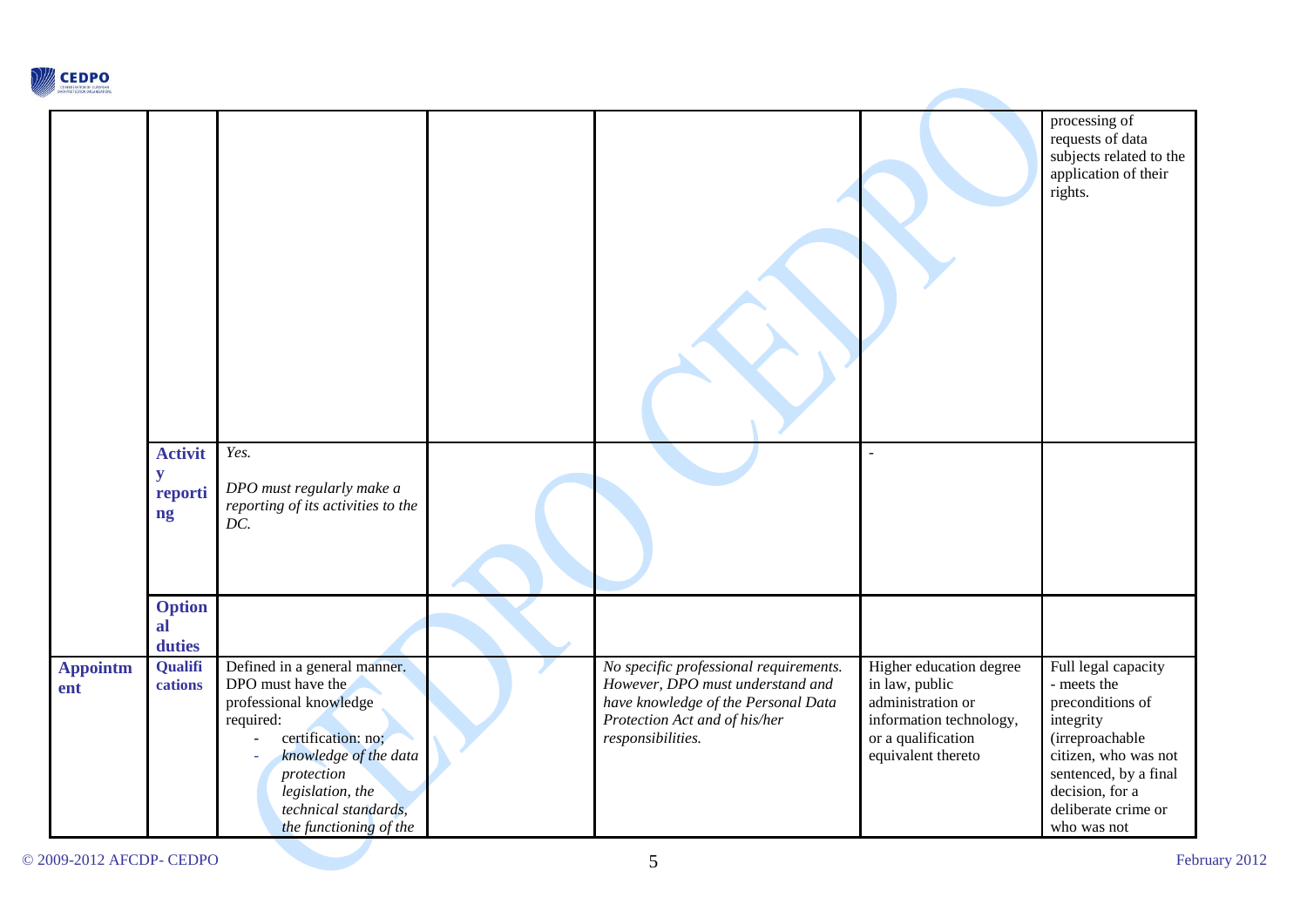

|                                          |                                                      | DC and its data<br>processing.                                                                                                                                                                                                                                                                                                                                                       |                                    |                                                                                                                                                                                                                                               |                                                                                    | sentenced to<br>imprisonment<br>without suspension:<br>proven by an extract<br>from the Criminal<br>Register not older<br>than three months).                                                                                                                                                                                                 |
|------------------------------------------|------------------------------------------------------|--------------------------------------------------------------------------------------------------------------------------------------------------------------------------------------------------------------------------------------------------------------------------------------------------------------------------------------------------------------------------------------|------------------------------------|-----------------------------------------------------------------------------------------------------------------------------------------------------------------------------------------------------------------------------------------------|------------------------------------------------------------------------------------|-----------------------------------------------------------------------------------------------------------------------------------------------------------------------------------------------------------------------------------------------------------------------------------------------------------------------------------------------|
|                                          | <b>Interna</b><br>$\mathbf{1}$<br>externa<br>1/joint | - internal : possible<br>external : possible<br>- joint: possible<br>-Avocat: possible<br>- Legal entity : possible<br>- the mission can be performed<br>by a team which tasks are<br>clearly defined                                                                                                                                                                                | internal:<br>external:<br>- joint: | internal: possible<br>external: possible<br>joint: possible<br>lawyer: possible<br>legal entity: possible                                                                                                                                     | - internal: ?<br>- external: ?<br>joint: ?<br>- lawyer: ?<br>legal entity: ?       | - internal: ?<br>- external: ?<br>$-$ joint: ?<br>- lawyer: ?<br>- legal entity: no<br>The DC shall<br>authorize a DPO or<br>several DPO in<br>writing.                                                                                                                                                                                       |
|                                          | <b>Formal</b><br>ities                               | - notification to the Authority<br>(it is advisable to notify to the<br>Authority the identity of the<br>DPO but it is not required by<br>the $law)$<br>- notification to the Works<br>council not required.                                                                                                                                                                         | Notification to the<br>Authority.  | Notification to the Authority<br>(immediately after the appointment).<br>Upon appointment of DPO, the<br>Authority shall be immediately<br>informed of the person's name and<br>contact details.                                              | Notification to the<br>Authority (prior to the DC<br>commencement of<br>activity). | Notification (without<br>undue delay: at the<br>latest within 30<br>days).                                                                                                                                                                                                                                                                    |
| <b>Work</b><br>condition<br>$\mathbf{s}$ | <b>Indepe</b><br>ndence                              | Yes<br>- no instruction of the DC<br>- no conflict of interest "can<br>not exercise functions not<br>compatible with his duties.".<br>Incompatibility: a member of<br>the head of the company, a<br>member of the HR department<br>or of the management of<br>information technologies or of<br>sensitive data processing.<br>Compatibility: computer<br>security, legal department. |                                    | Yes<br>DPO is independent in his/her activities<br>from the DC.<br>It is $DC$ 's responsibility to ensure the<br>independence of DPO. The purpose of<br>this is that the DPO can effectively and<br>without hindrances fulfil his/her duties. |                                                                                    | Yes<br>- if the DC failed to<br>enable, disturbed,<br>frustrated or<br>otherwise obstructed<br>the DPO's tasks, a<br>fine from SKK<br>30.000 to 3.000.000<br>can be imposed<br>- a natural person<br>who is a statutory<br>authority of the DC<br>and who is entitled to<br>act on behalf of the<br>statutory authority<br>cannot perform the |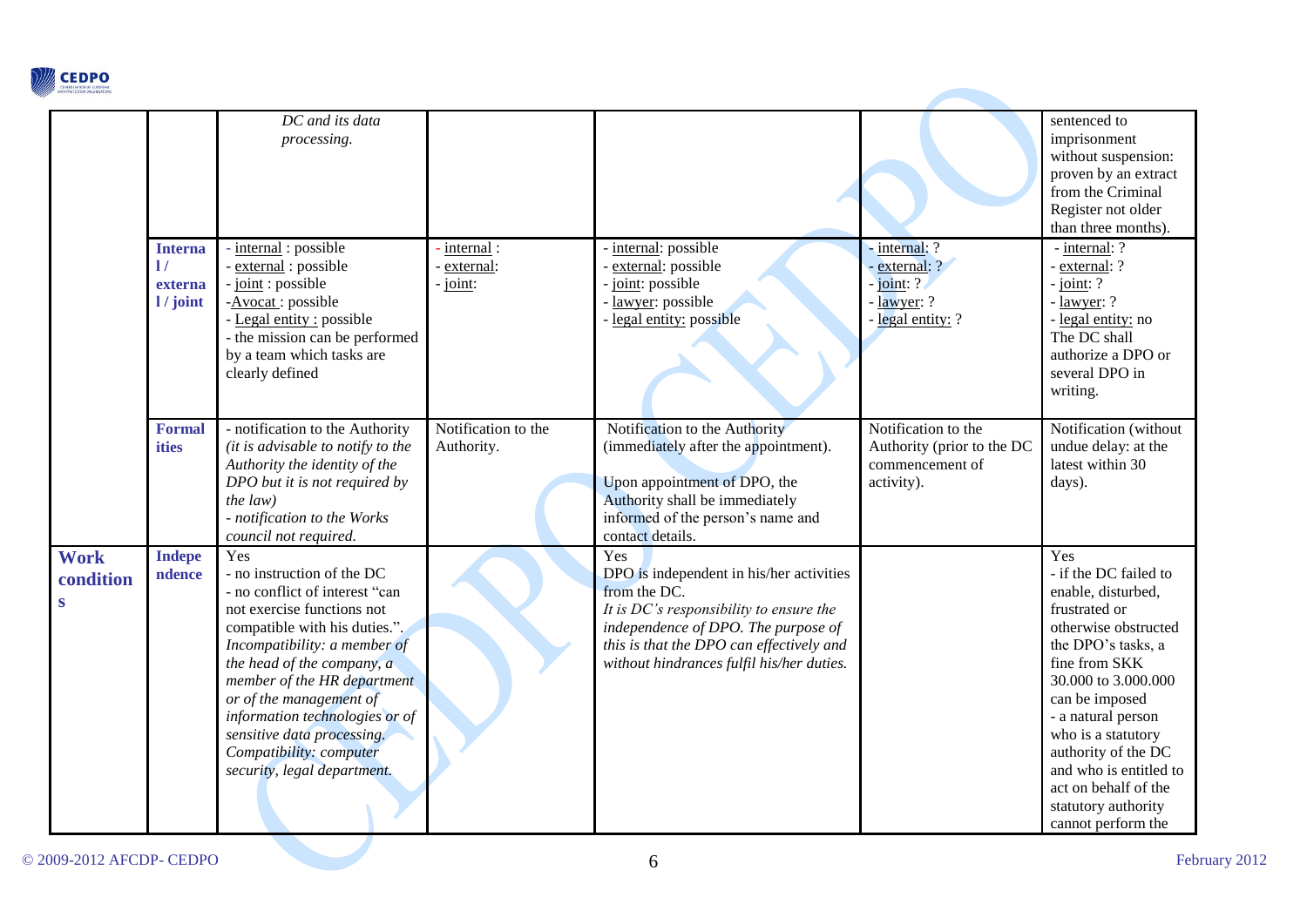

|                                                  |                                                        |                                                                                                                                                                                                                            |                                                                                                                    |                                                                                                                                                                                                                                                                                                                                                                                                                                                                                                                                                       |                                                             | function of DPO.                                                                                                                                                                                                 |
|--------------------------------------------------|--------------------------------------------------------|----------------------------------------------------------------------------------------------------------------------------------------------------------------------------------------------------------------------------|--------------------------------------------------------------------------------------------------------------------|-------------------------------------------------------------------------------------------------------------------------------------------------------------------------------------------------------------------------------------------------------------------------------------------------------------------------------------------------------------------------------------------------------------------------------------------------------------------------------------------------------------------------------------------------------|-------------------------------------------------------------|------------------------------------------------------------------------------------------------------------------------------------------------------------------------------------------------------------------|
|                                                  | <b>Status</b>                                          | DPO is not a protected<br>employee but he can be<br>sanctioned to have performed.<br>his mission                                                                                                                           |                                                                                                                    | DPO is not a protected employee. Can<br>be sanctioned for having performed<br>his/her obligations wrongfully.                                                                                                                                                                                                                                                                                                                                                                                                                                         |                                                             | Status of the entitled<br>person of the DC.                                                                                                                                                                      |
|                                                  | <b>Means</b>                                           | Has access to files, data<br>processing and to information<br>necessary to perform his<br>duties.<br>Is provided with the necessary<br>resources to perform his<br>duties (human resources,<br>infrastructures, equipment. |                                                                                                                    | Monitors registry which includes the<br>data to be otherwise submitted to the<br>Authority by the DC.<br>In case DPO is DC's employee, he/she<br>is provided with necessary resources to<br>fulfil his/her duties.                                                                                                                                                                                                                                                                                                                                    |                                                             | DC shall provide a<br>professional training<br>of the DPO (if the<br>DC fails to do so, a<br>fine from SKK<br>30.000 to 3.000.000<br>can be imposed).<br>The DC shall accept<br>the DPO legitimate<br>proposals. |
|                                                  | <b>Availab</b><br>ility                                |                                                                                                                                                                                                                            |                                                                                                                    |                                                                                                                                                                                                                                                                                                                                                                                                                                                                                                                                                       |                                                             |                                                                                                                                                                                                                  |
| <b>Relations</b><br>with the<br><b>Authority</b> | <b>Notifica</b><br>tion of<br>appoint<br>ment          | Yes. When the DC whishes to<br>be not subject to notification<br>legal requirement, it must<br>appoint a DPO.                                                                                                              | Yes                                                                                                                | Yes:<br>- shall immediately notify the Authority<br>of appointment of DPO<br>- application shall include name and<br>contact details.                                                                                                                                                                                                                                                                                                                                                                                                                 | Yes:<br>- shall include the name<br>and contact information | Yes:<br>- without undue delay<br>- shall include several<br>details on the DPO                                                                                                                                   |
|                                                  | <b>Reporti</b><br>ng to<br>the<br><b>Authori</b><br>ty | DPO is not allowed to report<br>to the Authority in case of a<br>difficulty on the performance<br>of his duties.<br>However DPO can ask for<br>advise to the Authority.                                                    | Yes:<br>- the Authority must be<br>informed if DC has not<br>rectified a violation<br>asap after notice by<br>DPO. | Yes:<br>- if the DPO informs the DC of a<br>violation and the DC does not<br>immediately take action to remediate<br>the violation, then DPO shall<br>immediately inform the Authority of<br>the violation;<br>- If a DPO is in doubt as to which<br>requirements are applicable to the<br>processing of personal data or which<br>security measures must be applied<br>regarding the processing of personal<br>data, then the DPO must obtain the<br>opinion of the Authority in such matter<br>before the processing of personal data<br>has begun. |                                                             | Yes:<br>- necessary<br>cooperation<br>- if the DPO informs<br>the DC of a violation<br>discovered upon the<br>processing and the<br>DC fails to rectify the<br>situation without<br>undue delay                  |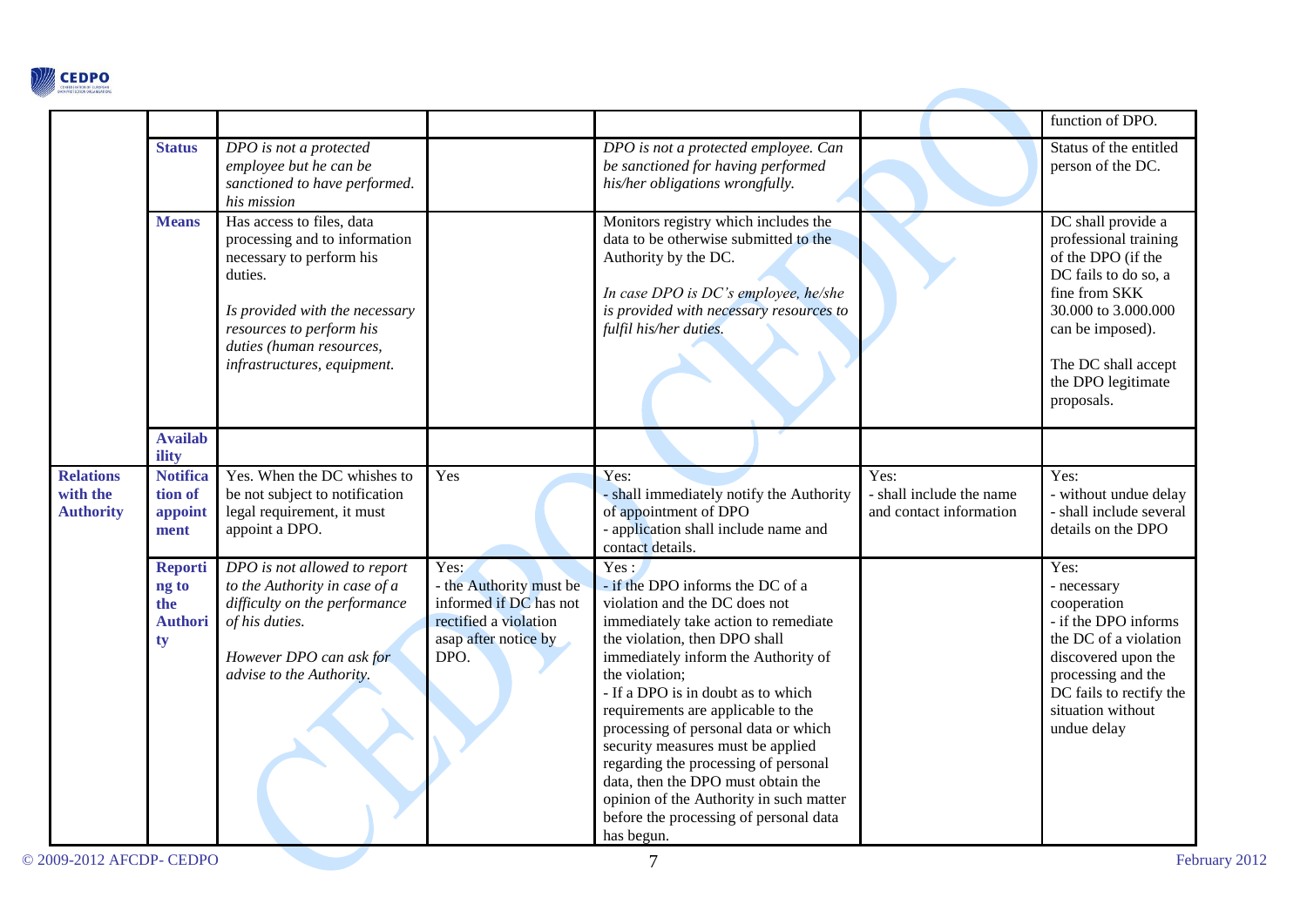

|                                                         | <b>Questio</b><br>ns to<br>the<br>DPO by<br>the<br><b>Authori</b><br>ty | Yes<br>The Authority can make a<br>request to access to the data<br>processing registry                                                                             |                                                   | DPO has an obligation to cooperate<br>with the Authority.                                                                                                                                            |                                                                                                                                                                                                                                                                                                                                                                                                  |
|---------------------------------------------------------|-------------------------------------------------------------------------|---------------------------------------------------------------------------------------------------------------------------------------------------------------------|---------------------------------------------------|------------------------------------------------------------------------------------------------------------------------------------------------------------------------------------------------------|--------------------------------------------------------------------------------------------------------------------------------------------------------------------------------------------------------------------------------------------------------------------------------------------------------------------------------------------------------------------------------------------------|
| <b>Terminatio</b><br>$\mathbf{n}$<br><b>Resignation</b> | At the<br>request<br>of the<br><b>Authori</b><br>ty                     | N <sub>O</sub><br>(but if the DPO does not<br>perform his/her duties as<br>required by law the DC is<br>obliged to notify its data<br>processing to the Authority)  |                                                   | No, but Authority can for example<br>suspend, prohibit the DC's processing<br>of personal data. If the DPO does not<br>perform his duties, DC has to register<br>data processing with the Authority. | Yes<br>The Authority is<br>entitled to impose to<br>the DC to authorize a<br>different DPO,<br>provided that it is<br>proven that the DPO<br>originally authorized<br>failed to fulfil or did<br>not fulfil sufficiently<br>his obligations, or<br>assessed incorrectly<br>or applied incorrectly<br>in practice the rights<br>and obligations<br>imposed on the DC<br>(without undue<br>delay). |
|                                                         | By the<br><b>DC</b>                                                     | Yes<br>DPO can be replaced at any<br>moment                                                                                                                         | Yes<br>Notification to the<br>Authority required. | Yes<br>DC must immediately inform the<br>Authority of termination of the DPO's<br>functions.                                                                                                         |                                                                                                                                                                                                                                                                                                                                                                                                  |
|                                                         | At the<br><b>DPO</b><br>initiativ<br>e                                  | Yes<br>-if the DPO has a mandate<br>-if the DPO is salaried:<br>in case of a<br>resignation<br>if the continuation of<br>his mission has<br>become<br>unacceptable. |                                                   | As an employee, DPO can terminate<br>the employment contract. External<br>DPO may, depending on the<br>conditions, terminate the services<br>contract.                                               |                                                                                                                                                                                                                                                                                                                                                                                                  |
| <b>Liability</b>                                        |                                                                         | DPO cannot:<br>- be sanctioned for having                                                                                                                           |                                                   | DPO cannot be sanctioned for having<br>performed his duties lawfully and                                                                                                                             | Notification of<br>deficiencies or a                                                                                                                                                                                                                                                                                                                                                             |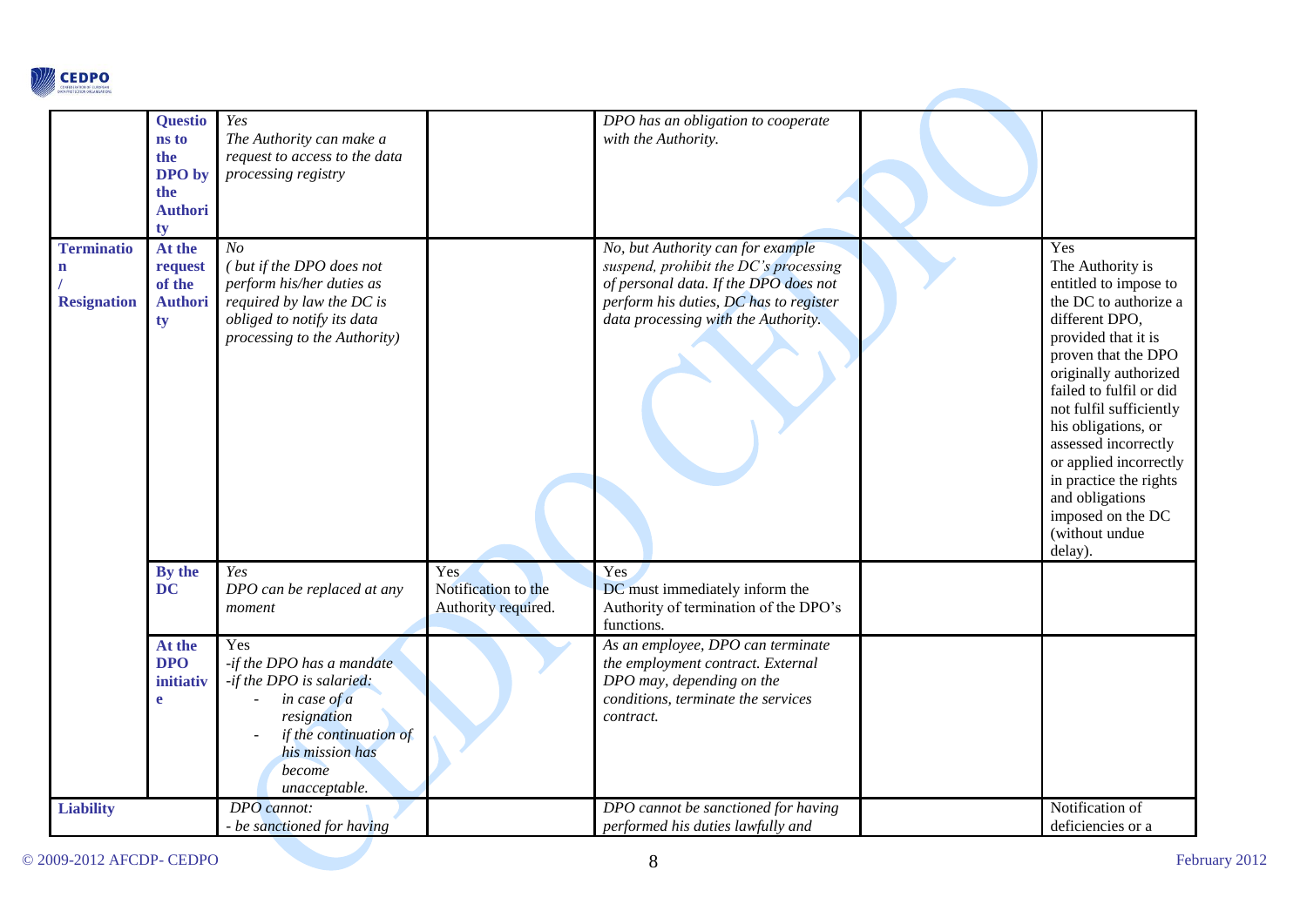

| performed his duties           | cannot be held responsible of a | request by the DPO,   |
|--------------------------------|---------------------------------|-----------------------|
| - be held responsible of a     | violation of the law by the DC. | in connection with    |
| violation of the law by the DC |                                 | the fulfilment of his |
|                                |                                 | obligations, must not |
|                                |                                 | become an instigation |
|                                |                                 | or a reason for the   |
|                                |                                 | DC's action that      |
|                                |                                 | could damage the      |
|                                |                                 | DPO.                  |

#### **Glossary:**

Authority: Supervisory Authority DPO: data protection official DC: data controller

*Italics:* information which does not result directly from the law but from an interpretation of the law.

#### **Credits**

A first version of this document was initially drafted in French by Pascale Gelly, Avocat, with the assistance of Elisabeth Quillatre for AFCDP's annual event in 2009. It has then been drafted in English and updated and by Pascale Gelly, Board member of AFCDP (French DPO association) in charge of International Affairs, and Caroline Doulcet for CEDPO in 2011.

CEDPO thanks :

- Daniela Fabien Masoch Global CPO for Novartis for kindly contributing to the review of this document for Switzerland;
- Jolanta Kaminskaite, Juris Eglitis; Ervinas Rimdeika; Toomas Keevallik of the law firm Balticlaw for kindly contributing to the review of this document for Estonia, Latvia and Lithuania.

### **Bibliography**

Legal texts

Websites of the Supervisory Authorities

Switzerland:<http://www.edoeb.admin.ch/themen/00794/00819/01086/index.html?lang=fr>

Malta: <http://idpc.gov.mt/dbfile.aspx/DPAen.pd>

Estonia:<http://www.legaltext.ee/et/andmebaas/tekst.asp?loc=text&dok=XXXX041&keel=en&pg=1&ptyyp=RT&tyyp=X&query=isikuandmete+kaitse>

Hungary:<http://abiweb.obh.hu/dpc/index.php?menu=gyoker/relevant/national>

Slovakia: [http://www.dataprotection.gov.sk/buxus/generate\\_page.php?page\\_id=528](http://www.dataprotection.gov.sk/buxus/generate_page.php?page_id=528)

## **CEDPO can be contacted at [info@cedpo.eu](mailto:info@cedpo.eu)**

© 2009-2012 AFCDP- CEDPO 9 February 2012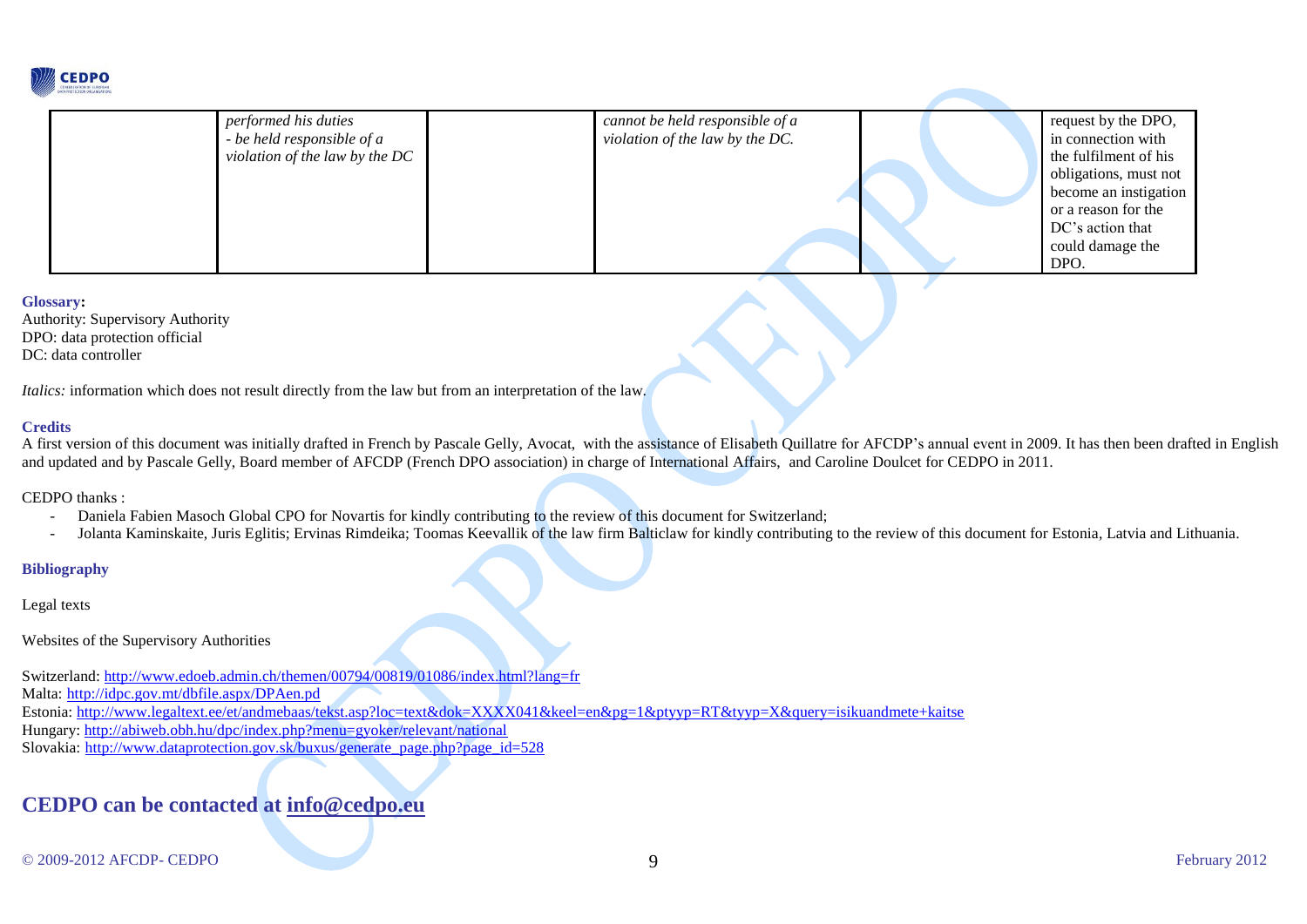

### **COMPARATIVE ANALYSIS OF DATA PROTECTION OFFICIALS ROLE AND STATUS IN THE EU AND MORE - IV A CEDPO CONTRIBUTION**

| <b>Countries</b>                    |                                                                                                                                                                                                                                                                                                                                                                                             |
|-------------------------------------|---------------------------------------------------------------------------------------------------------------------------------------------------------------------------------------------------------------------------------------------------------------------------------------------------------------------------------------------------------------------------------------------|
|                                     |                                                                                                                                                                                                                                                                                                                                                                                             |
| <b>Data Protection Officer</b>      | <b>Spain</b>                                                                                                                                                                                                                                                                                                                                                                                |
| <b>Title/name</b>                   | Responsable de seguridad                                                                                                                                                                                                                                                                                                                                                                    |
| <b>Date of creation</b>             | No general provisions relating to a DPO as such.<br>One or several security officers must be appointed when certain categories of data<br>are processed.                                                                                                                                                                                                                                    |
| <b>Number of DPO</b>                |                                                                                                                                                                                                                                                                                                                                                                                             |
| <b>Professional</b><br>associations | Asociación Profesional Española de Privacidad (www.apep.es).                                                                                                                                                                                                                                                                                                                                |
| <b>Legal sources/texts</b>          | The Spanish Data Protection Act (Ley Orgánica 15/1999, de protección de datos<br>de carácter personal) does not expressly mention the DPO as such.<br>The regulations developing the Spanish Data Protection Act (Real Decreto<br>1720/2007) provide for a "security officer" when certain categories of data are<br>processed.<br>1) files related to criminal or administrative offences; |
|                                     | 2) files related to the rendering of creditworthiness services;                                                                                                                                                                                                                                                                                                                             |
|                                     | 3) files controlled by the tax authorities and relating to the exercise of<br>taxation powers;                                                                                                                                                                                                                                                                                              |
|                                     | 4) files controlled by financial institutions for purposes related to the<br>provision of financial services;                                                                                                                                                                                                                                                                               |
|                                     | 5) files controlled by the social security management agencies and general<br>services, and relating to the exercise of their powers, and those<br>controlled by the industrial accident mutual insurance societies;                                                                                                                                                                        |
|                                     | files containing a set of personal data that provide a definition of the<br>6)<br>characteristics or identity of citizens and which permit the evaluation of                                                                                                                                                                                                                                |

© 2009-2012 AFCDP- CEDPO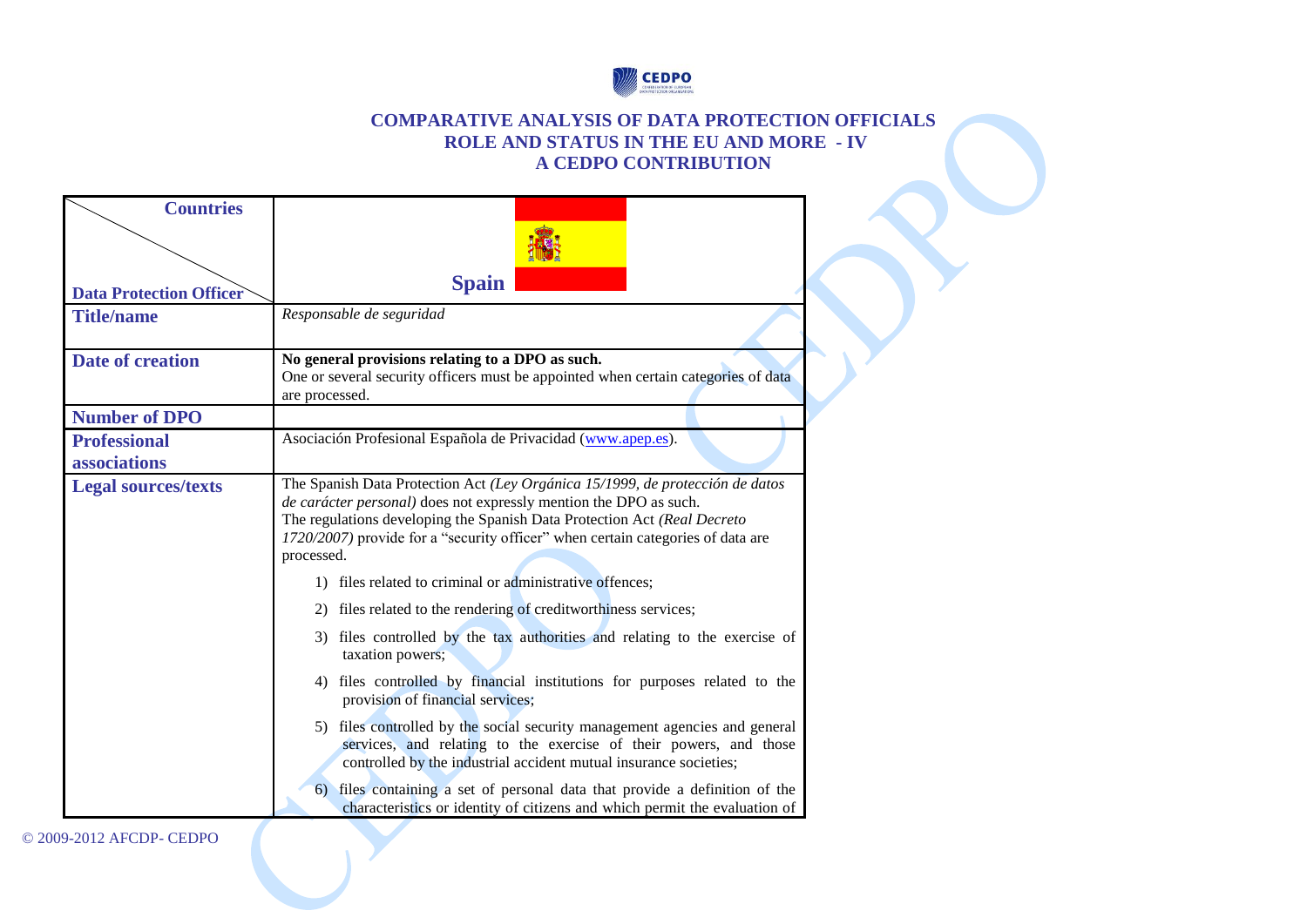

|                             |                                                                               | specific aspects of their identity or behaviour;                                                                                                                                                                                                                                                                                                                                                                                                                                                                                                                                                                            |  |  |
|-----------------------------|-------------------------------------------------------------------------------|-----------------------------------------------------------------------------------------------------------------------------------------------------------------------------------------------------------------------------------------------------------------------------------------------------------------------------------------------------------------------------------------------------------------------------------------------------------------------------------------------------------------------------------------------------------------------------------------------------------------------------|--|--|
|                             |                                                                               | 7) files containing a set of personal data that provide a definition of the<br>characteristics or identity of citizens and which permit the evaluation of<br>specific aspects of their identity or behaviour;                                                                                                                                                                                                                                                                                                                                                                                                               |  |  |
|                             |                                                                               | 8) files containing personal data referring to ideology, trade union<br>membership, religion, beliefs, racial origin, health or sexual life<br>(exceptions: $(\alpha)$ sensitive data if limited to monetary transfers to<br>organisations to which the data subjects are associated or are members<br>of; $(\beta)$ sensitive data incidentally contained in non-automated files or<br>processing and have no relationship with its purpose; and $(y)$ data<br>exclusively referring to the level of disability or the mere declaration of<br>the data subject's disabled status, if limited to fulfilling public duties). |  |  |
|                             |                                                                               | 9) files containing or referring to data collected for security forces without<br>the consent of the data subjects;                                                                                                                                                                                                                                                                                                                                                                                                                                                                                                         |  |  |
|                             |                                                                               | 10) files containing data related to gender-based violence; and                                                                                                                                                                                                                                                                                                                                                                                                                                                                                                                                                             |  |  |
|                             |                                                                               | 11) files whose controllers provide electronic communications services or<br>operate public electronic communications networks regarding traffic and<br>location data.                                                                                                                                                                                                                                                                                                                                                                                                                                                      |  |  |
| <b>Mandatory / Optional</b> |                                                                               | A DPO as such is optional.<br>The security officer is mandatory when the above-mentioned categories of data<br>are processed.                                                                                                                                                                                                                                                                                                                                                                                                                                                                                               |  |  |
| <b>Legal advantages</b>     |                                                                               | None.                                                                                                                                                                                                                                                                                                                                                                                                                                                                                                                                                                                                                       |  |  |
| <b>Role</b>                 | <b>General</b>                                                                | To ensure the compliance with the security measures that are specifically set forth<br>in Royal Decree 1720/2007 (Title VIII).                                                                                                                                                                                                                                                                                                                                                                                                                                                                                              |  |  |
|                             | <b>Maintain a</b><br>registry of<br>processing<br>carried out by<br><b>DC</b> | N/A. The appointment of a security officer does not eliminate the need to satisfy<br>registration requirements, which is vested on the data controller.                                                                                                                                                                                                                                                                                                                                                                                                                                                                     |  |  |

Y

 $\sum_{i=1}^{n}$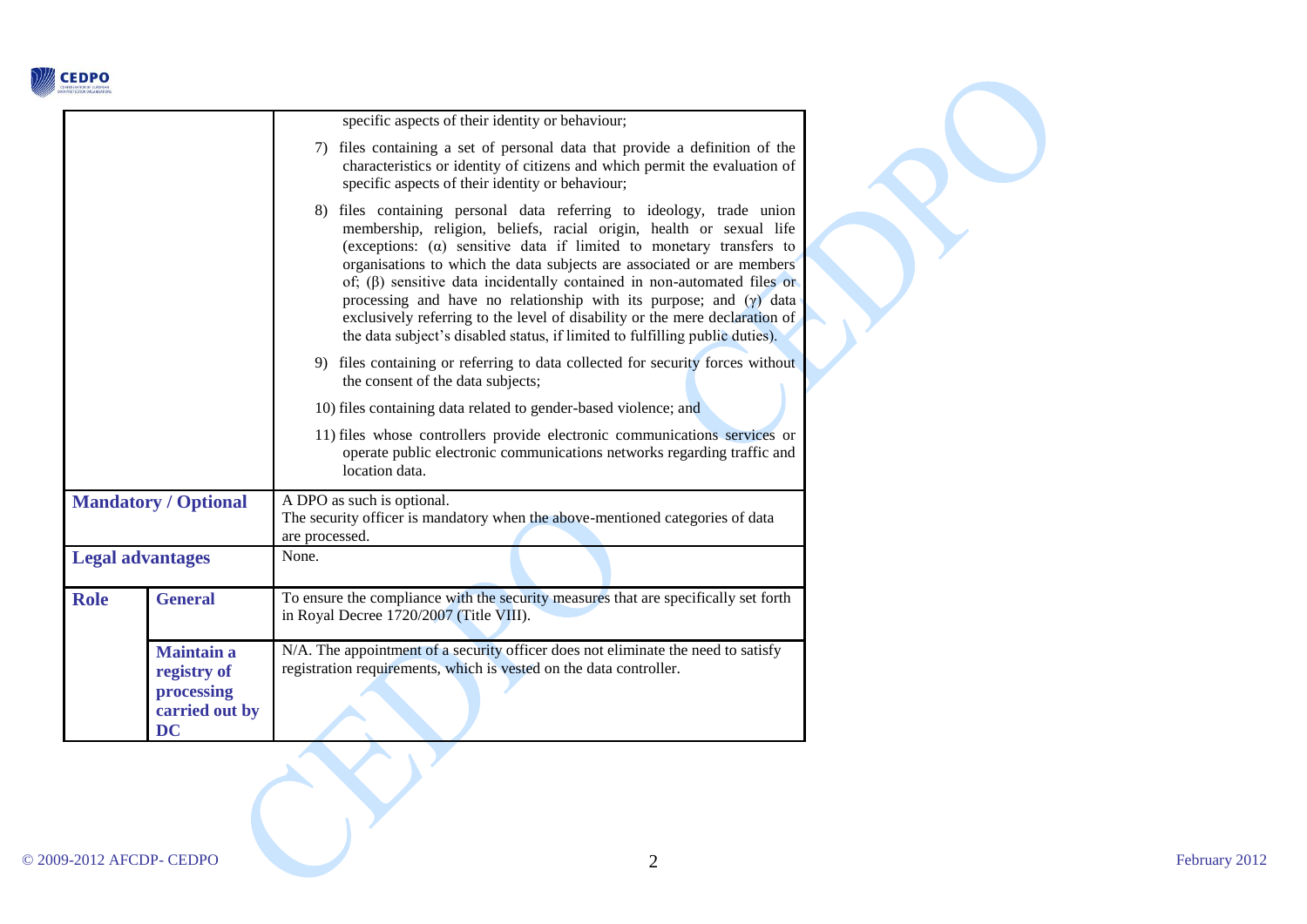

|                                                                           |                                             | A security officer's main duty is to monitor compliance with the security<br>measures regarding the above-mentioned categories of data. Among others, he/she<br>will analyse the audit reports and provide the data controller with the conclusions<br>thereof in order to allow the data controller to adopt the appropriate corrective<br>measures. A security officer who controls access to sensitive data must review<br>access records on a monthly basis and draft a report on these reviews and the<br>problems detected. |
|---------------------------------------------------------------------------|---------------------------------------------|-----------------------------------------------------------------------------------------------------------------------------------------------------------------------------------------------------------------------------------------------------------------------------------------------------------------------------------------------------------------------------------------------------------------------------------------------------------------------------------------------------------------------------------|
|                                                                           | <b>Activity</b><br>reporting                | Yes, but to the data controller (or the data processor) only (but not to the Spanish<br>DPA).                                                                                                                                                                                                                                                                                                                                                                                                                                     |
|                                                                           | <b>Optional</b><br>duties                   | N/A                                                                                                                                                                                                                                                                                                                                                                                                                                                                                                                               |
| <b>Appoint</b><br>ment                                                    | <b>Qualifications</b>                       | Not expressly regulated. However, in view of his/her tasks, it must be ensured that<br>he/she has experience in data protection security and legal matters and that he/she<br>is familiar with the corresponding organisation and IT systems.                                                                                                                                                                                                                                                                                     |
|                                                                           | Internal /<br>external / joint              | The security officer(s) may be an employee of the data controller or the data<br>processor or he/she may be a third party.<br>- internal: possible<br>- external: possible<br>- joint: possible<br>- Avocat: possible<br>- Legal entity: possible                                                                                                                                                                                                                                                                                 |
|                                                                           | <b>Formalities</b>                          | The appointment must be recorded in the security document and may be general<br>for all databases and processing or it may be specific and depend on the<br>information systems used.                                                                                                                                                                                                                                                                                                                                             |
| <b>Work</b>                                                               | <b>Independence</b>                         | Not expressly regulated.                                                                                                                                                                                                                                                                                                                                                                                                                                                                                                          |
| conditio<br><b>ns</b><br><b>Relations</b><br>with the<br><b>Authority</b> | <b>Status</b>                               | Not expressly regulated.                                                                                                                                                                                                                                                                                                                                                                                                                                                                                                          |
|                                                                           | <b>Means</b>                                | Not expressly regulated.                                                                                                                                                                                                                                                                                                                                                                                                                                                                                                          |
|                                                                           | <b>Availability</b>                         | Not expressly regulated.                                                                                                                                                                                                                                                                                                                                                                                                                                                                                                          |
|                                                                           | <b>Notification of</b><br>appointment       | No. Although the appointment of a security officer need not be notified to the<br>Spanish DPA, it must nevertheless be clearly recorded in the security document.                                                                                                                                                                                                                                                                                                                                                                 |
|                                                                           | <b>Reporting to the</b><br><b>Authority</b> | N <sub>o</sub>                                                                                                                                                                                                                                                                                                                                                                                                                                                                                                                    |
|                                                                           | <b>Questions to the</b><br>DPO by the       | No                                                                                                                                                                                                                                                                                                                                                                                                                                                                                                                                |